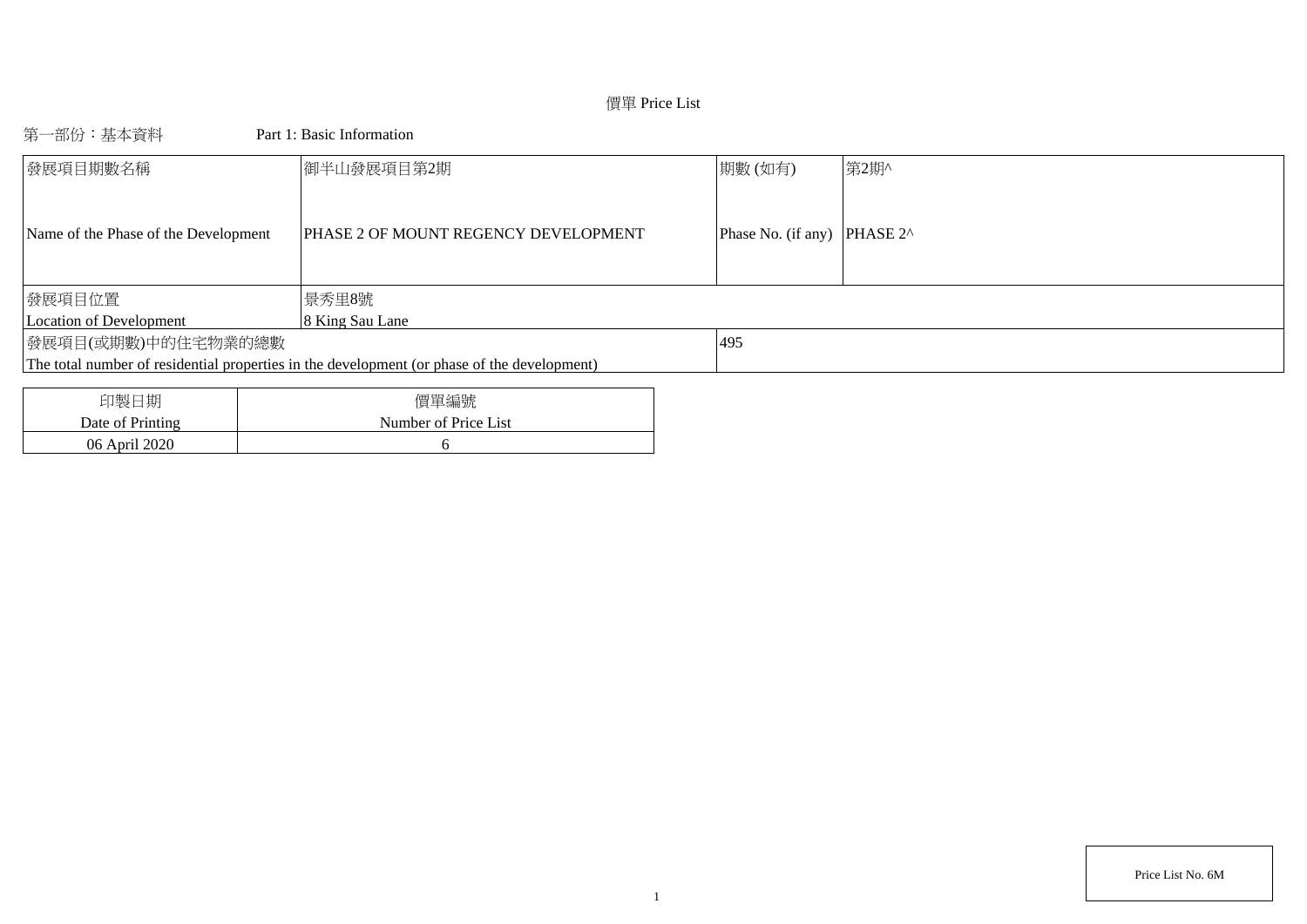# 修改價單 (如有) Revision to Price List (if any)

| 修改日期<br>Date of Revision | 經修改的價單編號<br>Numbering of Revised Price List | 如物業價錢經修改,請以「√」標示<br>Please use " $\sqrt{ }$ " to indicate changes to prices of residential properties |
|--------------------------|---------------------------------------------|-------------------------------------------------------------------------------------------------------|
|                          |                                             | 價錢 Price                                                                                              |
| 30 April 2020            | 6A                                          |                                                                                                       |
| 29 May 2020              | 6B                                          |                                                                                                       |
| 29 June 2020             | 6C                                          |                                                                                                       |
| 06 July 2020             | 6D                                          |                                                                                                       |
| 06 October 2020          | 6E                                          |                                                                                                       |
| 20 October 2020          | 6F                                          |                                                                                                       |
| 21 December 2020         | 6G                                          |                                                                                                       |
| 28 December 2020         | 6H                                          |                                                                                                       |
| 08 March 2021            | 6I                                          |                                                                                                       |
| 15 March 2021            | 6J                                          |                                                                                                       |
| 29 March 2021            | 6K                                          |                                                                                                       |
| 20 September 2021        | 6L                                          |                                                                                                       |
| 18 June 2022             | 6M                                          |                                                                                                       |

^備註: 御半山發展項目(「發展項目」)的第2期(「期數」) 期數中的第2A及2B座稱為「御半山II期」

^Remarks: Phase 2 ("the Phase") of Mount Regency Development ("the Development") Tower 2A and 2B of the Phase is called "Mount Regency Phase II"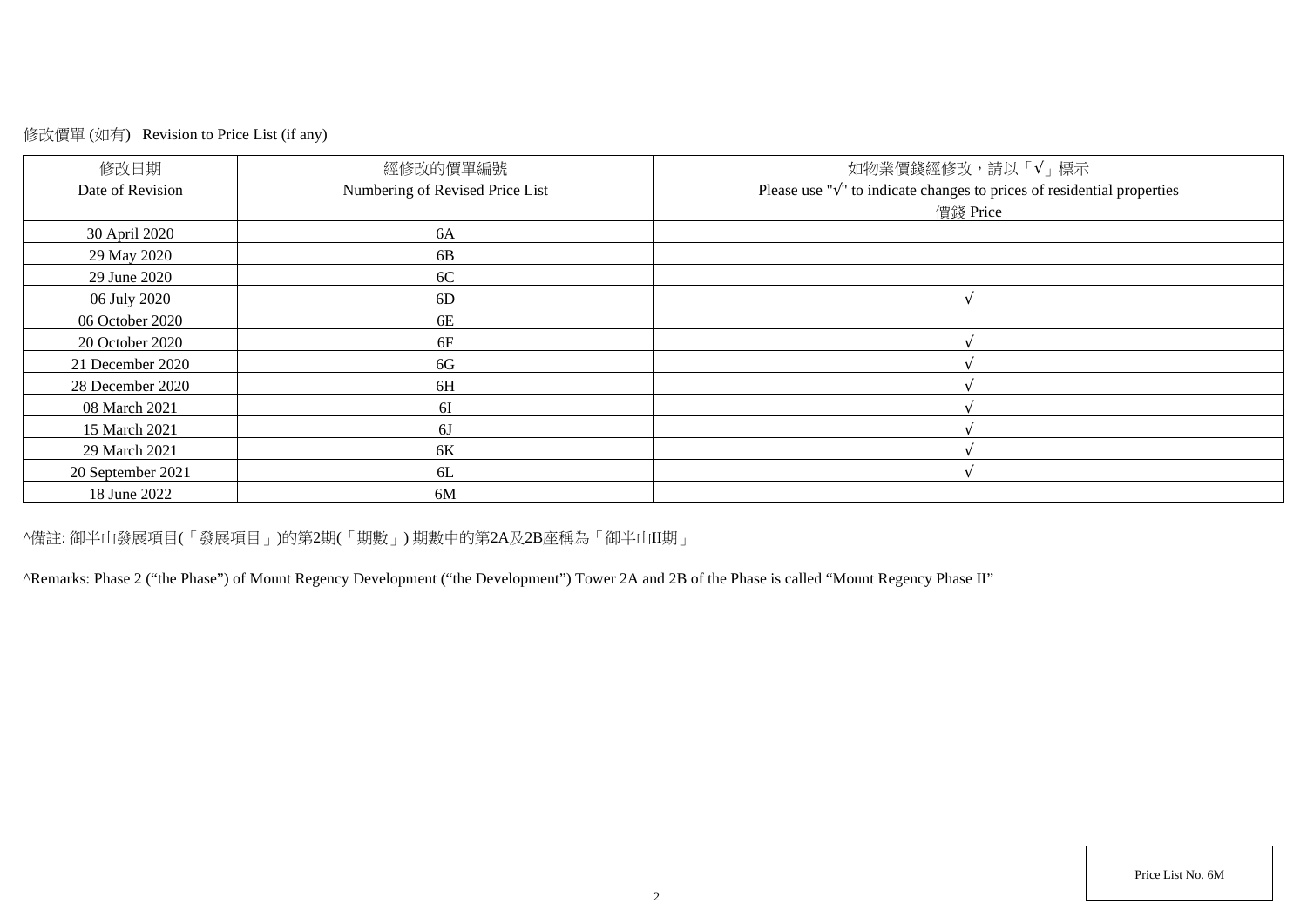### 第二部份:面積及售價資料 Part 2: Information on Area and Price

|                    | 物業的描述<br>Description of Residential Property |              | 實用面積<br>(包括露台,工作平台及陽台如有)<br>平方米(平方呎)<br>Saleable Area                                  | 售價<br>$(\vec{\pi})$<br>Price<br>$($)$ | 實用面積<br>每平方米/呎售價<br>一元, 每平方米<br>(元, 每平方呎)                             |                                            |                          |    |                          | 平方米(平方呎)<br>sq. metre (sq. ft.) | 其他指明項目的面積(不計算入實用面積)     |                          | Area of other specified items (Not included in the Saleable Area) |               |            |
|--------------------|----------------------------------------------|--------------|----------------------------------------------------------------------------------------|---------------------------------------|-----------------------------------------------------------------------|--------------------------------------------|--------------------------|----|--------------------------|---------------------------------|-------------------------|--------------------------|-------------------------------------------------------------------|---------------|------------|
| 大廈名稱<br>Block Name | 樓層<br>Floor                                  | 單位<br>Unit   | (including balcony, utility platform<br>and verandah, if any)<br>sq. metre $(sq. ft.)$ |                                       | Unit Rate of<br>Saleable Area<br>\$ per sq. metre<br>$$$ per sq. ft.) | 空調機房<br>Air-<br>conditioning<br>plant room | 窗台<br>Bay<br>window      | 閣樓 | 平台<br>Cockloft Flat roof | 花園<br>Garden                    | 停車位<br>Parking<br>space | 天台<br>Roof               | 梯屋<br>Stairhood                                                   | 前庭<br>Terrace | 庭院<br>Yard |
|                    |                                              |              | 49.361 (531)                                                                           | 11,296,600                            | 228,857                                                               |                                            |                          |    |                          |                                 |                         | $\overline{\phantom{a}}$ |                                                                   |               |            |
| 2A                 | 26                                           | $\mathbf{F}$ | 露台 Balcony:1.947 (21);                                                                 |                                       | (21, 274)                                                             |                                            |                          |    |                          |                                 |                         |                          |                                                                   |               |            |
|                    |                                              |              | 工作平台 Utility Platform:1.500 (16)                                                       |                                       |                                                                       |                                            |                          |    |                          |                                 |                         |                          |                                                                   |               |            |
|                    |                                              |              | 49.361 (531)                                                                           | 11,254,500                            | 228,004                                                               |                                            |                          |    |                          |                                 |                         |                          |                                                                   |               |            |
| 2A                 | 25                                           | $\mathbf F$  | 露台 Balcony:1.947 (21);                                                                 |                                       | (21, 195)                                                             |                                            |                          |    |                          |                                 |                         |                          |                                                                   |               |            |
|                    |                                              |              | 工作平台 Utility Platform:1.500 (16)                                                       |                                       |                                                                       |                                            |                          |    |                          |                                 |                         |                          |                                                                   |               |            |
|                    |                                              |              | 49.361 (531)                                                                           | 11,212,500                            | 227,153                                                               | $\overline{\phantom{a}}$                   | $\overline{\phantom{a}}$ |    |                          |                                 |                         |                          |                                                                   |               |            |
| 2A                 | 23                                           | $\mathbf F$  | 露台 Balcony:1.947 (21);                                                                 |                                       | (21, 116)                                                             |                                            |                          |    |                          |                                 |                         |                          |                                                                   |               |            |
|                    |                                              |              | 工作平台 Utility Platform:1.500 (16)                                                       |                                       |                                                                       |                                            |                          |    |                          |                                 |                         |                          |                                                                   |               |            |
|                    |                                              |              | 49.361 (531)                                                                           | 11.170.400                            | 226,300                                                               |                                            |                          |    |                          |                                 |                         |                          |                                                                   |               |            |
|                    |                                              | $\mathbf F$  | 露台 Balcony:1.947 (21);                                                                 |                                       | (21, 037)                                                             |                                            |                          |    |                          |                                 |                         |                          |                                                                   |               |            |
| 2A                 | 22                                           |              | 工作平台 Utility Platform:1.500 (16)                                                       | 11,435,900                            | 231,679                                                               |                                            |                          |    |                          |                                 |                         |                          |                                                                   |               |            |
|                    |                                              |              |                                                                                        |                                       | (21, 537)                                                             |                                            |                          |    |                          |                                 |                         |                          |                                                                   |               |            |
|                    |                                              |              | 54.873 (591)                                                                           | 12,047,400                            | 219,551                                                               |                                            |                          |    |                          |                                 |                         |                          |                                                                   |               |            |
| 2A                 | 31                                           | $\mathbf G$  | 露台 Balcony:1.947 (21);                                                                 |                                       | (20, 385)                                                             |                                            |                          |    |                          |                                 |                         |                          |                                                                   |               |            |
|                    |                                              |              | 工作平台 Utility Platform: 1.500 (16)                                                      |                                       |                                                                       |                                            |                          |    |                          |                                 |                         |                          |                                                                   |               |            |
|                    |                                              |              | 54.873 (591)                                                                           | 12,001,800                            | 218,720                                                               | $\sim$                                     | ÷                        |    |                          |                                 |                         |                          |                                                                   |               |            |
| 2A                 | 30                                           | ${\bf G}$    | 露台 Balcony:1.947 (21);                                                                 |                                       | (20, 308)                                                             |                                            |                          |    |                          |                                 |                         |                          |                                                                   |               |            |
|                    |                                              |              | 工作平台 Utility Platform:1.500 (16)                                                       |                                       |                                                                       |                                            |                          |    |                          |                                 |                         |                          |                                                                   |               |            |
|                    |                                              |              | 54.873 (591)                                                                           | 11,956,300                            | 217,890                                                               |                                            |                          |    |                          |                                 |                         |                          |                                                                   |               |            |
| 2A                 | 29                                           | $\mathbf G$  | 露台 Balcony:1.947 (21);                                                                 |                                       | (20, 231)                                                             |                                            |                          |    |                          |                                 |                         |                          |                                                                   |               |            |
|                    |                                              |              | 工作平台 Utility Platform: 1.500 (16)                                                      |                                       |                                                                       |                                            |                          |    |                          |                                 |                         |                          |                                                                   |               |            |
|                    |                                              |              | 54.873 (591)                                                                           | 11,910,900                            | 217,063                                                               |                                            |                          |    |                          |                                 |                         |                          |                                                                   |               |            |
| 2A                 | 28                                           | $\mathbf G$  | 露台 Balcony:1.947 (21);                                                                 |                                       | (20, 154)                                                             |                                            |                          |    |                          |                                 |                         |                          |                                                                   |               |            |
|                    |                                              |              | 工作平台 Utility Platform:1.500 (16)                                                       |                                       |                                                                       |                                            |                          |    |                          |                                 |                         |                          |                                                                   |               |            |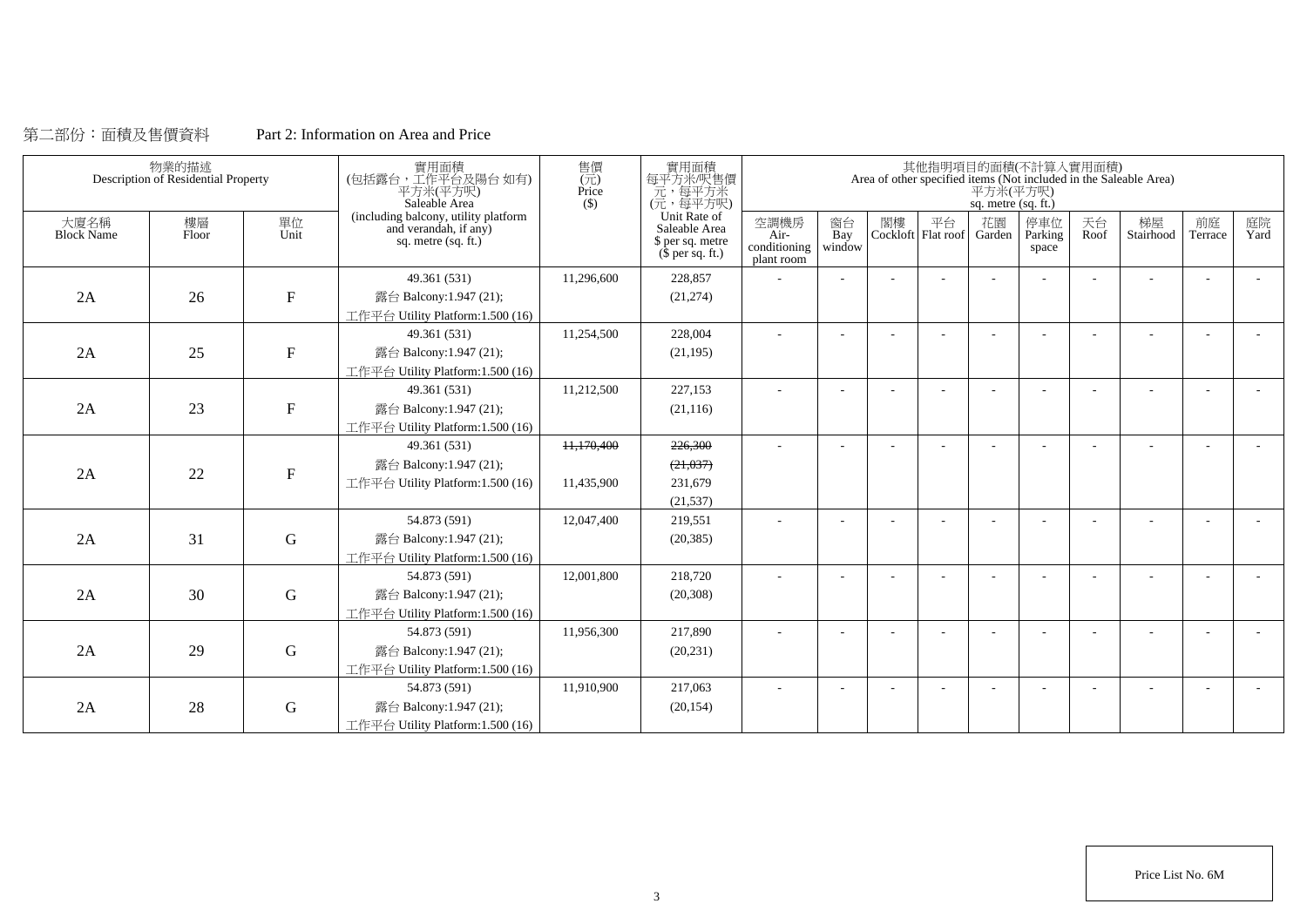|                           | 物業的描述<br>Description of Residential Property |             | 實用面積<br>(包括露台,工作平台及陽台如有)<br>平方米(平方呎)<br>Saleable Area                                  | 售價<br>$(\vec{\pi})$<br>Price<br>$($ \$) | 實用面積<br>每平方米/呎售價<br>一元,每平方米<br>(元,每平方呎)                               |                                            |                          |    | 其他指明項目的面積(不計算入實用面積)      | 平方米(平方呎)<br>sq. metre (sq. ft.) |                         |            | Area of other specified items (Not included in the Saleable Area) |                          |            |
|---------------------------|----------------------------------------------|-------------|----------------------------------------------------------------------------------------|-----------------------------------------|-----------------------------------------------------------------------|--------------------------------------------|--------------------------|----|--------------------------|---------------------------------|-------------------------|------------|-------------------------------------------------------------------|--------------------------|------------|
| 大廈名稱<br><b>Block Name</b> | 樓層<br>Floor                                  | 單位<br>Unit  | (including balcony, utility platform<br>and verandah, if any)<br>sq. metre $(sq, ft.)$ |                                         | Unit Rate of<br>Saleable Area<br>\$ per sq. metre<br>$$$ per sq. ft.) | 空調機房<br>Air-<br>conditioning<br>plant room | 窗台<br>Bay<br>window      | 閣樓 | 平台<br>Cockloft Flat roof | 花園<br>Garden                    | 停車位<br>Parking<br>space | 天台<br>Roof | 梯屋<br>Stairhood                                                   | 前庭<br>Terrace            | 庭院<br>Yard |
|                           |                                              |             | 54.873 (591)                                                                           | 11.865.400                              | 216,234                                                               |                                            |                          |    |                          |                                 |                         |            |                                                                   |                          |            |
| 2A                        | 27                                           | $\mathbf G$ | 露台 Balcony:1.947 (21);                                                                 |                                         | (20,077)                                                              |                                            |                          |    |                          |                                 |                         |            |                                                                   |                          |            |
|                           |                                              |             | 工作平台 Utility Platform: 1.500 (16)                                                      |                                         |                                                                       |                                            |                          |    |                          |                                 |                         |            |                                                                   |                          |            |
|                           |                                              |             | 54.873 (591)                                                                           | 11,820,000                              | 215,406                                                               |                                            |                          |    |                          |                                 |                         |            |                                                                   |                          |            |
| 2A                        | 26                                           | $\mathbf G$ | 露台 Balcony:1.947 (21);                                                                 |                                         | (20,000)                                                              |                                            |                          |    |                          |                                 |                         |            |                                                                   |                          |            |
|                           |                                              |             | 工作平台 Utility Platform: 1.500 (16)                                                      |                                         |                                                                       |                                            |                          |    |                          |                                 |                         |            |                                                                   |                          |            |
|                           |                                              |             | 54.873 (591)                                                                           | 11,774,500                              | 214,577                                                               |                                            |                          |    |                          |                                 |                         |            |                                                                   |                          |            |
| 2A                        | 25                                           | ${\bf G}$   | 露台 Balcony:1.947 (21);                                                                 |                                         | (19, 923)                                                             |                                            |                          |    |                          |                                 |                         |            |                                                                   |                          |            |
|                           |                                              |             | 工作平台 Utility Platform: 1.500 (16)                                                      |                                         |                                                                       |                                            |                          |    |                          |                                 |                         |            |                                                                   |                          |            |
|                           |                                              |             | 54.873 (591)                                                                           | 11,729,000                              | 213,748                                                               |                                            |                          |    |                          |                                 |                         |            |                                                                   |                          |            |
| 2A                        | 23                                           | $\mathbf G$ | 露台 Balcony:1.947 (21);                                                                 |                                         | (19, 846)                                                             |                                            |                          |    |                          |                                 |                         |            |                                                                   |                          |            |
|                           |                                              |             | 工作平台 Utility Platform:1.500 (16)                                                       |                                         |                                                                       |                                            |                          |    |                          |                                 |                         |            |                                                                   |                          |            |
|                           |                                              |             | 54.873 (591)                                                                           | 11,683,600                              | 212,921                                                               | ٠                                          |                          |    |                          |                                 |                         |            |                                                                   | $\overline{\phantom{a}}$ |            |
| 2A                        | 22                                           | $\mathbf G$ | 露台 Balcony:1.947 (21);                                                                 |                                         | (19,769)                                                              |                                            |                          |    |                          |                                 |                         |            |                                                                   |                          |            |
|                           |                                              |             | 工作平台 Utility Platform:1.500 (16)                                                       |                                         |                                                                       |                                            |                          |    |                          |                                 |                         |            |                                                                   |                          |            |
|                           |                                              |             | 54.873 (591)                                                                           | 11,638,100                              | 212,092                                                               |                                            |                          |    |                          |                                 |                         |            |                                                                   |                          |            |
| 2A                        | 21                                           | $\mathbf G$ | 露台 Balcony:1.947 (21);                                                                 |                                         | (19,692)                                                              |                                            |                          |    |                          |                                 |                         |            |                                                                   |                          |            |
|                           |                                              |             | 工作平台 Utility Platform: 1.500 (16)                                                      |                                         |                                                                       |                                            |                          |    |                          |                                 |                         |            |                                                                   |                          |            |
|                           |                                              |             | 54.873 (591)                                                                           | 11,592,700                              | 211,264                                                               | ÷                                          | $\overline{\phantom{a}}$ |    |                          |                                 |                         |            |                                                                   | $\overline{\phantom{a}}$ |            |
| 2A                        | 20                                           | $\mathbf G$ | 露台 Balcony:1.947 (21);                                                                 |                                         | (19,615)                                                              |                                            |                          |    |                          |                                 |                         |            |                                                                   |                          |            |
|                           |                                              |             | 工作平台 Utility Platform:1.500 (16)                                                       |                                         |                                                                       |                                            |                          |    |                          |                                 |                         |            |                                                                   |                          |            |
|                           |                                              |             | 54.873 (591)                                                                           | 11,554,800                              | 210,574                                                               |                                            |                          |    |                          |                                 |                         |            |                                                                   |                          |            |
| 2A                        | 19                                           | G           | 露台 Balcony:1.947 (21);                                                                 |                                         | (19, 551)                                                             |                                            |                          |    |                          |                                 |                         |            |                                                                   |                          |            |
|                           |                                              |             | 工作平台 Utility Platform: 1.500 (16)                                                      |                                         |                                                                       |                                            |                          |    |                          |                                 |                         |            |                                                                   |                          |            |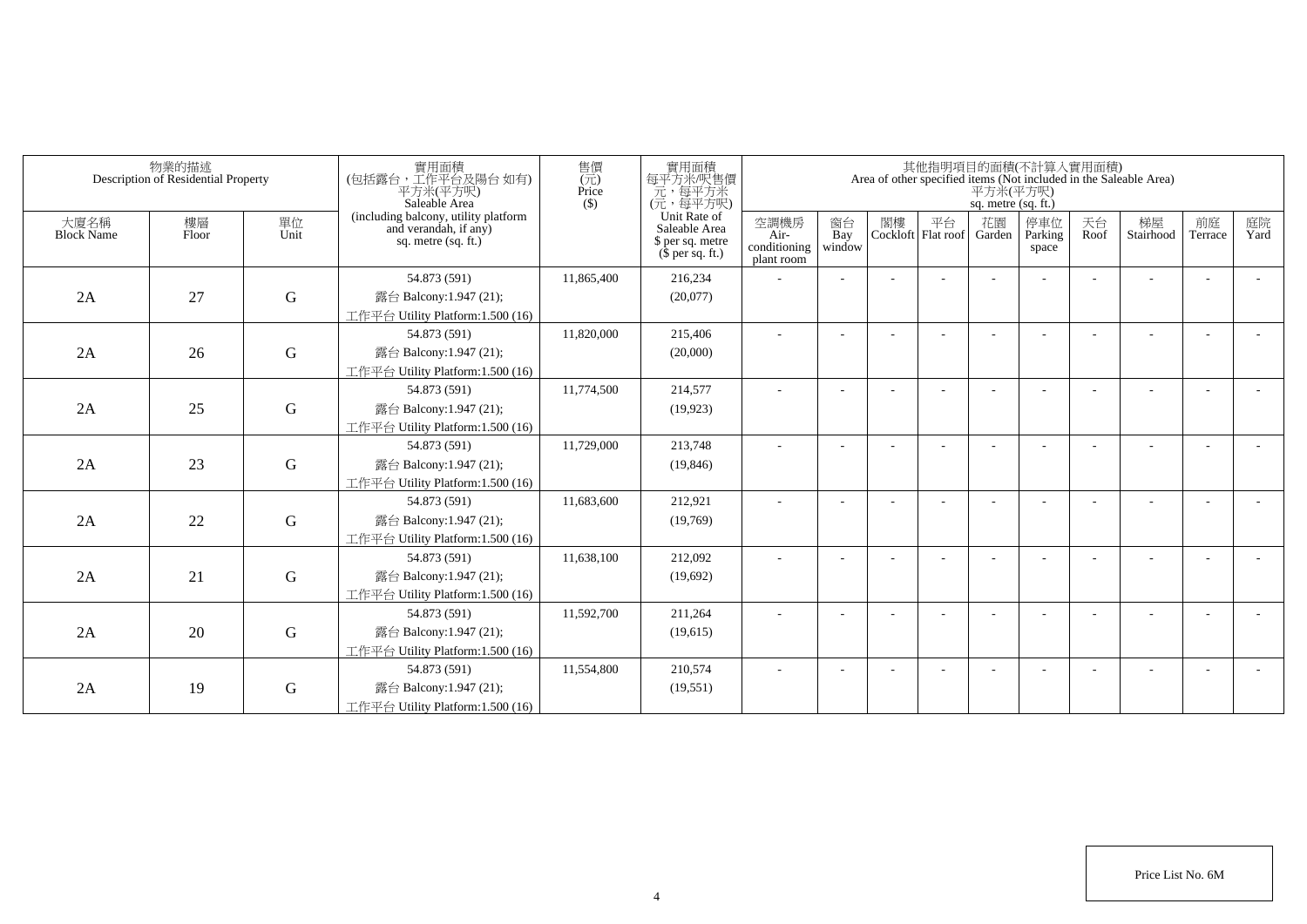|                           | 物業的描述<br>Description of Residential Property |             | 寶用面積<br>(包括露台 · 工作平台及陽台 如有)<br>平方米(平方呎)<br>Saleable Area                             | 售價<br>(元)<br>Price<br>(S) | 實用面積<br>每平方米/呎售價<br>元,每平方米<br>(元,每平方呎)                                |                                            |                     |                          |                          | 平方米(平方呎)<br>sq. metre (sq. ft.) |                          |            | 其他指明項目的面積(不計算人實用面積)<br>Area of other specified items (Not included in the Saleable Area) |               |            |
|---------------------------|----------------------------------------------|-------------|--------------------------------------------------------------------------------------|---------------------------|-----------------------------------------------------------------------|--------------------------------------------|---------------------|--------------------------|--------------------------|---------------------------------|--------------------------|------------|------------------------------------------------------------------------------------------|---------------|------------|
| 大廈名稱<br><b>Block Name</b> | 樓層<br>Floor                                  | 單位<br>Unit  | (including balcony, utility platform<br>and verandah, if any)<br>sq. metre (sq. ft.) |                           | Unit Rate of<br>Saleable Area<br>\$ per sq. metre<br>$$$ per sq. ft.) | 空調機房<br>Air-<br>conditioning<br>plant room | 窗台<br>Bay<br>window | 閣樓                       | 平台<br>Cockloft Flat roof | 花園<br>Garden                    | 停車位<br>Parking<br>space  | 天台<br>Roof | 梯屋<br>Stairhood                                                                          | 前庭<br>Terrace | 庭院<br>Yard |
| 2A                        | 18                                           | $\mathbf G$ | 54.873 (591)<br>露台 Balcony:1.947 (21);<br>工作平台 Utility Platform:1.500 (16)           | 11.517.000                | 209.885<br>(19, 487)                                                  |                                            |                     | $\overline{\phantom{a}}$ | ۰                        |                                 | $\overline{\phantom{a}}$ |            |                                                                                          |               |            |
| 2A                        | 17                                           | $\mathbf G$ | 54.873 (591)<br>露台 Balcony:1.947 (21);<br>工作平台 Utility Platform:1.500 (16)           | 11,479,000                | 209.192<br>(19, 423)                                                  | $\overline{\phantom{a}}$                   |                     |                          |                          |                                 | $\overline{\phantom{a}}$ |            |                                                                                          | $\sim$        |            |
| 2A                        | 16                                           | $\mathbf G$ | 54.873 (591)<br>露台 Balcony:1.947 (21);<br>工作平台 Utility Platform:1.500 (16)           | 11,441,200                | 208,503<br>(19,359)                                                   |                                            |                     |                          |                          |                                 |                          |            |                                                                                          |               |            |
| 2A                        | 15                                           | G           | 54.873 (591)<br>露台 Balcony:1.947 (21);<br>工作平台 Utility Platform:1.500 (16)           | 11,403,300                | 207,813<br>(19,295)                                                   |                                            |                     |                          |                          |                                 |                          |            |                                                                                          |               |            |
| 2A                        | 12                                           | G           | 54.873 (591)<br>露台 Balcony:1.947 (21);<br>工作平台 Utility Platform:1.500 (16)           | 11,365,400                | 207,122<br>(19,231)                                                   |                                            |                     |                          |                          |                                 |                          |            |                                                                                          |               |            |
| 2A                        | 11                                           | $\mathbf G$ | 54.873 (591)<br>露台 Balcony:1.947 (21);<br>工作平台 Utility Platform:1.500 (16)           | 11,327,500                | 206,431<br>(19,167)                                                   |                                            |                     |                          |                          |                                 |                          |            |                                                                                          |               |            |
| 2A                        | 10                                           | $\mathbf G$ | 54.873 (591)<br>露台 Balcony:1.947 (21);<br>工作平台 Utility Platform:1.500 (16)           | 11,297,200                | 205,879<br>(19, 115)                                                  |                                            |                     |                          |                          |                                 |                          |            |                                                                                          |               |            |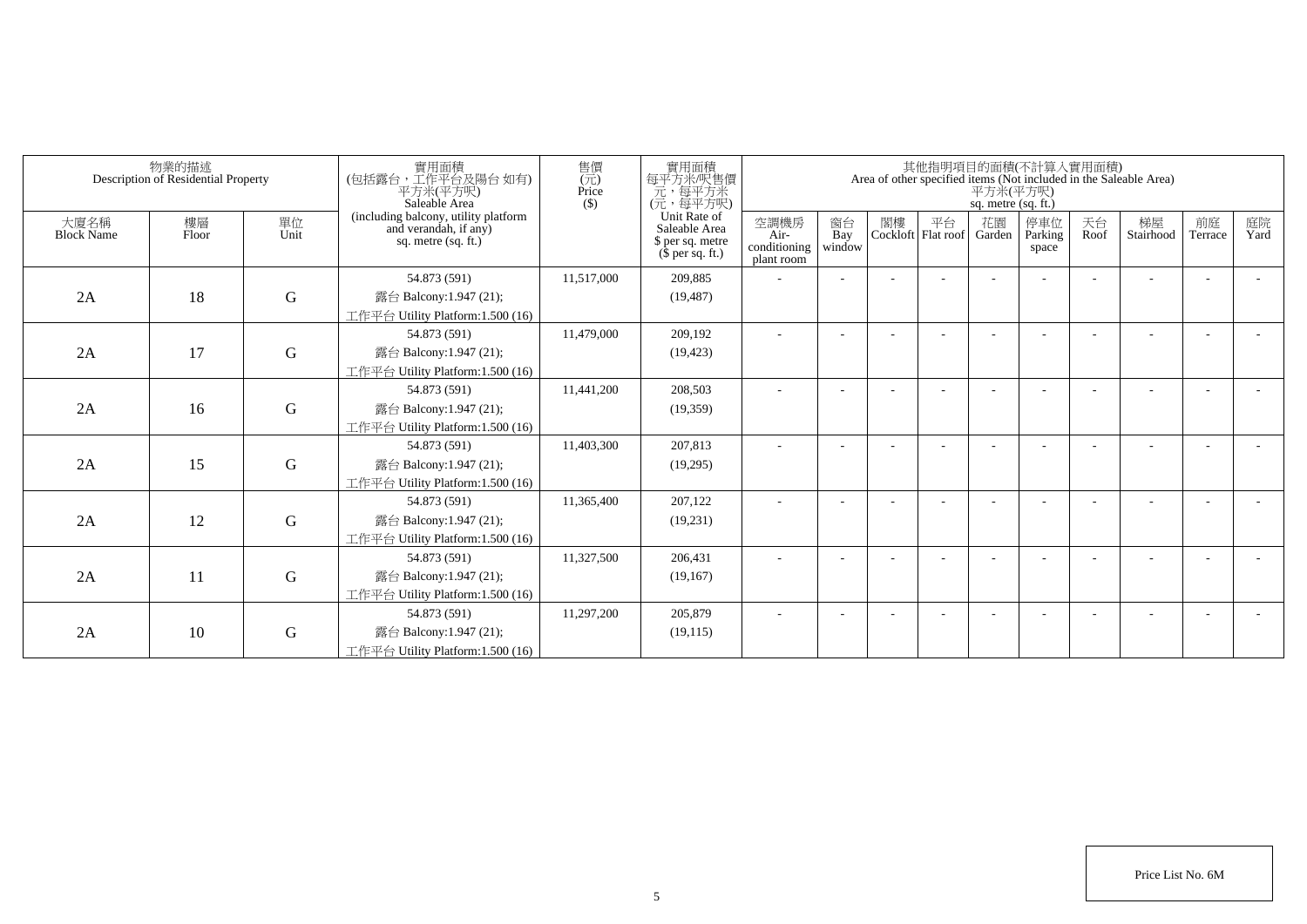|                           | 物業的描述<br>Description of Residential Property |             | 實用面積<br>(包括露台,工作平台及陽台如有)<br>平方米(平方呎)<br>Saleable Area                                  | 售價<br>$(\vec{\pi})$<br>Price<br>$($ \$) | 實用面積<br>每平方米吧售價<br>元,每平方米<br>(元,每平方呎)                                 |                                            |                          |    |                          | 平方米(平方呎)<br>sq. metre (sq. ft.) | 其他指明項目的面積(不計算入實用面積)      |            | Area of other specified items (Not included in the Saleable Area) |                          |            |
|---------------------------|----------------------------------------------|-------------|----------------------------------------------------------------------------------------|-----------------------------------------|-----------------------------------------------------------------------|--------------------------------------------|--------------------------|----|--------------------------|---------------------------------|--------------------------|------------|-------------------------------------------------------------------|--------------------------|------------|
| 大廈名稱<br><b>Block Name</b> | 樓層<br>Floor                                  | 單位<br>Unit  | (including balcony, utility platform<br>and verandah, if any)<br>sq. metre $(sq, ft.)$ |                                         | Unit Rate of<br>Saleable Area<br>\$ per sq. metre<br>$$$ per sq. ft.) | 空調機房<br>Air-<br>conditioning<br>plant room | 窗台<br>Bay<br>window      | 閣樓 | 平台<br>Cockloft Flat roof | 花園<br>Garden                    | 停車位<br>Parking<br>space  | 天台<br>Roof | 梯屋<br>Stairhood                                                   | 前庭<br>Terrace            | 庭院<br>Yard |
|                           |                                              |             | 54.873 (591)                                                                           | 11,266,800                              | 205,325                                                               |                                            | $\overline{\phantom{a}}$ |    |                          |                                 |                          |            |                                                                   |                          |            |
|                           |                                              |             | 露台 Balcony:1.947 (21);                                                                 |                                         | (19,064)                                                              |                                            |                          |    |                          |                                 |                          |            |                                                                   |                          |            |
| 2A                        | 9                                            | ${\bf G}$   | 工作平台 Utility Platform: 1.500 (16)                                                      | 11,706,500                              | 213,338                                                               |                                            |                          |    |                          |                                 |                          |            |                                                                   |                          |            |
|                           |                                              |             |                                                                                        |                                         | (19,808)                                                              |                                            |                          |    |                          |                                 |                          |            |                                                                   |                          |            |
|                           |                                              |             |                                                                                        | 11,940,700                              | 217,606                                                               |                                            |                          |    |                          |                                 |                          |            |                                                                   |                          |            |
|                           |                                              |             |                                                                                        |                                         | (20, 204)                                                             |                                            |                          |    |                          |                                 |                          |            |                                                                   |                          |            |
|                           |                                              |             | 54.873 (591)                                                                           | 11,236,600                              | 204,775                                                               | ٠                                          | $\overline{\phantom{a}}$ |    | $\overline{\phantom{a}}$ |                                 | $\overline{\phantom{a}}$ |            |                                                                   | $\overline{\phantom{a}}$ |            |
|                           |                                              |             | 露台 Balcony:1.947 (21);                                                                 |                                         | (19,013)                                                              |                                            |                          |    |                          |                                 |                          |            |                                                                   |                          |            |
| 2A                        | 8                                            | ${\bf G}$   | 工作平台 Utility Platform: 1.500 (16)                                                      | 11,698,900                              | 213,200                                                               |                                            |                          |    |                          |                                 |                          |            |                                                                   |                          |            |
|                           |                                              |             |                                                                                        |                                         | (19,795)                                                              |                                            |                          |    |                          |                                 |                          |            |                                                                   |                          |            |
|                           |                                              |             |                                                                                        | 11,923,100                              | 217,285                                                               |                                            |                          |    |                          |                                 |                          |            |                                                                   |                          |            |
|                           |                                              |             |                                                                                        |                                         | (20, 174)                                                             |                                            |                          |    |                          |                                 |                          |            |                                                                   |                          |            |
|                           |                                              |             | 54.873 (591)                                                                           | 11,206,200                              | 204,221                                                               | ٠                                          |                          |    |                          |                                 |                          |            |                                                                   |                          |            |
|                           |                                              |             | 露台 Balcony:1.947 (21);                                                                 |                                         | (18,961)                                                              |                                            |                          |    |                          |                                 |                          |            |                                                                   |                          |            |
| 2A                        | $\overline{7}$                               | $\mathbf G$ | 工作平台 Utility Platform: 1.500 (16)                                                      | 11,691,300                              | 213,061                                                               |                                            |                          |    |                          |                                 |                          |            |                                                                   |                          |            |
|                           |                                              |             |                                                                                        |                                         | (19,782)                                                              |                                            |                          |    |                          |                                 |                          |            |                                                                   |                          |            |
|                           |                                              |             |                                                                                        | 11,948,800                              | 217,754                                                               |                                            |                          |    |                          |                                 |                          |            |                                                                   |                          |            |
|                           |                                              |             |                                                                                        |                                         | (20, 218)                                                             |                                            |                          |    |                          |                                 |                          |            |                                                                   |                          |            |
|                           |                                              |             | 54.873 (591)                                                                           | 11,175,900                              | 203,668                                                               | ٠                                          | $\overline{\phantom{a}}$ |    |                          |                                 | $\overline{\phantom{a}}$ |            |                                                                   | $\overline{\phantom{a}}$ |            |
|                           |                                              |             | 露台 Balcony:1.947 (21);                                                                 |                                         | (18,910)                                                              |                                            |                          |    |                          |                                 |                          |            |                                                                   |                          |            |
| 2A                        | 6                                            | $\mathbf G$ | 工作平台 Utility Platform:1.500 (16)                                                       | 11,683,800                              | 212,924                                                               |                                            |                          |    |                          |                                 |                          |            |                                                                   |                          |            |
|                           |                                              |             |                                                                                        |                                         | (19,770)                                                              |                                            |                          |    |                          |                                 |                          |            |                                                                   |                          |            |
|                           |                                              |             |                                                                                        | 11,917,500                              | 217,183                                                               |                                            |                          |    |                          |                                 |                          |            |                                                                   |                          |            |
|                           |                                              |             |                                                                                        |                                         | (20, 165)                                                             |                                            |                          |    |                          |                                 |                          |            |                                                                   |                          |            |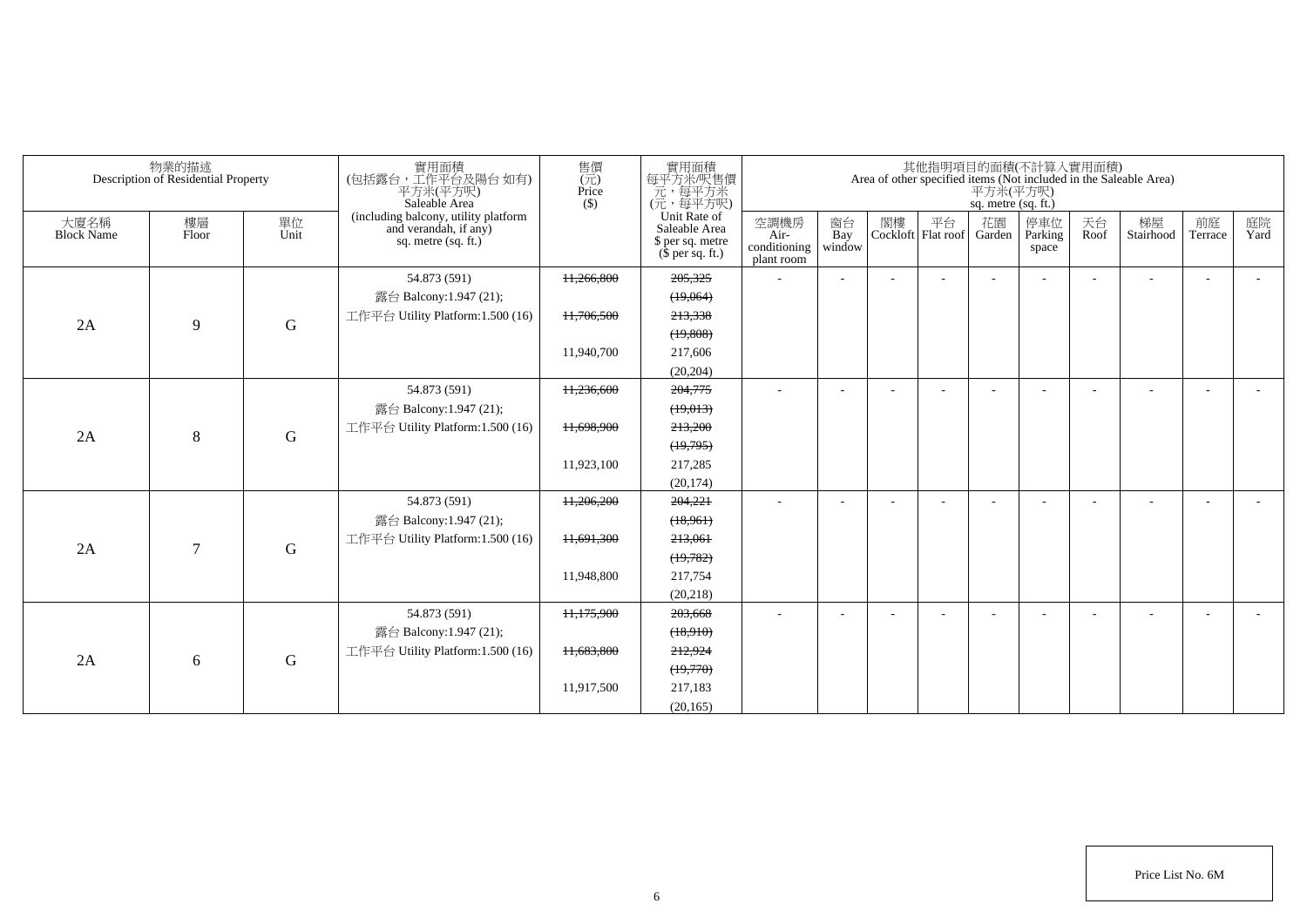|                           | 物業的描述<br>Description of Residential Property |             | 實用面積<br>(包括露台,工作平台及陽台如有)<br>平方米(平方呎)<br>Saleable Area                                | 售價<br>$\overline{(\overline{\pi})}$<br>Price<br>$($ \$) | 實用面積<br>每平方米呎售價<br>一元<br>(元,每平方米)<br>(元,每平方呎)                         |                                            |                          |    |                          | 平方米(平方呎)<br>sq. metre (sq. ft.) | 其他指明項目的面積(不計算入實用面積)      |            | Area of other specified items (Not included in the Saleable Area) |                          |            |
|---------------------------|----------------------------------------------|-------------|--------------------------------------------------------------------------------------|---------------------------------------------------------|-----------------------------------------------------------------------|--------------------------------------------|--------------------------|----|--------------------------|---------------------------------|--------------------------|------------|-------------------------------------------------------------------|--------------------------|------------|
| 大廈名稱<br><b>Block Name</b> | 樓層<br>Floor                                  | 單位<br>Unit  | (including balcony, utility platform<br>and verandah, if any)<br>sq. metre (sq. ft.) |                                                         | Unit Rate of<br>Saleable Area<br>\$ per sq. metre<br>$$$ per sq. ft.) | 空調機房<br>Air-<br>conditioning<br>plant room | 窗台<br>Bay<br>window      | 閣樓 | 平台<br>Cockloft Flat roof | 花園<br>Garden                    | 停車位<br>Parking<br>space  | 天台<br>Roof | 梯屋<br>Stairhood                                                   | 前庭<br>Terrace            | 庭院<br>Yard |
|                           |                                              |             | 54.873 (591)                                                                         | 11,145,700                                              | 203,118                                                               |                                            | $\sim$                   |    |                          |                                 | $\overline{\phantom{a}}$ |            |                                                                   | ٠                        |            |
|                           |                                              |             | 露台 Balcony:1.947 (21);                                                               |                                                         | (18, 859)                                                             |                                            |                          |    |                          |                                 |                          |            |                                                                   |                          |            |
| 2A                        | 5                                            | G           | 工作平台 Utility Platform: 1.500 (16)                                                    | 11,676,200                                              | 212,786                                                               |                                            |                          |    |                          |                                 |                          |            |                                                                   |                          |            |
|                           |                                              |             |                                                                                      |                                                         | (19,757)                                                              |                                            |                          |    |                          |                                 |                          |            |                                                                   |                          |            |
|                           |                                              |             |                                                                                      | 11,909,800                                              | 217,043                                                               |                                            |                          |    |                          |                                 |                          |            |                                                                   |                          |            |
|                           |                                              |             |                                                                                      |                                                         | (20, 152)                                                             |                                            |                          |    |                          |                                 |                          |            |                                                                   |                          |            |
|                           |                                              |             | 54.873 (591)                                                                         | 11,115,300                                              | 202,564                                                               |                                            | $\overline{\phantom{a}}$ |    |                          |                                 |                          |            |                                                                   |                          |            |
|                           |                                              |             | 露台 Balcony:1.947 (21);                                                               |                                                         | (18, 808)                                                             |                                            |                          |    |                          |                                 |                          |            |                                                                   |                          |            |
| 2A                        | 3                                            | ${\bf G}$   | 工作平台 Utility Platform:1.500 (16)                                                     | 11,668,500                                              | 212,646                                                               |                                            |                          |    |                          |                                 |                          |            |                                                                   |                          |            |
|                           |                                              |             |                                                                                      |                                                         | (19,744)                                                              |                                            |                          |    |                          |                                 |                          |            |                                                                   |                          |            |
|                           |                                              |             |                                                                                      | 11,902,000                                              | 216,901                                                               |                                            |                          |    |                          |                                 |                          |            |                                                                   |                          |            |
|                           |                                              |             |                                                                                      |                                                         | (20, 139)                                                             |                                            |                          |    |                          |                                 |                          |            |                                                                   |                          |            |
|                           |                                              |             | 54.873 (591)                                                                         | 11,085,000                                              | 202,012                                                               | $\sim$                                     |                          |    |                          |                                 |                          |            |                                                                   | ٠                        |            |
|                           |                                              |             | 露台 Balcony:1.947 (21);                                                               |                                                         | (18,756)                                                              |                                            |                          |    |                          |                                 |                          |            |                                                                   |                          |            |
| 2A                        | 2                                            | $\mathbf G$ | 工作平台 Utility Platform:1.500 (16)                                                     | 11,592,700                                              | 211,264                                                               |                                            |                          |    |                          |                                 |                          |            |                                                                   |                          |            |
|                           |                                              |             |                                                                                      |                                                         | (19,615)                                                              |                                            |                          |    |                          |                                 |                          |            |                                                                   |                          |            |
|                           |                                              |             |                                                                                      | 12,820,600                                              | 233,641                                                               |                                            |                          |    |                          |                                 |                          |            |                                                                   |                          |            |
|                           |                                              |             |                                                                                      |                                                         | (21,693)                                                              |                                            |                          |    |                          |                                 |                          |            |                                                                   |                          |            |
|                           |                                              |             | 54.873 (591)                                                                         | 11,054,700                                              | 201,460                                                               |                                            |                          |    |                          |                                 |                          |            |                                                                   | $\overline{\phantom{a}}$ |            |
|                           |                                              |             | 露台 Balcony:1.947 (21);                                                               |                                                         | (18,705)                                                              |                                            |                          |    |                          |                                 |                          |            |                                                                   |                          |            |
| 2A                        |                                              | $\mathbf G$ | 工作平台 Utility Platform:1.500 (16)                                                     | 11,441,200                                              | 208,503                                                               |                                            |                          |    |                          |                                 |                          |            |                                                                   |                          |            |
|                           |                                              |             |                                                                                      |                                                         | (19,359)                                                              |                                            |                          |    |                          |                                 |                          |            |                                                                   |                          |            |
|                           |                                              |             |                                                                                      | 12,628,300                                              | 230,137                                                               |                                            |                          |    |                          |                                 |                          |            |                                                                   |                          |            |
|                           |                                              |             |                                                                                      |                                                         | (21, 368)                                                             |                                            |                          |    |                          |                                 |                          |            |                                                                   |                          |            |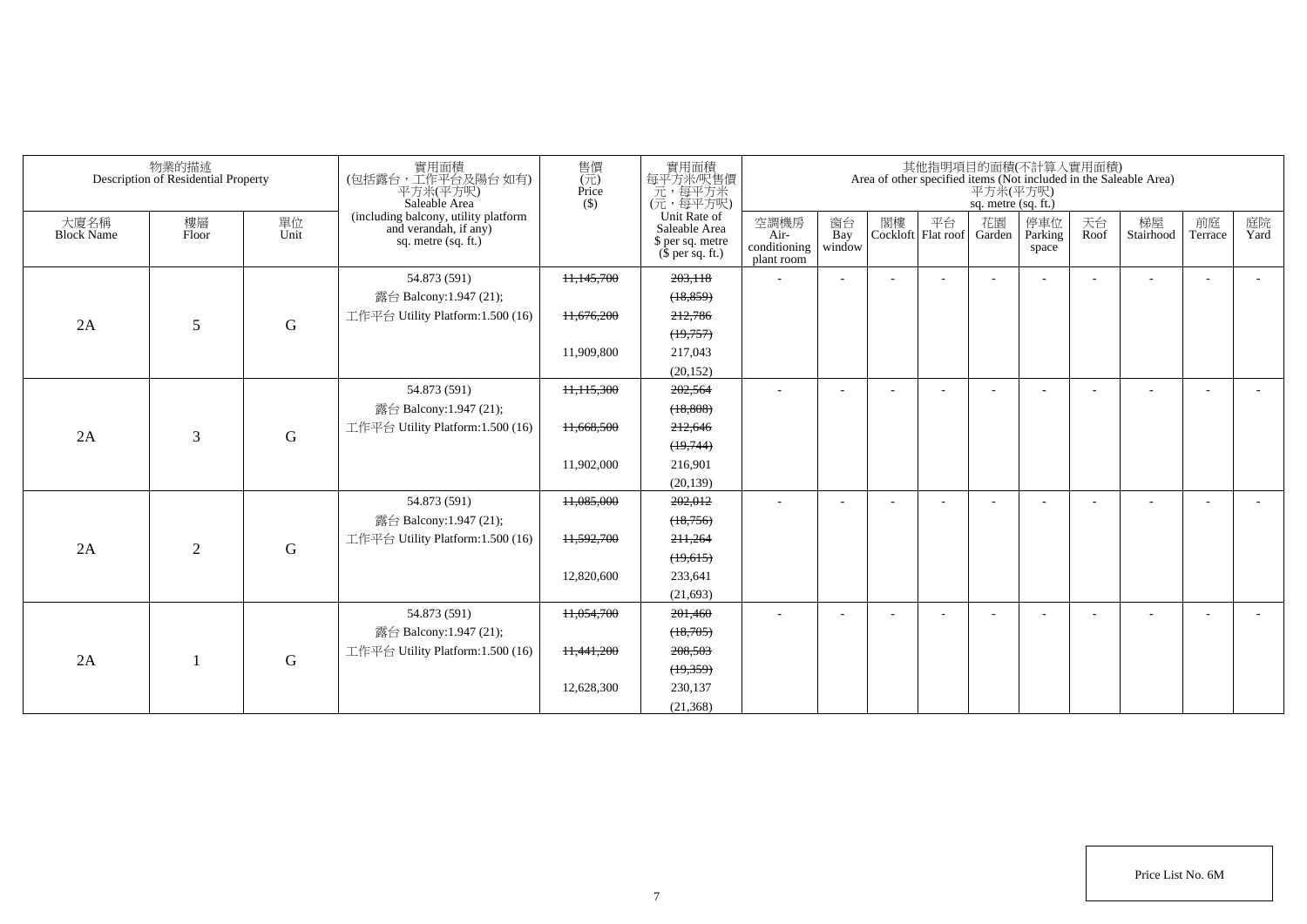|                           | 物業的描述<br>Description of Residential Property |                           | 實用面積<br>(包括露台,工作平台及陽台如有)<br>平方米(平方呎)<br>Saleable Area                                  | 售價<br>$(\vec{\pi})$<br>Price<br>$($ \$) | 實用面積<br>每平方米/呎售價<br>一元,每平方米<br>(元,每平方呎)                               |                                            |                          |    |                          | 平方米(平方呎)<br>sq. metre (sq. ft.) | 其他指明項目的面積(不計算入實用面積)     |            | Area of other specified items (Not included in the Saleable Area) |                          |            |
|---------------------------|----------------------------------------------|---------------------------|----------------------------------------------------------------------------------------|-----------------------------------------|-----------------------------------------------------------------------|--------------------------------------------|--------------------------|----|--------------------------|---------------------------------|-------------------------|------------|-------------------------------------------------------------------|--------------------------|------------|
| 大廈名稱<br><b>Block Name</b> | 樓層<br>Floor                                  | 單位<br>Unit                | (including balcony, utility platform<br>and verandah, if any)<br>sq. metre $(sq, ft.)$ |                                         | Unit Rate of<br>Saleable Area<br>\$ per sq. metre<br>$$$ per sq. ft.) | 空調機房<br>Air-<br>conditioning<br>plant room | 窗台<br>Bay<br>window      | 閣樓 | 平台<br>Cockloft Flat roof | 花園<br>Garden                    | 停車位<br>Parking<br>space | 天台<br>Roof | 梯屋<br>Stairhood                                                   | 前庭<br>Terrace            | 庭院<br>Yard |
|                           |                                              |                           | 42.698 (460)                                                                           | 9,966,700                               | 233,423                                                               |                                            |                          |    |                          |                                 |                         |            |                                                                   |                          |            |
| 2A                        | 31                                           | H                         | 露台 Balcony:2.000 (22);                                                                 |                                         | (21,667)                                                              |                                            |                          |    |                          |                                 |                         |            |                                                                   |                          |            |
|                           |                                              |                           | 工作平台 Utility Platform:1.500 (16)                                                       |                                         |                                                                       |                                            |                          |    |                          |                                 |                         |            |                                                                   |                          |            |
|                           |                                              |                           | 42.698 (460)                                                                           | 9,925,400                               | 232,456                                                               |                                            |                          |    |                          |                                 |                         |            |                                                                   |                          |            |
| 2A                        | 30                                           | H                         | 露台 Balcony:2.000 (22);                                                                 |                                         | (21, 577)                                                             |                                            |                          |    |                          |                                 |                         |            |                                                                   |                          |            |
|                           |                                              |                           | 工作平台 Utility Platform:1.500 (16)                                                       |                                         |                                                                       |                                            |                          |    |                          |                                 |                         |            |                                                                   |                          |            |
|                           |                                              |                           | 42.698 (460)                                                                           | 9,884,200                               | 231,491                                                               | ٠                                          | $\overline{\phantom{a}}$ |    |                          |                                 |                         |            |                                                                   |                          |            |
| 2A                        | 29                                           | $\boldsymbol{\mathrm{H}}$ | 露台 Balcony:2.000 (22);                                                                 |                                         | (21, 487)                                                             |                                            |                          |    |                          |                                 |                         |            |                                                                   |                          |            |
|                           |                                              |                           | 工作平台 Utility Platform: 1.500 (16)                                                      |                                         |                                                                       |                                            |                          |    |                          |                                 |                         |            |                                                                   |                          |            |
|                           |                                              |                           | 42.698 (460)                                                                           | 9,842,900                               | 230,524                                                               |                                            |                          |    |                          |                                 |                         |            |                                                                   |                          |            |
| 2A                        | 28                                           | H                         | 露台 Balcony: 2.000 (22);                                                                |                                         | (21, 398)                                                             |                                            |                          |    |                          |                                 |                         |            |                                                                   |                          |            |
|                           |                                              |                           | 工作平台 Utility Platform: 1.500 (16)                                                      |                                         |                                                                       |                                            |                          |    |                          |                                 |                         |            |                                                                   |                          |            |
|                           |                                              |                           | 42.698 (460)                                                                           | 9,801,600                               | 229,556                                                               |                                            |                          |    |                          |                                 |                         |            |                                                                   |                          |            |
| 2A                        | 27                                           | H                         | 露台 Balcony: 2.000 (22);                                                                |                                         | (21,308)                                                              |                                            |                          |    |                          |                                 |                         |            |                                                                   |                          |            |
|                           |                                              |                           | 工作平台 Utility Platform: 1.500 (16)                                                      |                                         |                                                                       |                                            |                          |    |                          |                                 |                         |            |                                                                   |                          |            |
|                           |                                              |                           | 42.698 (460)                                                                           | 9,760,300                               | 228,589                                                               |                                            |                          |    |                          |                                 |                         |            |                                                                   |                          |            |
| 2A                        | 26                                           | H                         | 露台 Balcony: 2.000 (22);                                                                |                                         | (21, 218)                                                             |                                            |                          |    |                          |                                 |                         |            |                                                                   |                          |            |
|                           |                                              |                           | 工作平台 Utility Platform: 1.500 (16)                                                      |                                         |                                                                       |                                            |                          |    |                          |                                 |                         |            |                                                                   |                          |            |
|                           |                                              |                           | 42.698 (460)                                                                           | 9,719,000                               | 227,622                                                               |                                            |                          |    |                          |                                 |                         |            |                                                                   | $\overline{\phantom{a}}$ |            |
| 2A                        | 25                                           | H                         | 露台 Balcony: 2.000 (22);                                                                |                                         | (21, 128)                                                             |                                            |                          |    |                          |                                 |                         |            |                                                                   |                          |            |
|                           |                                              |                           | 工作平台 Utility Platform: 1.500 (16)                                                      |                                         |                                                                       |                                            |                          |    |                          |                                 |                         |            |                                                                   |                          |            |
|                           |                                              |                           | 42.698 (460)                                                                           | 9,677,700                               | 226,655                                                               |                                            |                          |    |                          |                                 |                         |            |                                                                   |                          |            |
| 2A                        | 23                                           | H                         | 露台 Balcony: 2.000 (22);                                                                |                                         | (21,038)                                                              |                                            |                          |    |                          |                                 |                         |            |                                                                   |                          |            |
|                           |                                              |                           | 工作平台 Utility Platform:1.500 (16)                                                       |                                         |                                                                       |                                            |                          |    |                          |                                 |                         |            |                                                                   |                          |            |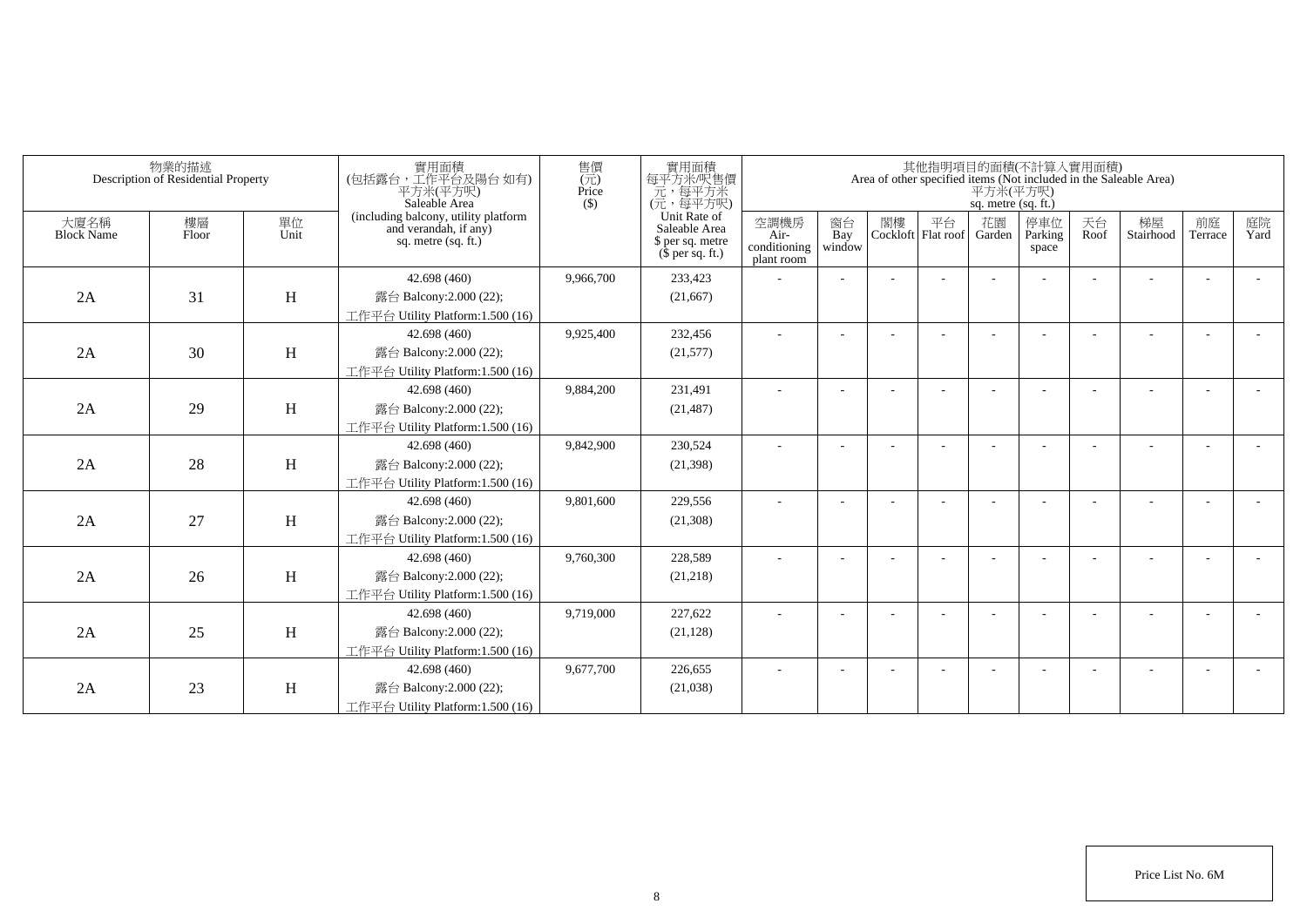|                           | 物業的描述<br>Description of Residential Property |                           | 實用面積<br>(包括露台,工作平台及陽台如有)<br>平方米(平方呎)<br>Saleable Area                                  | 售價<br>$(\vec{\pi})$<br>Price<br>$($ \$) | 實用面積<br>每平方米/呎售價<br>一元,每平方米<br>(元,每平方呎)                               |                                            |                          |    |                          | 平方米(平方呎)<br>sq. metre (sq. ft.) | 其他指明項目的面積(不計算入實用面積)     |            | Area of other specified items (Not included in the Saleable Area) |                          |            |
|---------------------------|----------------------------------------------|---------------------------|----------------------------------------------------------------------------------------|-----------------------------------------|-----------------------------------------------------------------------|--------------------------------------------|--------------------------|----|--------------------------|---------------------------------|-------------------------|------------|-------------------------------------------------------------------|--------------------------|------------|
| 大廈名稱<br><b>Block Name</b> | 樓層<br>Floor                                  | 單位<br>Unit                | (including balcony, utility platform<br>and verandah, if any)<br>sq. metre $(sq, ft.)$ |                                         | Unit Rate of<br>Saleable Area<br>\$ per sq. metre<br>$$$ per sq. ft.) | 空調機房<br>Air-<br>conditioning<br>plant room | 窗台<br>Bay<br>window      | 閣樓 | 平台<br>Cockloft Flat roof | 花園<br>Garden                    | 停車位<br>Parking<br>space | 天台<br>Roof | 梯屋<br>Stairhood                                                   | 前庭<br>Terrace            | 庭院<br>Yard |
|                           |                                              |                           | 42.698 (460)                                                                           | 9,636,500                               | 225,690                                                               |                                            |                          |    |                          |                                 |                         |            |                                                                   |                          |            |
| 2A                        | 22                                           | H                         | 露台 Balcony:2.000 (22);                                                                 |                                         | (20, 949)                                                             |                                            |                          |    |                          |                                 |                         |            |                                                                   |                          |            |
|                           |                                              |                           | 工作平台 Utility Platform:1.500 (16)                                                       |                                         |                                                                       |                                            |                          |    |                          |                                 |                         |            |                                                                   |                          |            |
|                           |                                              |                           | 42.698 (460)                                                                           | 9,595,200                               | 224,722                                                               |                                            |                          |    |                          |                                 |                         |            |                                                                   |                          |            |
| 2A                        | 21                                           | H                         | 露台 Balcony:2.000 (22);                                                                 |                                         | (20, 859)                                                             |                                            |                          |    |                          |                                 |                         |            |                                                                   |                          |            |
|                           |                                              |                           | 工作平台 Utility Platform:1.500 (16)                                                       |                                         |                                                                       |                                            |                          |    |                          |                                 |                         |            |                                                                   |                          |            |
|                           |                                              |                           | 42.698 (460)                                                                           | 9,553,900                               | 223,755                                                               | ٠                                          | $\overline{\phantom{a}}$ |    |                          |                                 |                         |            |                                                                   |                          |            |
| 2A                        | 20                                           | $\boldsymbol{\mathrm{H}}$ | 露台 Balcony:2.000 (22);                                                                 |                                         | (20,769)                                                              |                                            |                          |    |                          |                                 |                         |            |                                                                   |                          |            |
|                           |                                              |                           | 工作平台 Utility Platform:1.500 (16)                                                       |                                         |                                                                       |                                            |                          |    |                          |                                 |                         |            |                                                                   |                          |            |
|                           |                                              |                           | 42.698 (460)                                                                           | 9,512,600                               | 222,788                                                               |                                            |                          |    |                          |                                 |                         |            |                                                                   |                          |            |
| 2A                        | 19                                           | H                         | 露台 Balcony: 2.000 (22);                                                                |                                         | (20,680)                                                              |                                            |                          |    |                          |                                 |                         |            |                                                                   |                          |            |
|                           |                                              |                           | 工作平台 Utility Platform:1.500 (16)                                                       |                                         |                                                                       |                                            |                          |    |                          |                                 |                         |            |                                                                   |                          |            |
|                           |                                              |                           | 42.698 (460)                                                                           | 9,471,300                               | 221,821                                                               |                                            |                          |    |                          |                                 |                         |            |                                                                   |                          |            |
| 2A                        | 18                                           | H                         | 露台 Balcony: 2.000 (22);                                                                |                                         | (20, 590)                                                             |                                            |                          |    |                          |                                 |                         |            |                                                                   |                          |            |
|                           |                                              |                           | 工作平台 Utility Platform: 1.500 (16)                                                      |                                         |                                                                       |                                            |                          |    |                          |                                 |                         |            |                                                                   |                          |            |
|                           |                                              |                           | 42.245 (455)                                                                           | 9,333,400                               | 220,935                                                               |                                            |                          |    |                          |                                 |                         |            |                                                                   |                          |            |
| 2B                        | 32                                           | A                         | 露台 Balcony:2.144 (23);                                                                 |                                         | (20,513)                                                              |                                            |                          |    |                          |                                 |                         |            |                                                                   |                          |            |
|                           |                                              |                           | 工作平台 Utility Platform:1.500 (16)                                                       |                                         |                                                                       |                                            |                          |    |                          |                                 |                         |            |                                                                   |                          |            |
|                           |                                              |                           | 42.245 (455)                                                                           | 9,304,200                               | 220,244                                                               |                                            |                          |    |                          |                                 |                         |            |                                                                   | $\overline{\phantom{a}}$ |            |
| 2B                        | 31                                           | A                         | 露台 Balcony:2.144 (23);                                                                 |                                         | (20, 449)                                                             |                                            |                          |    |                          |                                 |                         |            |                                                                   |                          |            |
|                           |                                              |                           | 工作平台 Utility Platform: 1.500 (16)                                                      |                                         |                                                                       |                                            |                          |    |                          |                                 |                         |            |                                                                   |                          |            |
|                           |                                              |                           | 42.245 (455)                                                                           | 9,269,200                               | 219,415                                                               |                                            |                          |    |                          |                                 |                         |            |                                                                   | <b>.</b>                 |            |
| 2B                        | 30                                           | A                         | 露台 Balcony:2.144 (23);                                                                 |                                         | (20, 372)                                                             |                                            |                          |    |                          |                                 |                         |            |                                                                   |                          |            |
|                           |                                              |                           | 工作平台 Utility Platform:1.500 (16)                                                       |                                         |                                                                       |                                            |                          |    |                          |                                 |                         |            |                                                                   |                          |            |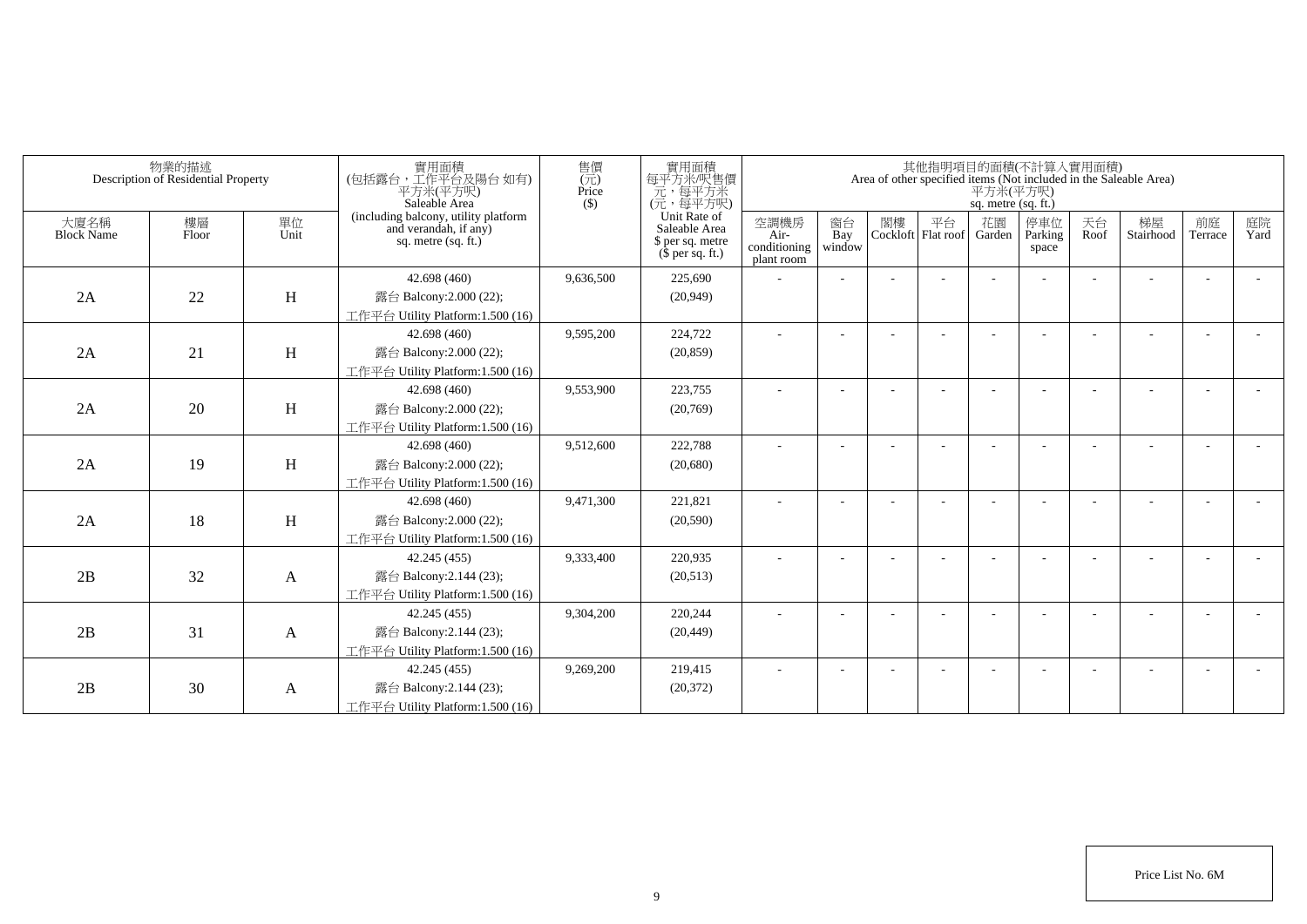|                           | 物業的描述<br>Description of Residential Property |              | 實用面積<br>(包括露台,工作平台及陽台如有)<br>平方米(平方呎)<br>Saleable Area                                | 售價<br>(元)<br>Price<br>$($ \$) | 實用面積<br>每平方米/呎售價<br>一元, 每平方米<br>(元, 每平方呎)                                     |                                            |                     |    |                          | 平方米(平方呎)<br>sq. metre (sq. ft.) | 其他指明項目的面積(不計算入實用面積)     |            | Area of other specified items (Not included in the Saleable Area) |               |            |
|---------------------------|----------------------------------------------|--------------|--------------------------------------------------------------------------------------|-------------------------------|-------------------------------------------------------------------------------|--------------------------------------------|---------------------|----|--------------------------|---------------------------------|-------------------------|------------|-------------------------------------------------------------------|---------------|------------|
| 大廈名稱<br><b>Block Name</b> | 樓層<br>Floor                                  | 單位<br>Unit   | (including balcony, utility platform<br>and verandah, if any)<br>sq. metre (sq. ft.) |                               | Unit Rate of<br>Saleable Area<br>\$ per sq. metre<br>$(\bar{\S}$ per sq. ft.) | 空調機房<br>Air-<br>conditioning<br>plant room | 窗台<br>Bay<br>window | 閣樓 | 平台<br>Cockloft Flat roof | 花園<br>Garden                    | 停車位<br>Parking<br>space | 天台<br>Roof | 梯屋<br>Stairhood                                                   | 前庭<br>Terrace | 庭院<br>Yard |
|                           |                                              |              | 42.245 (455)                                                                         | 9,234,200                     | 218,587                                                                       |                                            |                     |    |                          |                                 |                         |            |                                                                   |               |            |
| 2B                        | 29                                           | A            | 露台 Balcony:2.144 (23);                                                               |                               | (20, 295)                                                                     |                                            |                     |    |                          |                                 |                         |            |                                                                   |               |            |
|                           |                                              |              | 工作平台 Utility Platform:1.500 (16)                                                     |                               |                                                                               |                                            |                     |    |                          |                                 |                         |            |                                                                   |               |            |
|                           |                                              |              | 42.245 (455)                                                                         | 9,199,200                     | 217,758                                                                       |                                            |                     |    |                          |                                 |                         |            |                                                                   |               |            |
| 2B                        | 28                                           | A            | 露台 Balcony:2.144 (23);                                                               |                               | (20, 218)                                                                     |                                            |                     |    |                          |                                 |                         |            |                                                                   |               |            |
|                           |                                              |              | 工作平台 Utility Platform:1.500 (16)                                                     |                               |                                                                               |                                            |                     |    |                          |                                 |                         |            |                                                                   |               |            |
|                           |                                              |              | 42.245 (455)                                                                         | 9,164,200                     | 216,930                                                                       | $\overline{\phantom{a}}$                   |                     |    |                          |                                 |                         |            |                                                                   |               |            |
| 2B                        | 27                                           | A            | 露台 Balcony:2.144 (23);                                                               |                               | (20, 141)                                                                     |                                            |                     |    |                          |                                 |                         |            |                                                                   |               |            |
|                           |                                              |              | 工作平台 Utility Platform: 1.500 (16)                                                    |                               |                                                                               |                                            |                     |    |                          |                                 |                         |            |                                                                   |               |            |
|                           |                                              |              | 42.245 (455)                                                                         | 9,129,200                     | 216,101                                                                       |                                            |                     |    |                          |                                 |                         |            |                                                                   |               |            |
| 2B                        | 26                                           | A            | 露台 Balcony:2.144 (23);                                                               |                               | (20,064)                                                                      |                                            |                     |    |                          |                                 |                         |            |                                                                   |               |            |
|                           |                                              |              | 工作平台 Utility Platform:1.500 (16)                                                     |                               |                                                                               |                                            |                     |    |                          |                                 |                         |            |                                                                   |               |            |
|                           |                                              |              | 42.245 (455)                                                                         | 9,094,200                     | 215,273                                                                       |                                            |                     |    |                          |                                 |                         |            |                                                                   |               |            |
| 2B                        | 25                                           | $\mathbf{A}$ | 露台 Balcony:2.144 (23);                                                               |                               | (19,987)                                                                      |                                            |                     |    |                          |                                 |                         |            |                                                                   |               |            |
|                           |                                              |              | 工作平台 Utility Platform: 1.500 (16)                                                    |                               |                                                                               |                                            |                     |    |                          |                                 |                         |            |                                                                   |               |            |
|                           |                                              |              | 42.245 (455)                                                                         | 9,059,200                     | 214,444                                                                       |                                            |                     |    |                          |                                 |                         |            |                                                                   |               |            |
| 2B                        | 23                                           | A            | 露台 Balcony:2.144 (23);                                                               |                               | (19,910)                                                                      |                                            |                     |    |                          |                                 |                         |            |                                                                   |               |            |
|                           |                                              |              | 工作平台 Utility Platform:1.500 (16)                                                     |                               |                                                                               |                                            |                     |    |                          |                                 |                         |            |                                                                   |               |            |
|                           |                                              |              | 42.245 (455)                                                                         | 9,024,200                     | 213,616                                                                       |                                            |                     |    |                          |                                 |                         |            |                                                                   |               |            |
| 2B                        | 22                                           | $\mathbf{A}$ | 露台 Balcony:2.144 (23);                                                               |                               | (19, 833)                                                                     |                                            |                     |    |                          |                                 |                         |            |                                                                   |               |            |
|                           |                                              |              | 工作平台 Utility Platform: 1.500 (16)                                                    |                               |                                                                               |                                            |                     |    |                          |                                 |                         |            |                                                                   |               |            |
|                           |                                              |              | 42.245 (455)                                                                         | 8,989,200                     | 212,787                                                                       |                                            |                     |    |                          |                                 |                         |            |                                                                   |               |            |
| 2B                        | 21                                           | A            | 露台 Balcony:2.144 (23);                                                               |                               | (19,756)                                                                      |                                            |                     |    |                          |                                 |                         |            |                                                                   |               |            |
|                           |                                              |              | 工作平台 Utility Platform:1.500 (16)                                                     |                               |                                                                               |                                            |                     |    |                          |                                 |                         |            |                                                                   |               |            |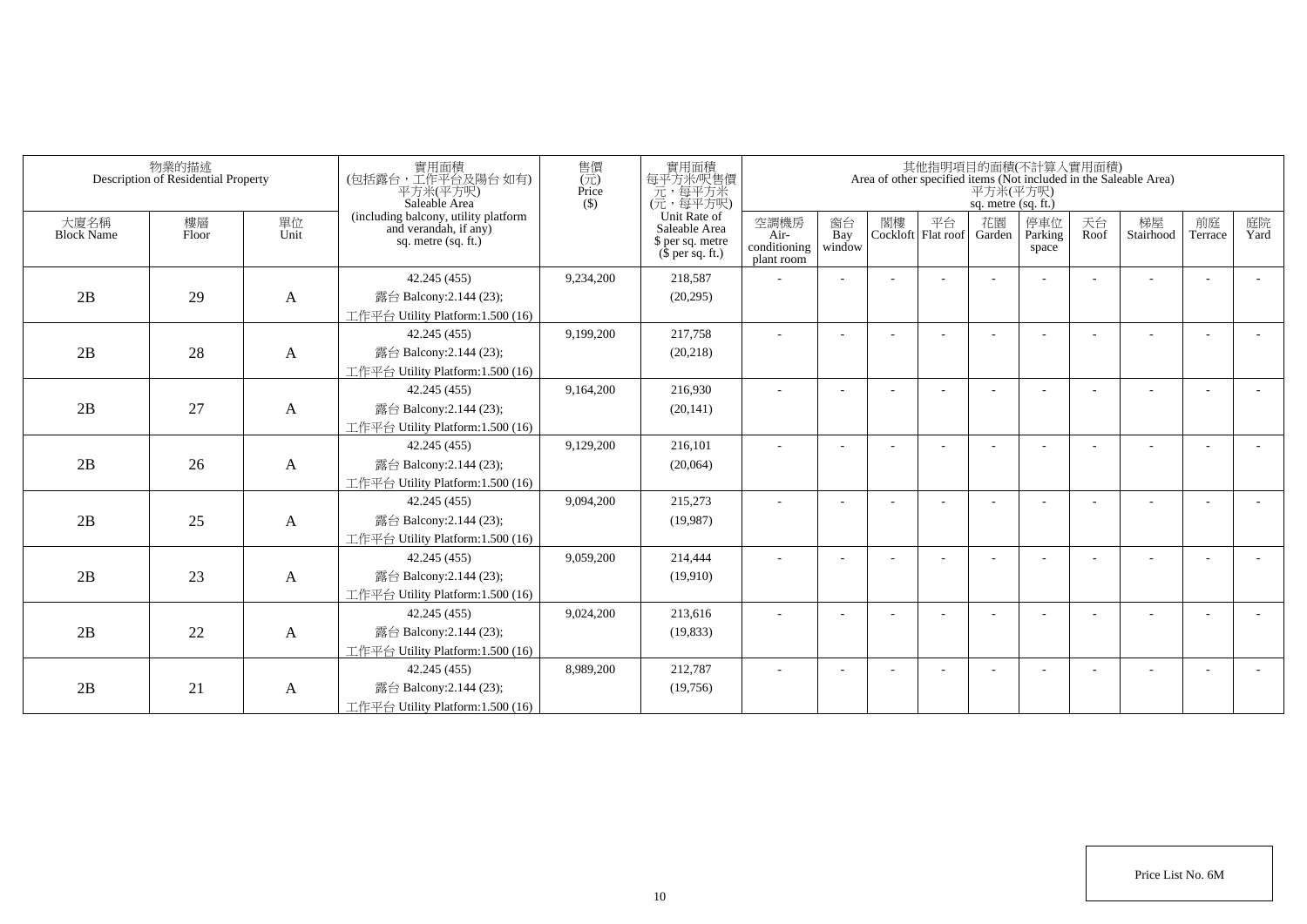|                           | 物業的描述<br>Description of Residential Property |              | 實用面積<br>(包括露台,工作平台及陽台如有)<br>平方米(平方呎)<br>Saleable Area                                | 售價<br>(元)<br>Price<br>$($ \$ | 實用面積<br>每平方米/呎售價<br>一元,每平方米<br>(元,每平方呎)                                       |                                            |                     |    |                          | 平方米(平方呎)<br>sq. metre (sq. ft.) | 其他指明項目的面積(不計算入實用面積)     |            | Area of other specified items (Not included in the Saleable Area) |               |            |
|---------------------------|----------------------------------------------|--------------|--------------------------------------------------------------------------------------|------------------------------|-------------------------------------------------------------------------------|--------------------------------------------|---------------------|----|--------------------------|---------------------------------|-------------------------|------------|-------------------------------------------------------------------|---------------|------------|
| 大廈名稱<br><b>Block Name</b> | 樓層<br>Floor                                  | 單位<br>Unit   | (including balcony, utility platform<br>and verandah, if any)<br>sq. metre (sq. ft.) |                              | Unit Rate of<br>Saleable Area<br>\$ per sq. metre<br>$(\bar{\S}$ per sq. ft.) | 空調機房<br>Air-<br>conditioning<br>plant room | 窗台<br>Bay<br>window | 閣樓 | 平台<br>Cockloft Flat roof | 花園<br>Garden                    | 停車位<br>Parking<br>space | 天台<br>Roof | 梯屋<br>Stairhood                                                   | 前庭<br>Terrace | 庭院<br>Yard |
|                           |                                              |              | 42.245 (455)                                                                         | 8,954,200                    | 211,959                                                                       |                                            |                     |    |                          |                                 |                         |            |                                                                   |               |            |
| 2B                        | 20                                           | A            | 露台 Balcony:2.144 (23);                                                               |                              | (19,680)                                                                      |                                            |                     |    |                          |                                 |                         |            |                                                                   |               |            |
|                           |                                              |              | 工作平台 Utility Platform:1.500 (16)                                                     |                              |                                                                               |                                            |                     |    |                          |                                 |                         |            |                                                                   |               |            |
|                           |                                              |              | 42.245 (455)                                                                         | 8,925,000                    | 211,268                                                                       |                                            |                     |    |                          |                                 |                         |            |                                                                   |               |            |
| 2B                        | 19                                           | A            | 露台 Balcony:2.144 (23);                                                               |                              | (19,615)                                                                      |                                            |                     |    |                          |                                 |                         |            |                                                                   |               |            |
|                           |                                              |              | 工作平台 Utility Platform:1.500 (16)                                                     |                              |                                                                               |                                            |                     |    |                          |                                 |                         |            |                                                                   |               |            |
|                           |                                              |              | 42.245 (455)                                                                         | 8,895,800                    | 210,576                                                                       | $\overline{\phantom{a}}$                   |                     |    |                          |                                 |                         |            |                                                                   |               |            |
| 2B                        | 18                                           | A            | 露台 Balcony:2.144 (23);                                                               |                              | (19, 551)                                                                     |                                            |                     |    |                          |                                 |                         |            |                                                                   |               |            |
|                           |                                              |              | 工作平台 Utility Platform:1.500 (16)                                                     |                              |                                                                               |                                            |                     |    |                          |                                 |                         |            |                                                                   |               |            |
|                           |                                              |              | 42.245 (455)                                                                         | 8,866,700                    | 209,888                                                                       |                                            |                     |    |                          |                                 |                         |            |                                                                   |               |            |
| 2B                        | 17                                           | A            | 露台 Balcony:2.144 (23);                                                               |                              | (19, 487)                                                                     |                                            |                     |    |                          |                                 |                         |            |                                                                   |               |            |
|                           |                                              |              | 工作平台 Utility Platform:1.500 (16)                                                     |                              |                                                                               |                                            |                     |    |                          |                                 |                         |            |                                                                   |               |            |
|                           |                                              |              | 42.245 (455)                                                                         | 8,837,500                    | 209,196                                                                       |                                            |                     |    |                          |                                 |                         |            |                                                                   |               |            |
| 2B                        | 16                                           | $\mathbf{A}$ | 露台 Balcony:2.144 (23);                                                               |                              | (19, 423)                                                                     |                                            |                     |    |                          |                                 |                         |            |                                                                   |               |            |
|                           |                                              |              | 工作平台 Utility Platform: 1.500 (16)                                                    |                              |                                                                               |                                            |                     |    |                          |                                 |                         |            |                                                                   |               |            |
|                           |                                              |              | 42.245 (455)                                                                         | 8,808,400                    | 208,508                                                                       |                                            |                     |    |                          |                                 |                         |            |                                                                   |               |            |
| 2B                        | 15                                           | A            | 露台 Balcony:2.144 (23);                                                               |                              | (19,359)                                                                      |                                            |                     |    |                          |                                 |                         |            |                                                                   |               |            |
|                           |                                              |              | 工作平台 Utility Platform:1.500 (16)                                                     |                              |                                                                               |                                            |                     |    |                          |                                 |                         |            |                                                                   |               |            |
|                           |                                              |              | 42.245 (455)                                                                         | 8,779,200                    | 207,816                                                                       |                                            |                     |    |                          |                                 |                         |            |                                                                   |               |            |
| 2B                        | 12                                           | A            | 露台 Balcony:2.144 (23);                                                               |                              | (19,295)                                                                      |                                            |                     |    |                          |                                 |                         |            |                                                                   |               |            |
|                           |                                              |              | 工作平台 Utility Platform: 1.500 (16)                                                    |                              |                                                                               |                                            |                     |    |                          |                                 |                         |            |                                                                   |               |            |
|                           |                                              |              | 42.245 (455)                                                                         | 8,750,000                    | 207,125                                                                       |                                            |                     |    |                          |                                 |                         |            |                                                                   |               |            |
| 2B                        | 11                                           | A            | 露台 Balcony:2.144 (23);                                                               |                              | (19,231)                                                                      |                                            |                     |    |                          |                                 |                         |            |                                                                   |               |            |
|                           |                                              |              | 工作平台 Utility Platform:1.500 (16)                                                     |                              |                                                                               |                                            |                     |    |                          |                                 |                         |            |                                                                   |               |            |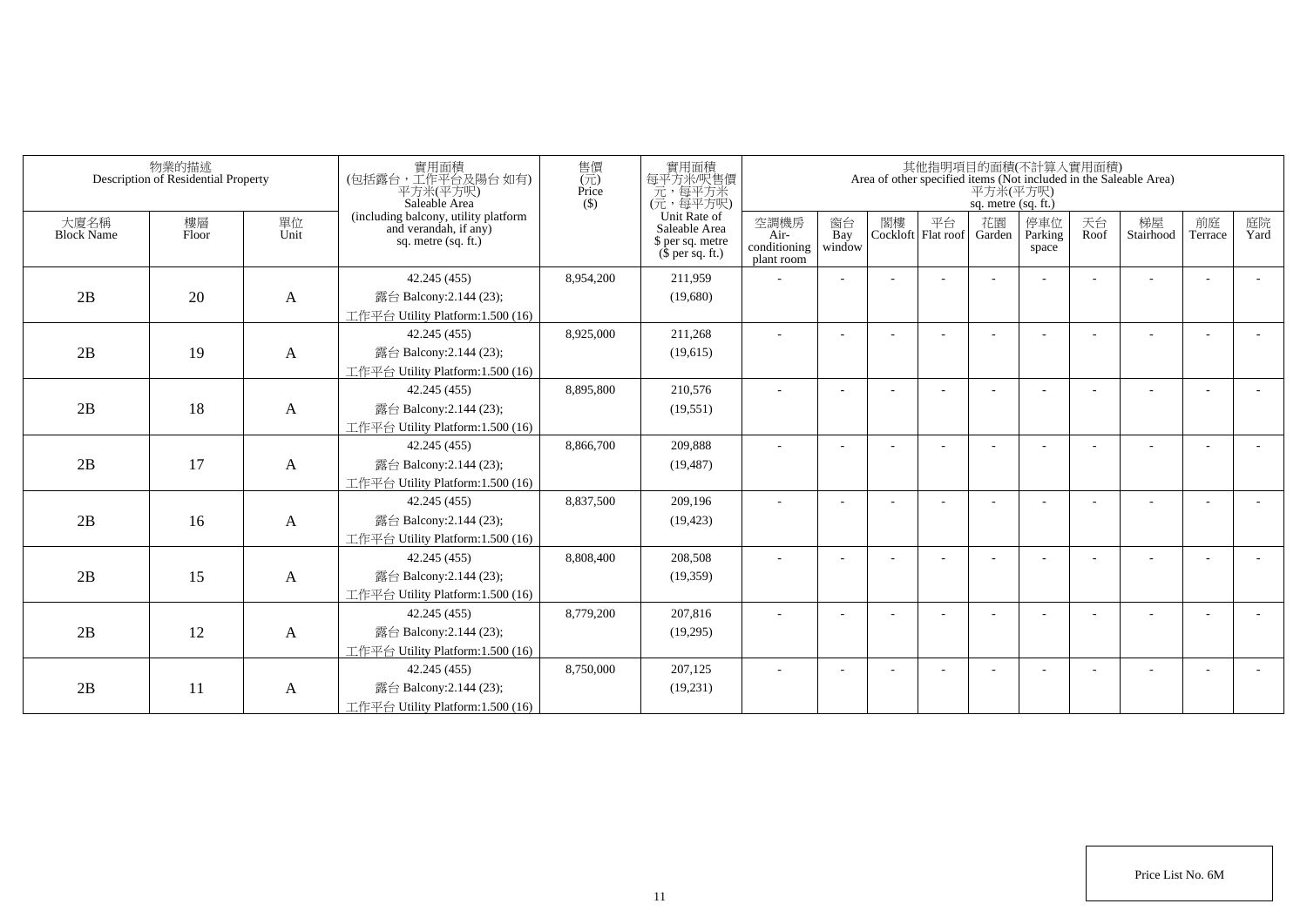| 物業的描述<br>Description of Residential Property |                | 實用面積<br>(包括露台,工作平台及陽台 如有)<br>平方米(平方呎)<br>Saleable Area | 售價<br>$\overline{\text{Price}}$<br>Price<br>$($ \$)                                  |           | 實用面積<br>其他指明項目的面積(不計算入實用面積)<br>每平方米/呎售價<br>Area of other specified items (Not included in the Saleable Area)<br>元,每平方米<br>平方米(平方呎)<br>(元,每平方呎)<br>sq. metre (sq. ft.) |                                            |                     |    |                            |              |                         |            |                 |                          |            |
|----------------------------------------------|----------------|--------------------------------------------------------|--------------------------------------------------------------------------------------|-----------|-----------------------------------------------------------------------------------------------------------------------------------------------------------------------|--------------------------------------------|---------------------|----|----------------------------|--------------|-------------------------|------------|-----------------|--------------------------|------------|
| 大廈名稱<br><b>Block Name</b>                    | 樓層<br>Floor    | 單位<br>Unit                                             | (including balcony, utility platform<br>and verandah, if any)<br>sq. metre (sq. ft.) |           | Unit Rate of<br>Saleable Area<br>\$ per sq. metre<br>$(\bar{\S}$ per sq. ft.)                                                                                         | 空調機房<br>Air-<br>conditioning<br>plant room | 窗台<br>Bay<br>window | 閣樓 | 平台<br>Cockloft   Flat roof | 花園<br>Garden | 停車位<br>Parking<br>space | 天台<br>Roof | 梯屋<br>Stairhood | 前庭<br>Terrace            | 庭院<br>Yard |
|                                              |                |                                                        | 42.245 (455)                                                                         | 8,720,800 | 206,434                                                                                                                                                               |                                            |                     |    |                            |              |                         |            |                 |                          |            |
| 2B                                           | 10             | A                                                      | 露台 Balcony:2.144 (23);                                                               |           | (19,167)                                                                                                                                                              |                                            |                     |    |                            |              |                         |            |                 |                          |            |
|                                              |                |                                                        | 工作平台 Utility Platform:1.500 (16)                                                     |           |                                                                                                                                                                       |                                            |                     |    |                            |              |                         |            |                 |                          |            |
|                                              |                |                                                        | 42.245 (455)                                                                         | 8,697,500 | 205,882                                                                                                                                                               | $\sim$                                     | ٠                   | ٠  |                            |              |                         |            |                 | $\overline{\phantom{a}}$ |            |
| 2B                                           | $\overline{9}$ | A                                                      | 露台 Balcony:2.144 (23);                                                               |           | (19, 115)                                                                                                                                                             |                                            |                     |    |                            |              |                         |            |                 |                          |            |
|                                              |                |                                                        | 工作平台 Utility Platform:1.500 (16)                                                     |           |                                                                                                                                                                       |                                            |                     |    |                            |              |                         |            |                 |                          |            |
|                                              |                |                                                        | 42.245 (455)                                                                         | 8.674.200 | 205.331                                                                                                                                                               | $\sim$                                     |                     |    |                            |              |                         |            |                 |                          |            |
| 2B                                           | 8              | A                                                      | 露台 Balcony:2.144 (23);                                                               |           | (19,064)                                                                                                                                                              |                                            |                     |    |                            |              |                         |            |                 |                          |            |
|                                              |                |                                                        | 工作平台 Utility Platform:1.500 (16)                                                     |           |                                                                                                                                                                       |                                            |                     |    |                            |              |                         |            |                 |                          |            |
|                                              |                |                                                        | 42.245 (455)                                                                         | 8,650,800 | 204,777                                                                                                                                                               |                                            |                     |    |                            |              |                         |            |                 |                          |            |
| 2B                                           | $\overline{7}$ | A                                                      | 露台 Balcony:2.144 (23);                                                               |           | (19,013)                                                                                                                                                              |                                            |                     |    |                            |              |                         |            |                 |                          |            |
|                                              |                |                                                        | 工作平台 Utility Platform:1.500 (16)                                                     |           |                                                                                                                                                                       |                                            |                     |    |                            |              |                         |            |                 |                          |            |
|                                              |                |                                                        | 42.245 (455)                                                                         | 8,627,500 | 204,225                                                                                                                                                               |                                            |                     |    |                            |              |                         |            |                 |                          |            |
| 2B                                           | 6              | A                                                      | 露台 Balcony:2.144 (23);                                                               |           | (18,962)                                                                                                                                                              |                                            |                     |    |                            |              |                         |            |                 |                          |            |
|                                              |                |                                                        | 工作平台 Utility Platform:1.500 (16)                                                     |           |                                                                                                                                                                       |                                            |                     |    |                            |              |                         |            |                 |                          |            |
|                                              |                |                                                        | 42.245(455)                                                                          | 8,604,200 | 203,674                                                                                                                                                               |                                            |                     |    |                            |              |                         |            |                 |                          |            |
| 2B                                           | 5              | A                                                      | 露台 Balcony:2.144 (23);                                                               |           | (18,910)                                                                                                                                                              |                                            |                     |    |                            |              |                         |            |                 |                          |            |
|                                              |                |                                                        | 工作平台 Utility Platform:1.500 (16)                                                     |           |                                                                                                                                                                       |                                            |                     |    |                            |              |                         |            |                 |                          |            |
|                                              |                |                                                        | 42.245 (455)                                                                         | 8,580,800 | 203.120                                                                                                                                                               | $\overline{\phantom{a}}$                   |                     |    |                            |              |                         |            |                 | $\overline{\phantom{a}}$ |            |
| 2B                                           | 3              | A                                                      | 露台 Balcony:2.144 (23);                                                               |           | (18, 859)                                                                                                                                                             |                                            |                     |    |                            |              |                         |            |                 |                          |            |
|                                              |                |                                                        | 工作平台 Utility Platform:1.500 (16)                                                     |           |                                                                                                                                                                       |                                            |                     |    |                            |              |                         |            |                 |                          |            |
|                                              |                |                                                        | 42.245 (455)                                                                         | 8,557,500 | 202,568                                                                                                                                                               |                                            |                     |    |                            |              |                         |            |                 |                          |            |
| 2B                                           | 2              | A                                                      | 露台 Balcony:2.144 (23);                                                               |           | (18, 808)                                                                                                                                                             |                                            |                     |    |                            |              |                         |            |                 |                          |            |
|                                              |                |                                                        | 工作平台 Utility Platform:1.500 (16)                                                     |           |                                                                                                                                                                       |                                            |                     |    |                            |              |                         |            |                 |                          |            |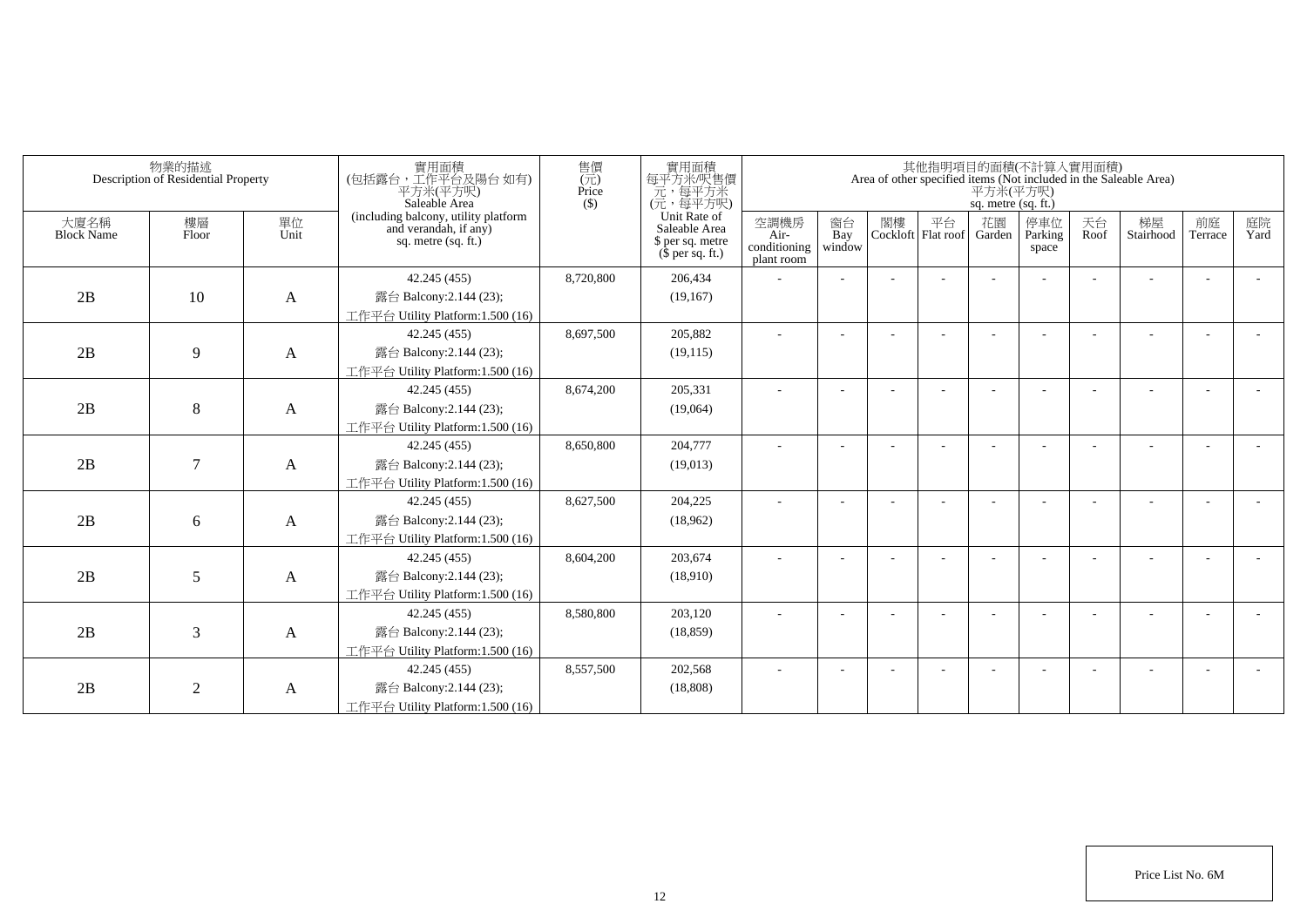| 物業的描述<br>Description of Residential Property |             | 實用面積<br>(包括露台,工作平台及陽台如有)<br>平方米(平方呎)<br>Saleable Area | 售價<br>$\overline{(\overline{\tau}\overline{\tau})}$<br>Price<br>$($ \$                 | 實用面積<br>每平方米/呎售價<br>元,每平方米<br>(元,每平方呎) |                                                                       |                                            |                          |    | 平方米(平方呎)<br>sq. metre (sq. ft.) | 其他指明項目的面積(不計算入實用面積) |                          | Area of other specified items (Not included in the Saleable Area) |                 |                          |            |
|----------------------------------------------|-------------|-------------------------------------------------------|----------------------------------------------------------------------------------------|----------------------------------------|-----------------------------------------------------------------------|--------------------------------------------|--------------------------|----|---------------------------------|---------------------|--------------------------|-------------------------------------------------------------------|-----------------|--------------------------|------------|
| 大廈名稱<br><b>Block Name</b>                    | 樓層<br>Floor | 單位<br>Unit                                            | (including balcony, utility platform<br>and verandah, if any)<br>sq. metre $(sq, ft.)$ |                                        | Unit Rate of<br>Saleable Area<br>\$ per sq. metre<br>$$$ per sq. ft.) | 空調機房<br>Air-<br>conditioning<br>plant room | 窗台<br>Bay<br>window      | 閣樓 | 平台<br>Cockloft Flat roof Garden | 花園                  | 停車位<br>Parking<br>space  | 天台<br>Roof                                                        | 梯屋<br>Stairhood | 前庭<br>Terrace            | 庭院<br>Yard |
|                                              |             |                                                       | 42.245 (455)                                                                           | 8,534,200                              | 202,017                                                               |                                            |                          |    |                                 |                     |                          |                                                                   |                 | ÷                        |            |
| 2B                                           |             | A                                                     | 露台 Balcony:2.144 (23);                                                                 |                                        | (18, 756)                                                             |                                            |                          |    |                                 |                     |                          |                                                                   |                 |                          |            |
|                                              |             |                                                       | 工作平台 Utility Platform: 1.500 (16)                                                      |                                        |                                                                       |                                            |                          |    |                                 |                     |                          |                                                                   |                 |                          |            |
|                                              |             |                                                       | 35.887 (386)                                                                           | 8,360,200                              | 232,959                                                               | $\sim$                                     | $\overline{\phantom{a}}$ |    |                                 |                     | $\overline{\phantom{a}}$ |                                                                   |                 | $\overline{\phantom{a}}$ |            |
| 2B                                           | 32          | $\, {\bf B}$                                          | 露台 Balcony:1.957 (21);                                                                 |                                        | (21,659)                                                              |                                            |                          |    |                                 |                     |                          |                                                                   |                 |                          |            |
|                                              |             |                                                       | 工作平台 Utility Platform: 1.500 (16)                                                      |                                        |                                                                       |                                            |                          |    |                                 |                     |                          |                                                                   |                 |                          |            |
|                                              |             |                                                       | 35.969 (387)                                                                           | 8,350,300                              | 232,153                                                               | ٠                                          |                          |    |                                 |                     |                          |                                                                   |                 |                          |            |
| 2B                                           | 31          | $\, {\bf B}$                                          | 露台 Balcony:1.957 (21);                                                                 |                                        | (21, 577)                                                             |                                            |                          |    |                                 |                     |                          |                                                                   |                 |                          |            |
|                                              |             |                                                       | 工作平台 Utility Platform: 1.500 (16)                                                      |                                        |                                                                       |                                            |                          |    |                                 |                     |                          |                                                                   |                 |                          |            |
|                                              |             |                                                       | 35.969 (387)                                                                           | 8,340,300                              | 231,875                                                               |                                            |                          |    |                                 |                     |                          |                                                                   |                 |                          |            |
| 2B                                           | 30          | B                                                     | 露台 Balcony:1.957 (21);                                                                 |                                        | (21, 551)                                                             |                                            |                          |    |                                 |                     |                          |                                                                   |                 |                          |            |
|                                              |             |                                                       | 工作平台 Utility Platform:1.500 (16)                                                       |                                        |                                                                       |                                            |                          |    |                                 |                     |                          |                                                                   |                 |                          |            |
|                                              |             |                                                       | 35.969 (387)                                                                           | 8,330,400                              | 231,599                                                               | ÷                                          |                          |    |                                 |                     |                          |                                                                   |                 | $\overline{\phantom{a}}$ |            |
| 2B                                           | 29          | $\bf{B}$                                              | 露台 Balcony:1.957 (21);                                                                 |                                        | (21, 526)                                                             |                                            |                          |    |                                 |                     |                          |                                                                   |                 |                          |            |
|                                              |             |                                                       | 工作平台 Utility Platform: 1.500 (16)                                                      |                                        |                                                                       |                                            |                          |    |                                 |                     |                          |                                                                   |                 |                          |            |
|                                              |             |                                                       | 35.969 (387)                                                                           | 8,320,400                              | 231,321                                                               |                                            |                          |    |                                 |                     |                          |                                                                   |                 |                          |            |
| 2B                                           | 28          | B                                                     | 露台 Balcony:1.957 (21);                                                                 |                                        | (21,500)                                                              |                                            |                          |    |                                 |                     |                          |                                                                   |                 |                          |            |
|                                              |             |                                                       | 工作平台 Utility Platform:1.500 (16)                                                       |                                        |                                                                       |                                            |                          |    |                                 |                     |                          |                                                                   |                 |                          |            |
|                                              |             |                                                       | 35.969 (387)                                                                           | 8,310,600                              | 231,049                                                               |                                            |                          |    |                                 |                     |                          |                                                                   |                 |                          |            |
| 2B                                           | 27          | $\bf{B}$                                              | 露台 Balcony:1.957 (21);                                                                 |                                        | (21, 474)                                                             |                                            |                          |    |                                 |                     |                          |                                                                   |                 |                          |            |
|                                              |             |                                                       | 工作平台 Utility Platform: 1.500 (16)                                                      |                                        |                                                                       |                                            |                          |    |                                 |                     |                          |                                                                   |                 |                          |            |
|                                              |             |                                                       | 35.969 (387)                                                                           | 8,300,700                              | 230,774                                                               |                                            |                          |    |                                 |                     |                          |                                                                   |                 | ٠                        |            |
| 2B                                           | 26          | $\, {\bf B}$                                          | 露台 Balcony:1.957 (21);                                                                 |                                        | (21, 449)                                                             |                                            |                          |    |                                 |                     |                          |                                                                   |                 |                          |            |
|                                              |             |                                                       | 工作平台 Utility Platform:1.500 (16)                                                       |                                        |                                                                       |                                            |                          |    |                                 |                     |                          |                                                                   |                 |                          |            |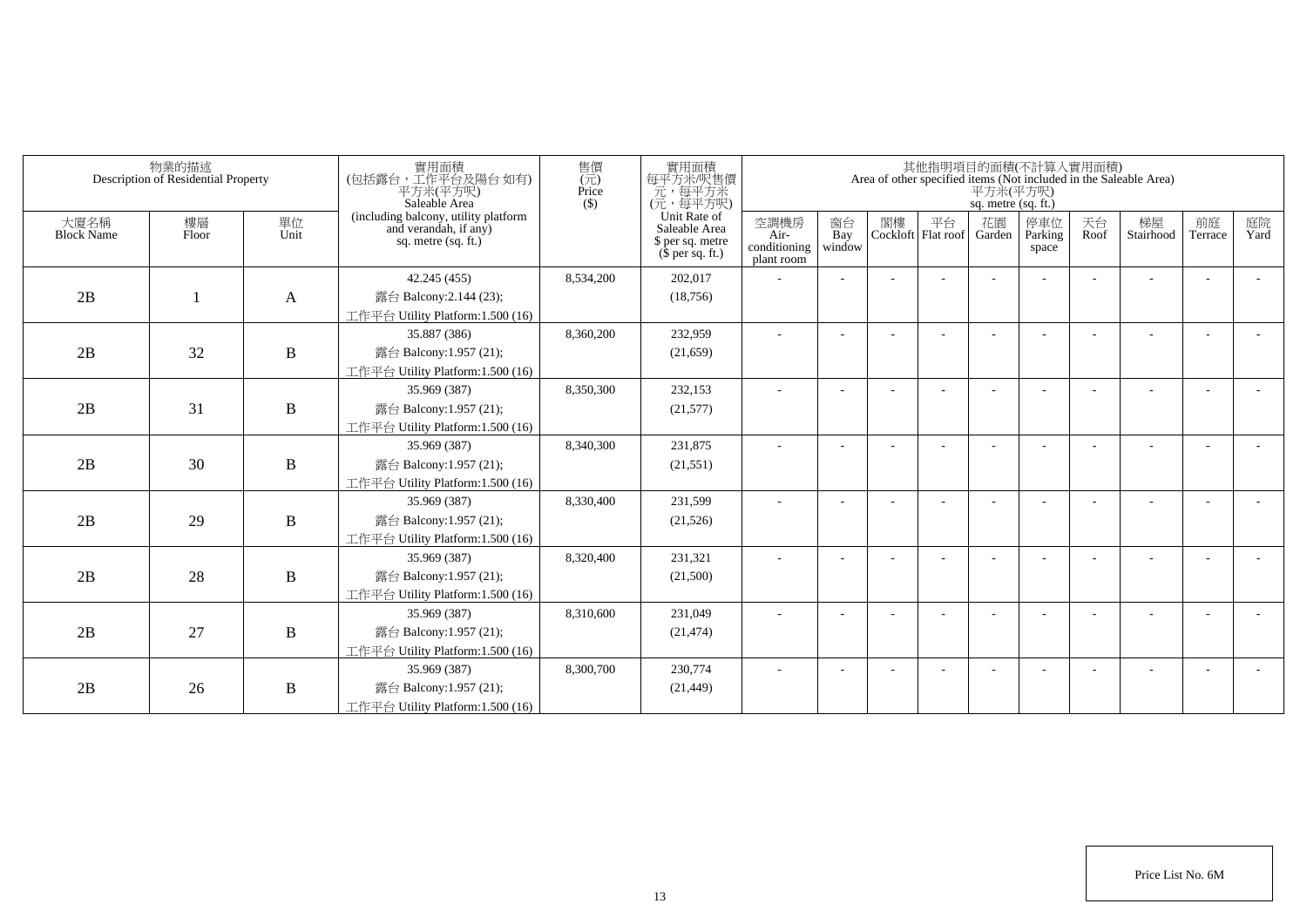| 物業的描述<br>Description of Residential Property |             | 售價<br>(元)<br>實用面積<br>(包括露台,工作平台及陽台 如有)<br>Price<br>平方米(平方呎)<br>Saleable Area<br>$($ \$) |                                                                                        | 實用面積<br>每平方米呎售價<br>元,每平方呎)<br>(元,每平方呎)<br>其他指明項目的面積(不計算入實用面積)<br>Area of other specified items (Not included in the Saleable Area)<br>平方米(平方呎)<br>sq. metre (sq. ft.) |                                                                       |                                            |                     |    |                                 |    |                         |            |                 |                          |            |
|----------------------------------------------|-------------|-----------------------------------------------------------------------------------------|----------------------------------------------------------------------------------------|-----------------------------------------------------------------------------------------------------------------------------------------------------------------------|-----------------------------------------------------------------------|--------------------------------------------|---------------------|----|---------------------------------|----|-------------------------|------------|-----------------|--------------------------|------------|
| 大廈名稱<br><b>Block Name</b>                    | 樓層<br>Floor | 單位<br>Unit                                                                              | (including balcony, utility platform<br>and verandah, if any)<br>sq. metre $(sq, ft.)$ |                                                                                                                                                                       | Unit Rate of<br>Saleable Area<br>\$ per sq. metre<br>$$$ per sq. ft.) | 空調機房<br>Air-<br>conditioning<br>plant room | 窗台<br>Bay<br>window | 閣樓 | 平台<br>Cockloft Flat roof Garden | 花園 | 停車位<br>Parking<br>space | 天台<br>Roof | 梯屋<br>Stairhood | 前庭<br>Terrace            | 庭院<br>Yard |
|                                              |             |                                                                                         | 35.969 (387)                                                                           | 8,290,700                                                                                                                                                             | 230,496                                                               |                                            |                     |    |                                 |    |                         |            |                 |                          |            |
| 2B                                           | 25          | $\, {\bf B}$                                                                            | 露台 Balcony:1.957 (21);                                                                 |                                                                                                                                                                       | (21, 423)                                                             |                                            |                     |    |                                 |    |                         |            |                 |                          |            |
|                                              |             |                                                                                         | 工作平台 Utility Platform: 1.500 (16)                                                      |                                                                                                                                                                       |                                                                       |                                            |                     |    |                                 |    |                         |            |                 |                          |            |
|                                              |             |                                                                                         | 35.969 (387)                                                                           | 8,280,800                                                                                                                                                             | 230,220                                                               |                                            | $\sim$              |    |                                 |    |                         |            |                 | $\overline{\phantom{a}}$ |            |
| 2B                                           | 23          | $\, {\bf B}$                                                                            | 露台 Balcony:1.957 (21);                                                                 |                                                                                                                                                                       | (21, 397)                                                             |                                            |                     |    |                                 |    |                         |            |                 |                          |            |
|                                              |             |                                                                                         | 工作平台 Utility Platform:1.500 (16)                                                       |                                                                                                                                                                       |                                                                       |                                            |                     |    |                                 |    |                         |            |                 |                          |            |
|                                              |             |                                                                                         | 35.969 (387)                                                                           | 8,270,800                                                                                                                                                             | 229,942                                                               | ä,                                         |                     |    |                                 |    |                         |            |                 | $\overline{a}$           |            |
| 2B                                           | 22          | $\boldsymbol{B}$                                                                        | 露台 Balcony:1.957 (21);                                                                 |                                                                                                                                                                       | (21, 372)                                                             |                                            |                     |    |                                 |    |                         |            |                 |                          |            |
|                                              |             |                                                                                         | 工作平台 Utility Platform: 1.500 (16)                                                      | 8,435,900                                                                                                                                                             | 234,533                                                               |                                            |                     |    |                                 |    |                         |            |                 |                          |            |
|                                              |             |                                                                                         |                                                                                        |                                                                                                                                                                       | (21,798)                                                              |                                            |                     |    |                                 |    |                         |            |                 |                          |            |
|                                              |             |                                                                                         | 35.969 (387)                                                                           | 8,260,900                                                                                                                                                             | 229,667                                                               |                                            |                     |    |                                 |    |                         |            |                 |                          |            |
| 2B                                           | 21          | $\bf{B}$                                                                                | 露台 Balcony:1.957 (21);                                                                 |                                                                                                                                                                       | (21, 346)                                                             |                                            |                     |    |                                 |    |                         |            |                 |                          |            |
|                                              |             |                                                                                         | 工作平台 Utility Platform:1.500 (16)                                                       |                                                                                                                                                                       |                                                                       |                                            |                     |    |                                 |    |                         |            |                 |                          |            |
|                                              |             |                                                                                         | 37.075 (399)                                                                           | 8,056,700                                                                                                                                                             | 217,308                                                               |                                            |                     |    |                                 |    |                         |            |                 | $\overline{\phantom{a}}$ |            |
| 2B                                           | 31          | ${\bf F}$                                                                               | 露台 Balcony: 2.000 (22);                                                                |                                                                                                                                                                       | (20, 192)                                                             |                                            |                     |    |                                 |    |                         |            |                 |                          |            |
|                                              |             |                                                                                         | 工作平台 Utility Platform:1.500 (16)                                                       |                                                                                                                                                                       |                                                                       |                                            |                     |    |                                 |    |                         |            |                 |                          |            |
|                                              |             |                                                                                         | 37.075 (399)                                                                           | 8,036,200                                                                                                                                                             | 216,755                                                               |                                            |                     |    |                                 |    |                         |            |                 |                          |            |
| 2B                                           | 30          | ${\bf F}$                                                                               | 露台 Balcony: 2.000 (22);                                                                |                                                                                                                                                                       | (20, 141)                                                             |                                            |                     |    |                                 |    |                         |            |                 |                          |            |
|                                              |             |                                                                                         | 工作平台 Utility Platform:1.500 (16)                                                       |                                                                                                                                                                       |                                                                       |                                            |                     |    |                                 |    |                         |            |                 |                          |            |
|                                              |             |                                                                                         | 37.075 (399)                                                                           | 8,015,800                                                                                                                                                             | 216,205                                                               |                                            |                     |    |                                 |    |                         |            |                 |                          |            |
| 2B                                           | 29          | ${\bf F}$                                                                               | 露台 Balcony:2.000 (22);                                                                 |                                                                                                                                                                       | (20,090)                                                              |                                            |                     |    |                                 |    |                         |            |                 |                          |            |
|                                              |             |                                                                                         | 工作平台 Utility Platform: 1.500 (16)                                                      |                                                                                                                                                                       |                                                                       |                                            |                     |    |                                 |    |                         |            |                 |                          |            |
|                                              |             |                                                                                         | 37.075 (399)                                                                           | 7,995,300                                                                                                                                                             | 215,652                                                               |                                            |                     |    |                                 |    |                         |            |                 |                          |            |
| 2B                                           | 28          | ${\bf F}$                                                                               | 露台 Balcony:2.000 (22);                                                                 |                                                                                                                                                                       | (20,038)                                                              |                                            |                     |    |                                 |    |                         |            |                 |                          |            |
|                                              |             |                                                                                         | 工作平台 Utility Platform:1.500 (16)                                                       |                                                                                                                                                                       |                                                                       |                                            |                     |    |                                 |    |                         |            |                 |                          |            |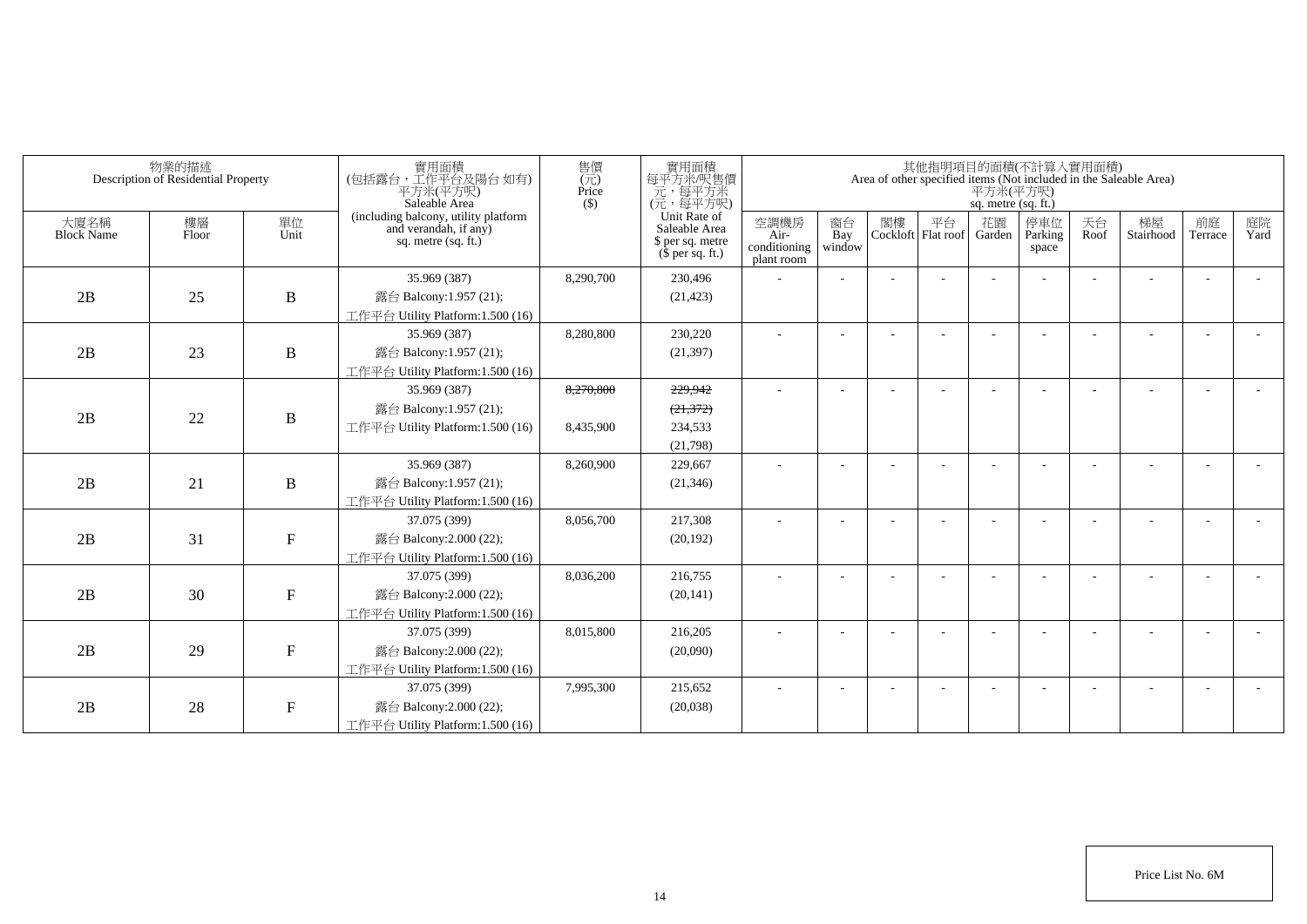|                           | 物業的描述<br>Description of Residential Property |                           | 售價<br>實用面積<br>(包括露台,工作平台及陽台 如有)<br>$\overline{(\overline{\tau}\overline{\tau})}$<br>Price<br>平方米(平方呎)<br>Saleable Area<br>$($ \$ |           | 實用面積<br>其他指明項目的面積(不計算入實用面積)<br>每平方米/呎售價<br>Area of other specified items (Not included in the Saleable Area)<br>元,每平方米<br>平方米(平方呎)<br>(元,每平方呎)<br>sq. metre (sq. ft.) |                                            |                          |    |                                 |    |                         |            |                 |               |            |
|---------------------------|----------------------------------------------|---------------------------|----------------------------------------------------------------------------------------------------------------------------------|-----------|-----------------------------------------------------------------------------------------------------------------------------------------------------------------------|--------------------------------------------|--------------------------|----|---------------------------------|----|-------------------------|------------|-----------------|---------------|------------|
| 大廈名稱<br><b>Block Name</b> | 樓層<br>Floor                                  | 單位<br>Unit                | (including balcony, utility platform<br>and verandah, if any)<br>sq. metre (sq. ft.)                                             |           | Unit Rate of<br>Saleable Area<br>\$ per sq. metre<br>$$$ per sq. ft.)                                                                                                 | 空調機房<br>Air-<br>conditioning<br>plant room | 窗台<br>Bay<br>window      | 閣樓 | 平台<br>Cockloft Flat roof Garden | 花園 | 停車位<br>Parking<br>space | 天台<br>Roof | 梯屋<br>Stairhood | 前庭<br>Terrace | 庭院<br>Yard |
|                           |                                              |                           | 37.075 (399)                                                                                                                     | 7.974.900 | 215,102                                                                                                                                                               |                                            |                          |    |                                 |    |                         |            |                 |               |            |
| 2B                        | 27                                           | ${\bf F}$                 | 露台 Balcony:2.000 (22);                                                                                                           |           | (19,987)                                                                                                                                                              |                                            |                          |    |                                 |    |                         |            |                 |               |            |
|                           |                                              |                           | 工作平台 Utility Platform: 1.500 (16)                                                                                                |           |                                                                                                                                                                       |                                            |                          |    |                                 |    |                         |            |                 |               |            |
|                           |                                              |                           | 37.075 (399)                                                                                                                     | 7,954,400 | 214,549                                                                                                                                                               | ÷                                          | $\sim$                   |    |                                 |    |                         |            |                 | $\sim$        |            |
| 2B                        | 26                                           | ${\bf F}$                 | 露台 Balcony:2.000 (22);                                                                                                           |           | (19,936)                                                                                                                                                              |                                            |                          |    |                                 |    |                         |            |                 |               |            |
|                           |                                              |                           | 工作平台 Utility Platform: 1.500 (16)                                                                                                |           |                                                                                                                                                                       |                                            |                          |    |                                 |    |                         |            |                 |               |            |
|                           |                                              |                           | 37.075 (399)                                                                                                                     | 7.933.900 | 213.996                                                                                                                                                               | ÷                                          | $\overline{\phantom{a}}$ |    |                                 |    |                         |            |                 |               |            |
| 2B                        | 25                                           | ${\bf F}$                 | 露台 Balcony:2.000 (22);                                                                                                           |           | (19,884)                                                                                                                                                              |                                            |                          |    |                                 |    |                         |            |                 |               |            |
|                           |                                              |                           | 工作平台 Utility Platform:1.500 (16)                                                                                                 |           |                                                                                                                                                                       |                                            |                          |    |                                 |    |                         |            |                 |               |            |
|                           |                                              |                           | 37.075 (399)                                                                                                                     | 7,913,500 | 213,446                                                                                                                                                               |                                            |                          |    |                                 |    |                         |            |                 |               |            |
| 2B                        | 23                                           | ${\bf F}$                 | 露台 Balcony: 2.000 (22);                                                                                                          |           | (19, 833)                                                                                                                                                             |                                            |                          |    |                                 |    |                         |            |                 |               |            |
|                           |                                              |                           | 工作平台 Utility Platform:1.500 (16)                                                                                                 |           |                                                                                                                                                                       |                                            |                          |    |                                 |    |                         |            |                 |               |            |
|                           |                                              |                           | 37.075 (399)                                                                                                                     | 7,279,800 | 196,353                                                                                                                                                               |                                            |                          |    |                                 |    |                         |            |                 |               |            |
| 2B                        | 7                                            | $\boldsymbol{\mathrm{F}}$ | 露台 Balcony: 2.000 (22);                                                                                                          |           | (18, 245)                                                                                                                                                             |                                            |                          |    |                                 |    |                         |            |                 |               |            |
|                           |                                              |                           | 工作平台 Utility Platform:1.500 (16)                                                                                                 |           |                                                                                                                                                                       |                                            |                          |    |                                 |    |                         |            |                 |               |            |
|                           |                                              |                           | 37.075 (399)                                                                                                                     | 7,267,600 | 196,024                                                                                                                                                               |                                            |                          |    |                                 |    |                         |            |                 |               |            |
| 2B                        | 6                                            | $\mathbf F$               | 露台 Balcony:2.000 (22);                                                                                                           |           | (18,215)                                                                                                                                                              |                                            |                          |    |                                 |    |                         |            |                 |               |            |
|                           |                                              |                           | 工作平台 Utility Platform: 1.500 (16)                                                                                                |           |                                                                                                                                                                       |                                            |                          |    |                                 |    |                         |            |                 |               |            |
|                           |                                              |                           | 37.075 (399)                                                                                                                     | 7,253,400 | 195.641                                                                                                                                                               |                                            | $\overline{\phantom{a}}$ |    |                                 |    |                         |            |                 | ٠             |            |
| 2B                        | 5                                            | ${\bf F}$                 | 露台 Balcony: 2.000 (22);                                                                                                          |           | (18, 179)                                                                                                                                                             |                                            |                          |    |                                 |    |                         |            |                 |               |            |
|                           |                                              |                           | 工作平台 Utility Platform: 1.500 (16)                                                                                                |           |                                                                                                                                                                       |                                            |                          |    |                                 |    |                         |            |                 |               |            |
|                           |                                              |                           | 37.075 (399)                                                                                                                     | 7,237,700 | 195,218                                                                                                                                                               |                                            |                          |    |                                 |    |                         |            |                 |               |            |
| 2B                        | 3                                            | $\boldsymbol{\mathrm{F}}$ | 露台 Balcony:2.000 (22);                                                                                                           |           | (18, 140)                                                                                                                                                             |                                            |                          |    |                                 |    |                         |            |                 |               |            |
|                           |                                              |                           | 工作平台 Utility Platform: 1.500 (16)                                                                                                |           |                                                                                                                                                                       |                                            |                          |    |                                 |    |                         |            |                 |               |            |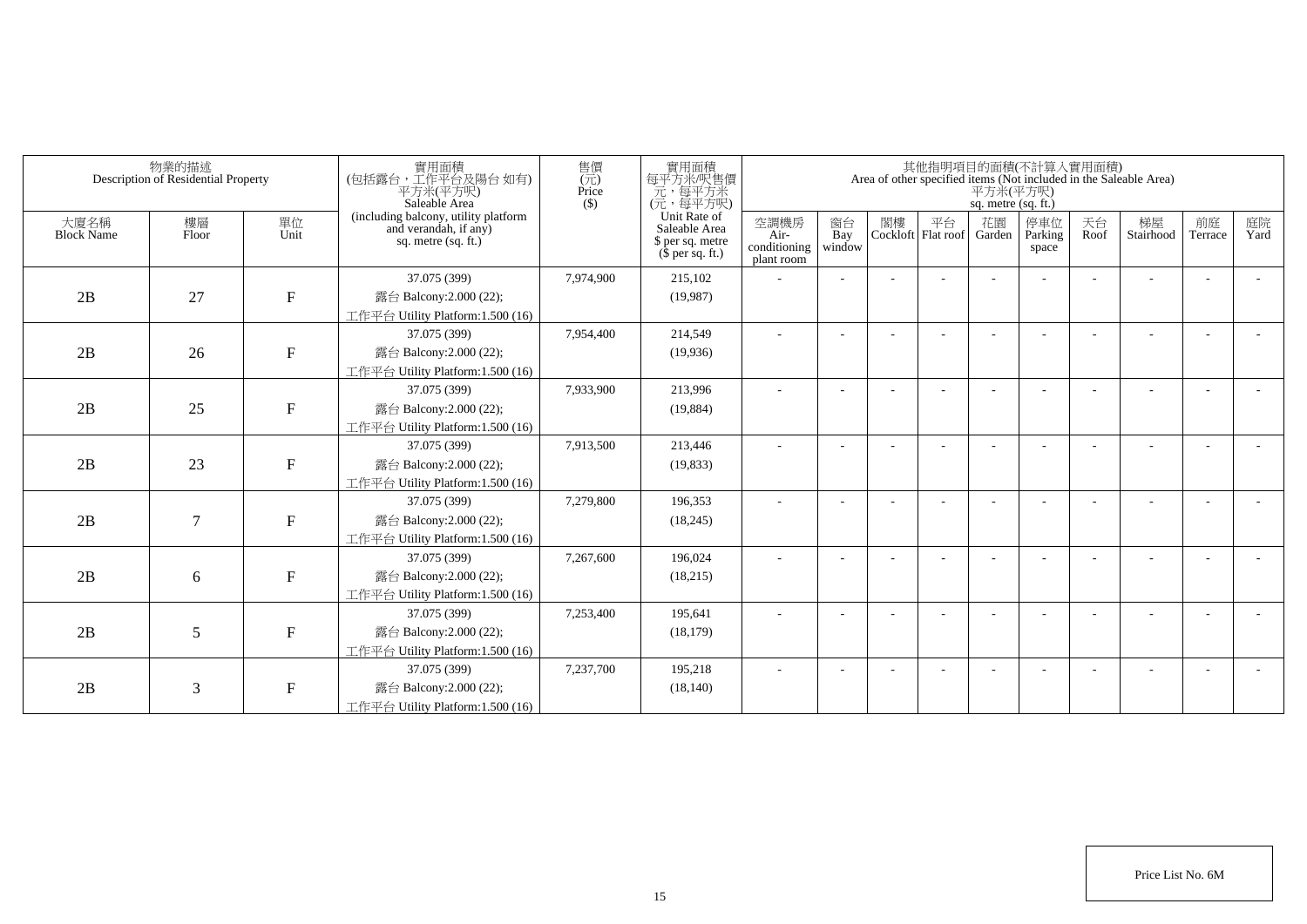| 物業的描述<br>Description of Residential Property |             | 實用面積<br>(包括露台,工作平台及陽台如有)<br>平方米(平方呎)<br>Saleable Area | 售價<br>$\overline{(\overline{\tau}\overline{\tau})}$<br>Price<br>$($ \$                 |           | 實用面積<br>其他指明項目的面積(不計算入實用面積)<br>每平方米/呎售價<br>Area of other specified items (Not included in the Saleable Area)<br>元,每平方米<br>平方米(平方呎)<br>(元,每平方呎)<br>sq. metre (sq. ft.) |                                            |                          |    |                                 |    |                          |            |                 |                          |            |
|----------------------------------------------|-------------|-------------------------------------------------------|----------------------------------------------------------------------------------------|-----------|-----------------------------------------------------------------------------------------------------------------------------------------------------------------------|--------------------------------------------|--------------------------|----|---------------------------------|----|--------------------------|------------|-----------------|--------------------------|------------|
| 大廈名稱<br><b>Block Name</b>                    | 樓層<br>Floor | 單位<br>Unit                                            | (including balcony, utility platform<br>and verandah, if any)<br>sq. metre $(sq, ft.)$ |           | Unit Rate of<br>Saleable Area<br>\$ per sq. metre<br>$$$ per sq. ft.)                                                                                                 | 空調機房<br>Air-<br>conditioning<br>plant room | 窗台<br>Bay<br>window      | 閣樓 | 平台<br>Cockloft Flat roof Garden | 花園 | 停車位<br>Parking<br>space  | 天台<br>Roof | 梯屋<br>Stairhood | 前庭<br>Terrace            | 庭院<br>Yard |
|                                              |             |                                                       | 37.075 (399)                                                                           | 7,225,400 | 194,886                                                                                                                                                               |                                            |                          |    |                                 |    |                          |            |                 |                          |            |
| 2B                                           | 2           | ${\bf F}$                                             | 露台 Balcony:2.000 (22);                                                                 |           | (18, 109)                                                                                                                                                             |                                            |                          |    |                                 |    |                          |            |                 |                          |            |
|                                              |             |                                                       | 工作平台 Utility Platform:1.500 (16)                                                       |           |                                                                                                                                                                       |                                            |                          |    |                                 |    |                          |            |                 |                          |            |
|                                              |             |                                                       | 37.075 (399)                                                                           | 7,216,600 | 194.649                                                                                                                                                               | ٠                                          | $\overline{\phantom{a}}$ |    |                                 |    | $\overline{\phantom{a}}$ |            |                 | $\overline{\phantom{a}}$ |            |
| 2B                                           |             | ${\bf F}$                                             | 露台 Balcony:2.000 (22);                                                                 |           | (18,087)                                                                                                                                                              |                                            |                          |    |                                 |    |                          |            |                 |                          |            |
|                                              |             |                                                       | 工作平台 Utility Platform:1.500 (16)                                                       |           |                                                                                                                                                                       |                                            |                          |    |                                 |    |                          |            |                 |                          |            |
|                                              |             |                                                       | 28.270 (304)                                                                           | 7,619,500 | 269,526                                                                                                                                                               | ٠                                          |                          |    |                                 |    |                          |            |                 |                          |            |
| 2B                                           | 31          | H                                                     | 露台 Balcony:1.956 (21);                                                                 |           | (25,064)                                                                                                                                                              |                                            |                          |    |                                 |    |                          |            |                 |                          |            |
|                                              |             |                                                       | 工作平台 Utility Platform:0.000 (0)                                                        |           |                                                                                                                                                                       |                                            |                          |    |                                 |    |                          |            |                 |                          |            |
|                                              |             |                                                       | 28.270 (304)                                                                           | 7,603,900 | 268,974                                                                                                                                                               |                                            |                          |    |                                 |    |                          |            |                 |                          |            |
| 2B                                           | 30          | H                                                     | 露台 Balcony:1.956 (21);                                                                 |           | (25,013)                                                                                                                                                              |                                            |                          |    |                                 |    |                          |            |                 |                          |            |
|                                              |             |                                                       | 工作平台 Utility Platform:0.000 (0)                                                        |           |                                                                                                                                                                       |                                            |                          |    |                                 |    |                          |            |                 |                          |            |
|                                              |             |                                                       | 28.270 (304)                                                                           | 7,588,300 | 268,422                                                                                                                                                               | ÷                                          |                          |    |                                 |    |                          |            |                 | $\overline{\phantom{a}}$ |            |
| 2B                                           | 29          | H                                                     | 露台 Balcony:1.956 (21);                                                                 |           | (24,962)                                                                                                                                                              |                                            |                          |    |                                 |    |                          |            |                 |                          |            |
|                                              |             |                                                       | 工作平台 Utility Platform:0.000 (0)                                                        |           |                                                                                                                                                                       |                                            |                          |    |                                 |    |                          |            |                 |                          |            |
|                                              |             |                                                       | 28.270 (304)                                                                           | 7,572,700 | 267,871                                                                                                                                                               |                                            |                          |    |                                 |    |                          |            |                 |                          |            |
| 2B                                           | 28          | H                                                     | 露台 Balcony:1.956 (21);                                                                 |           | (24,910)                                                                                                                                                              |                                            |                          |    |                                 |    |                          |            |                 |                          |            |
|                                              |             |                                                       | 工作平台 Utility Platform:0.000 (0)                                                        |           |                                                                                                                                                                       |                                            |                          |    |                                 |    |                          |            |                 |                          |            |
|                                              |             |                                                       | 28.270 (304)                                                                           | 7,557,100 | 267,319                                                                                                                                                               |                                            |                          |    |                                 |    |                          |            |                 |                          |            |
| 2B                                           | 27          | H                                                     | 露台 Balcony:1.956 (21);                                                                 |           | (24, 859)                                                                                                                                                             |                                            |                          |    |                                 |    |                          |            |                 |                          |            |
|                                              |             |                                                       | 工作平台 Utility Platform:0.000 (0)                                                        |           |                                                                                                                                                                       |                                            |                          |    |                                 |    |                          |            |                 |                          |            |
|                                              |             |                                                       | 28.270 (304)                                                                           | 7,541,600 | 266,770                                                                                                                                                               |                                            |                          |    |                                 |    |                          |            |                 |                          |            |
| 2B                                           | 26          | H                                                     | 露台 Balcony:1.956 (21);                                                                 |           | (24, 808)                                                                                                                                                             |                                            |                          |    |                                 |    |                          |            |                 |                          |            |
|                                              |             |                                                       | 工作平台 Utility Platform:0.000 (0)                                                        |           |                                                                                                                                                                       |                                            |                          |    |                                 |    |                          |            |                 |                          |            |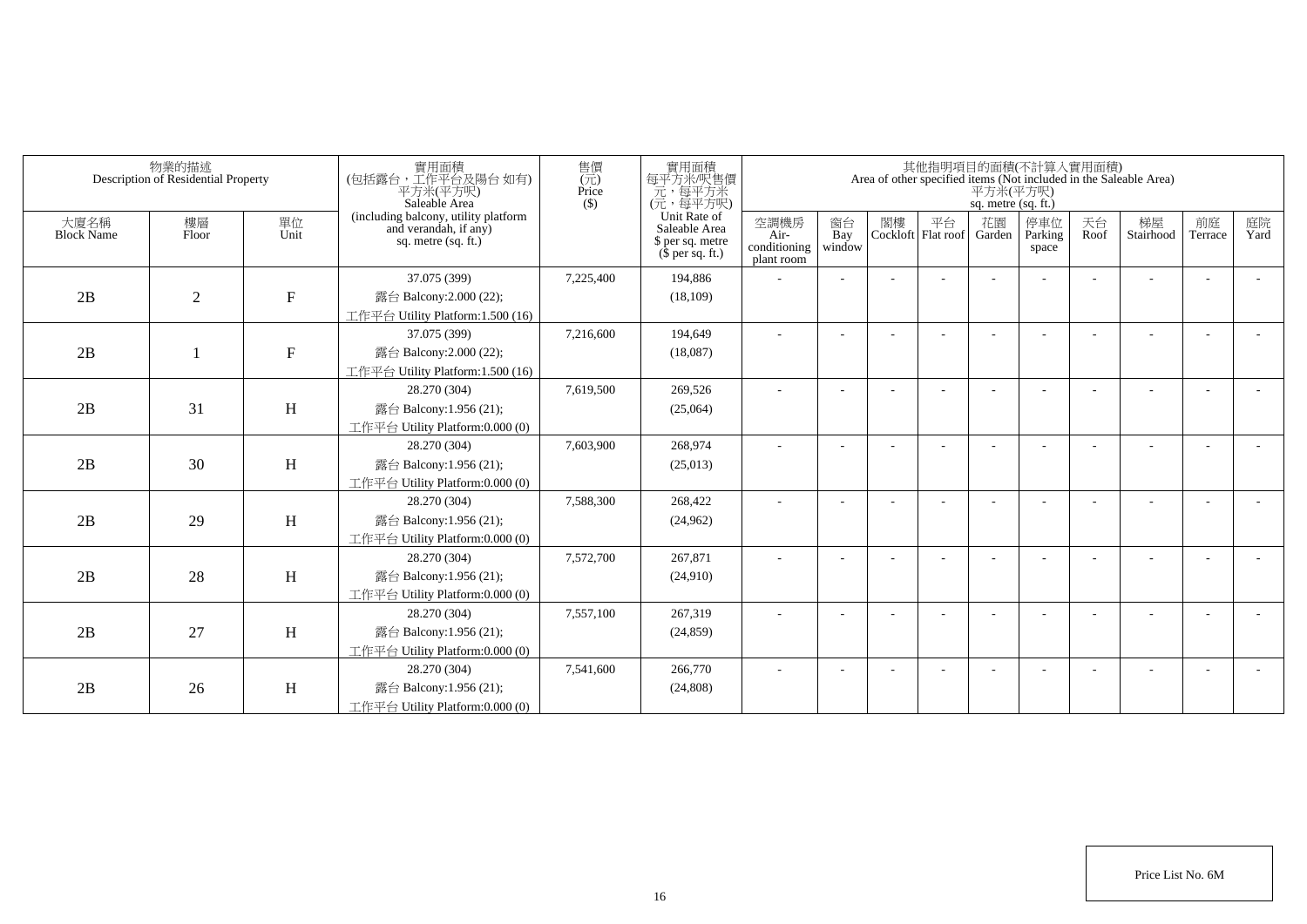| 物業的描述<br>Description of Residential Property |             | 實用面積<br>(包括露台,工作平台及陽台 如有)<br>平方米(平方呎)<br>Saleable Area | 售價<br>實用面積<br>其他指明項目的面積(不計算入實用面積)<br>$\overline{(\overline{\pi})}$<br>Price<br>每平方米/呎售價<br>元,每平方米<br>(元,每平方呎)<br>Area of other specified items (Not included in the Saleable Area)<br>平方米(平方呎)<br>$($)$<br>sq. metre (sq. ft.) |           |                                                                       |                                            |                     |    |                            |              |                         |            |                 |                      |            |
|----------------------------------------------|-------------|--------------------------------------------------------|--------------------------------------------------------------------------------------------------------------------------------------------------------------------------------------------------------------------------------|-----------|-----------------------------------------------------------------------|--------------------------------------------|---------------------|----|----------------------------|--------------|-------------------------|------------|-----------------|----------------------|------------|
| 大廈名稱<br><b>Block Name</b>                    | 樓層<br>Floor | 單位<br>Unit                                             | (including balcony, utility platform<br>and verandah, if any)<br>sq. metre (sq. ft.)                                                                                                                                           |           | Unit Rate of<br>Saleable Area<br>\$ per sq. metre<br>$$$ per sq. ft.) | 空調機房<br>Air-<br>conditioning<br>plant room | 窗台<br>Bay<br>window | 閣樓 | 平台<br>Cockloft   Flat roof | 花園<br>Garden | 停車位<br>Parking<br>space | 天台<br>Roof | 梯屋<br>Stairhood | 前庭<br><b>Terrace</b> | 庭院<br>Yard |
| 2B                                           | 5           | H                                                      | 28.270 (304)<br>露台 Balcony:1.956 (21);<br>工作平台 Utility Platform:0.000 (0)                                                                                                                                                      | 6,864,700 | 242,826<br>(22, 581)                                                  |                                            |                     |    |                            |              |                         |            |                 |                      |            |
| 2B                                           | 3           | H                                                      | 28.270 (304)<br>露台 Balcony:1.956 (21);<br>工作平台 Utility Platform:0.000 (0)                                                                                                                                                      | 6,819,500 | 241,227<br>(22, 433)                                                  |                                            |                     |    |                            |              |                         |            |                 |                      |            |
| 2B                                           | 2           | H                                                      | 28.270 (304)<br>露台 Balcony:1.956 (21);<br>工作平台 Utility Platform:0.000 (0)                                                                                                                                                      | 6,774,400 | 239,632<br>(22, 284)                                                  |                                            |                     |    |                            |              |                         |            |                 |                      |            |
| 2B                                           |             | H                                                      | 28.270 (304)<br>露台 Balcony:1.956 (21);<br>工作平台 Utility Platform:0.000 (0)                                                                                                                                                      | 6,729,200 | 238,033<br>(22, 136)                                                  |                                            |                     |    |                            |              |                         |            |                 |                      |            |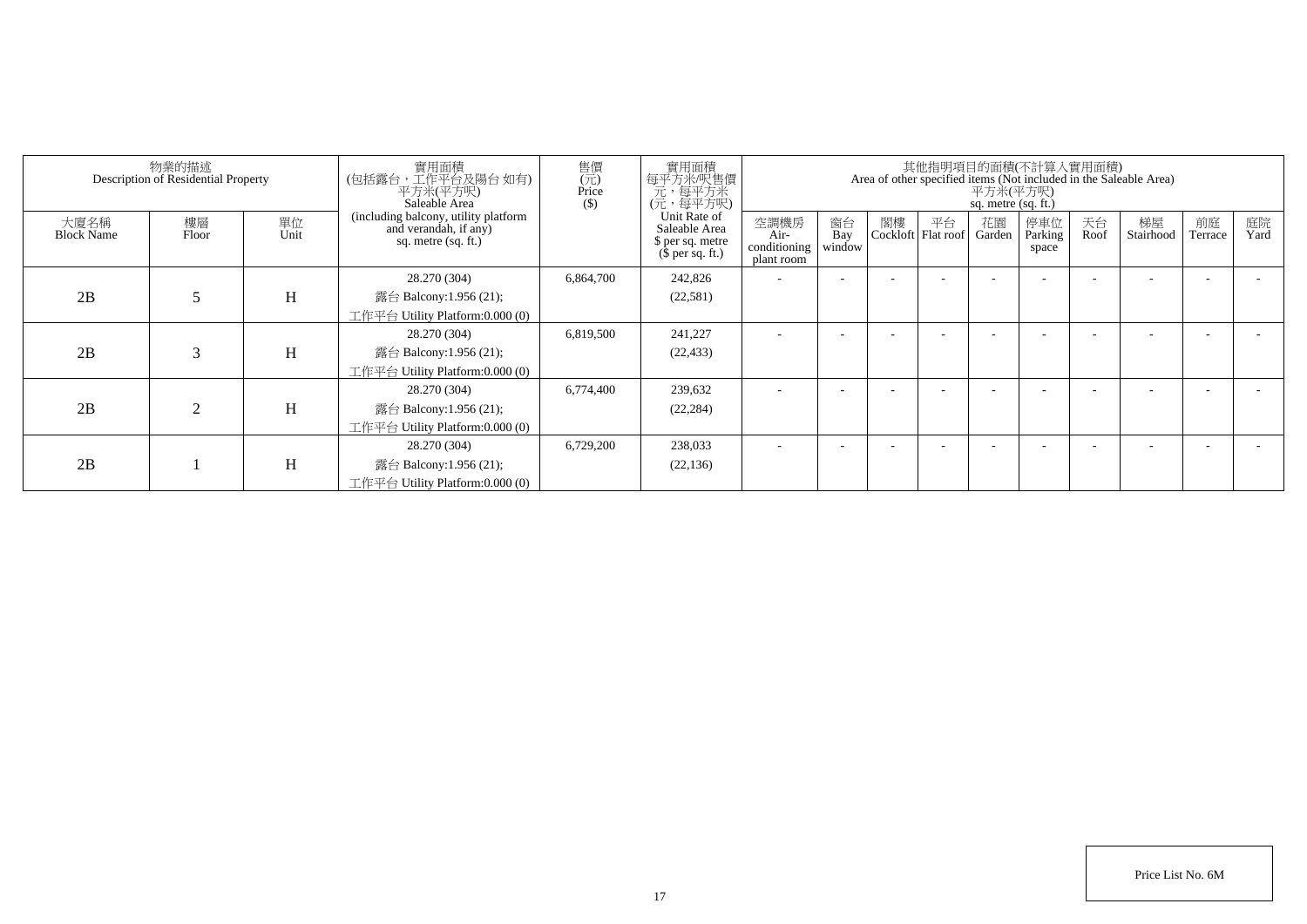#### 第三部份:其他資料 Part 3:Other Information

# (1) 準買家應參閱該期數的售樓說明書,以了解該期數的資料。

Prospective purchasers are advised to refer to the sales brochure for the Phase for information on the Phase.

(2) 根據 《一手住宅物業銷售條例》第 52(1)條及第 53(2)及(3)條,-

According to sections 52(1) and 53(2) and (3) of the Residential Properties (First-hand Sales) Ordinance,-

#### 第 52(1)條 / Section 52(1)

在某人就指明住宅物業與擁有人訂立臨時買賣合約時,該人須向擁有人支付售價的 5%的臨時訂金。

A preliminary deposit of 5% of the purchase price is payable by a person to the owner on entering into a preliminary agreement for sale and purchase in respect of the specified residential property with the owner.

#### 第 53(2)條 / Section 53(2)

如某人於某日期訂立臨時買賣合約,並於該日期後的5個工作日內,就有關住宅物業簽立買賣合約,則擁有人必須在該日期後的8個工作日內,簽立該買賣合約。

If a person executes an agreement for sale and purchase in respect of the residential property within 5 working days after the date on which the person enters into the preliminary agreement for sale and purchase, the owner must execute the agreement for sale and purchase within 8 working days after that date.

#### 第 53(3) 條 / Section 53(3)

如某人於某日期訂立臨時買賣合約,但沒有於該日期後的 5 個工作日内,就有關住宅物業簽立買賣合約,則 – (i) 該臨時合約即告終止; (ii) 有關的臨時訂金即予沒收; 及 (iii) 擁有人不得就該人沒有簽立買賣合約而針對該人提出進一步申索。

If a person does not execute an agreement for sale and purchase in respect of the residential property within 5 working days after the date on which the person enters into the preliminary agreement for sale and purchase – (i) the preliminary agreement is terminated; (ii) the preliminary deposit is forfeited; and (iii) the owner does not have any further claim against the person for the failure.

(3) 實用面積及屬該住宅物業其他指明項目的面積是按 《一手住宅物業銷售條例》第 8 條及附表二第 2 部的計算得出的。

The saleable area and area of other specified items of the residential property are calculated in accordance with section 8 and Part 2 of Schedule 2 to the Residential Properties (First-hand Sales) Ordinance.

(4) 註:『售價』指本價單第二部份中所列之住宅物業的售價,而『樓價』指臨時買賣合約(或買賣合約或經修訂的買賣合約)中訂明的住宅物業的實際售價。因應相關折扣 (如 有) 按售價計算得出之價目,皆以向下捨入方式換算至百位數作為樓價。買方須為於同一份臨時買賣合約下購買的所有住宅物業選擇相同的付款計劃。 Note: "price" means the price of the residential property set out in Part 2 of this price list, and "purchase price" means the actual price of the residential property set out in the preliminary agreement for sale and purchase (or the agreement for sale and purchase or the amended agreement for sale and purchase). The price obtained after applying the relevant discount(s) (if any) on the price will be rounded down to the nearest hundred to determine the purchase price. The Purchaser must choose the same payment plan for all the residential properties purchased under the same preliminary agreement for sale and purchase.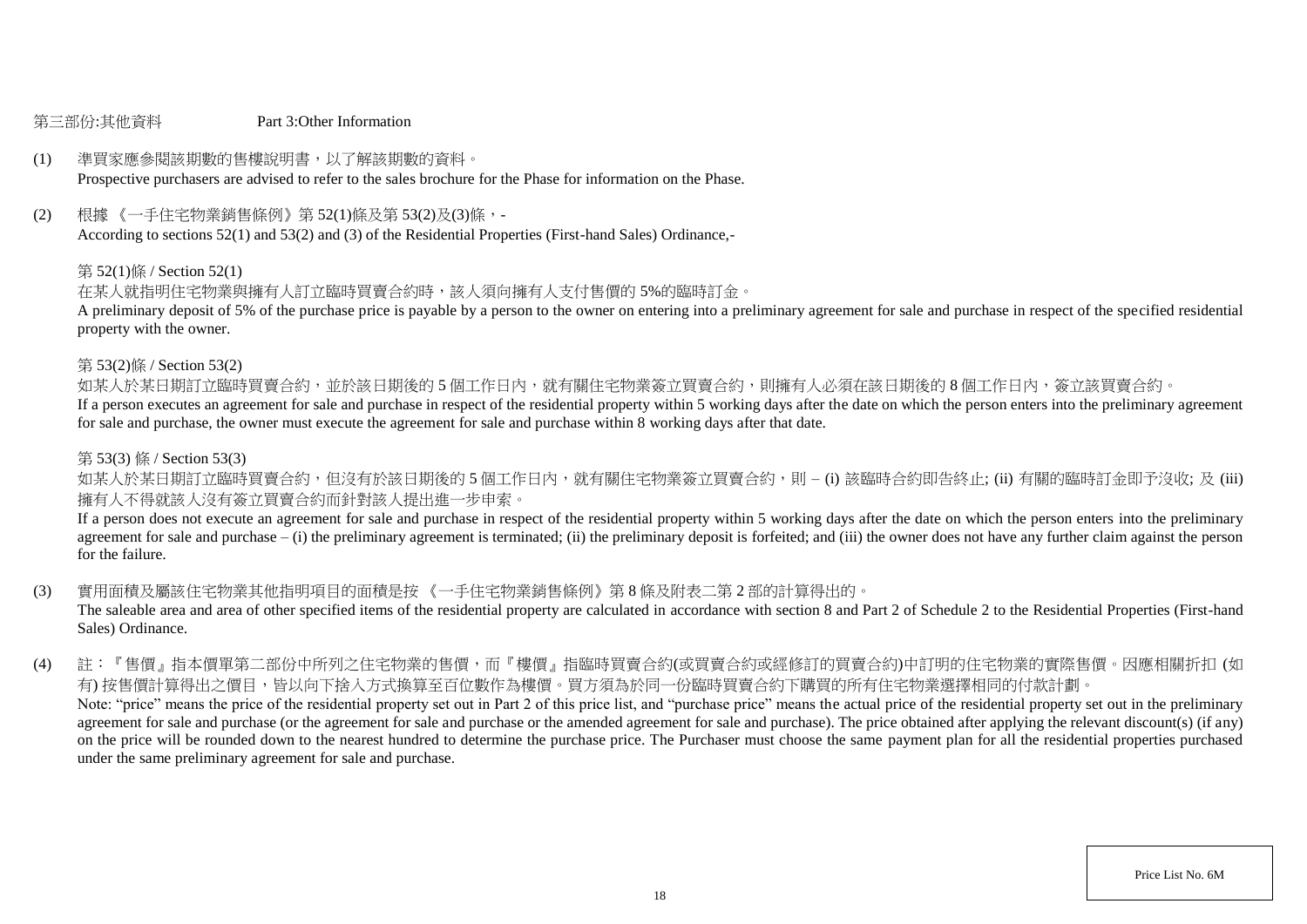# (4)(K2) 60 日付款計劃 60 Days Payment Plan

(i) 支付條款 The Terms of Payment

> 買方於簽署臨時買賣合約時須繳付相等於樓價 5%之金額作為臨時訂金,其中港幣\$100,000 作爲部分臨時訂金必須以銀行本票支付,臨時訂金的餘額可以支票及/或 銀行本票支付,本票及支票抬頭請寫『胡關李羅律師行』。

> Upon signing of the preliminary agreement for sale and purchase, the Purchaser shall pay the preliminary deposit which is equivalent to 5% of the purchase price. HK\$100,000 being part of the preliminary deposit must be paid by cashier order(s) and the balance of the preliminary deposit may be paid by cheque(s) and/or cashier order(s). The cashier order(s) and cheque(s) should be made payable to "Woo Kwan Lee & Lo".

1. 臨時訂金即樓價 5% (『臨時訂金』)於簽署臨時買賣合約時繳付,買方須於簽署臨時買賣合約的日期後 5 個工作日內簽署買賣合約。

A preliminary deposit equivalent to 5% of the purchase price ("preliminary deposit") shall be paid upon signing of the preliminary agreement for sale and purchase. The agreement for sale and purchase shall be signed by the Purchaser within 5 working days after the date of signing of the preliminary agreement for sale and purchase.

2. 樓價 95%(樓價餘額)於簽署臨時買賣合約的日期後 60 日內繳付。 95% of the purchase price (balance of purchase price) shall be paid within 60 days after the date of signing of the preliminary agreement for sale and purchase.

(ii) 售價獲得折扣的基礎

The basis on which any discount on the price is available

1. 付款計劃優惠

Payment Plan Benefit

選擇第(4)(K2)段所述的付款計劃之買方,可獲 9%售價折扣優惠。 A 9% discount on the price would be offered to the Purchaser if the Purchaser elects the payment plan stated in paragraph (4)(K2).

2. 置業售價折扣

Home Purchase Price Discount

買方可獲8%售價折扣優惠。 The Purchaser will be offered 8% discount on the price.

3. 特別折扣

Special Discount

Price List No. 6M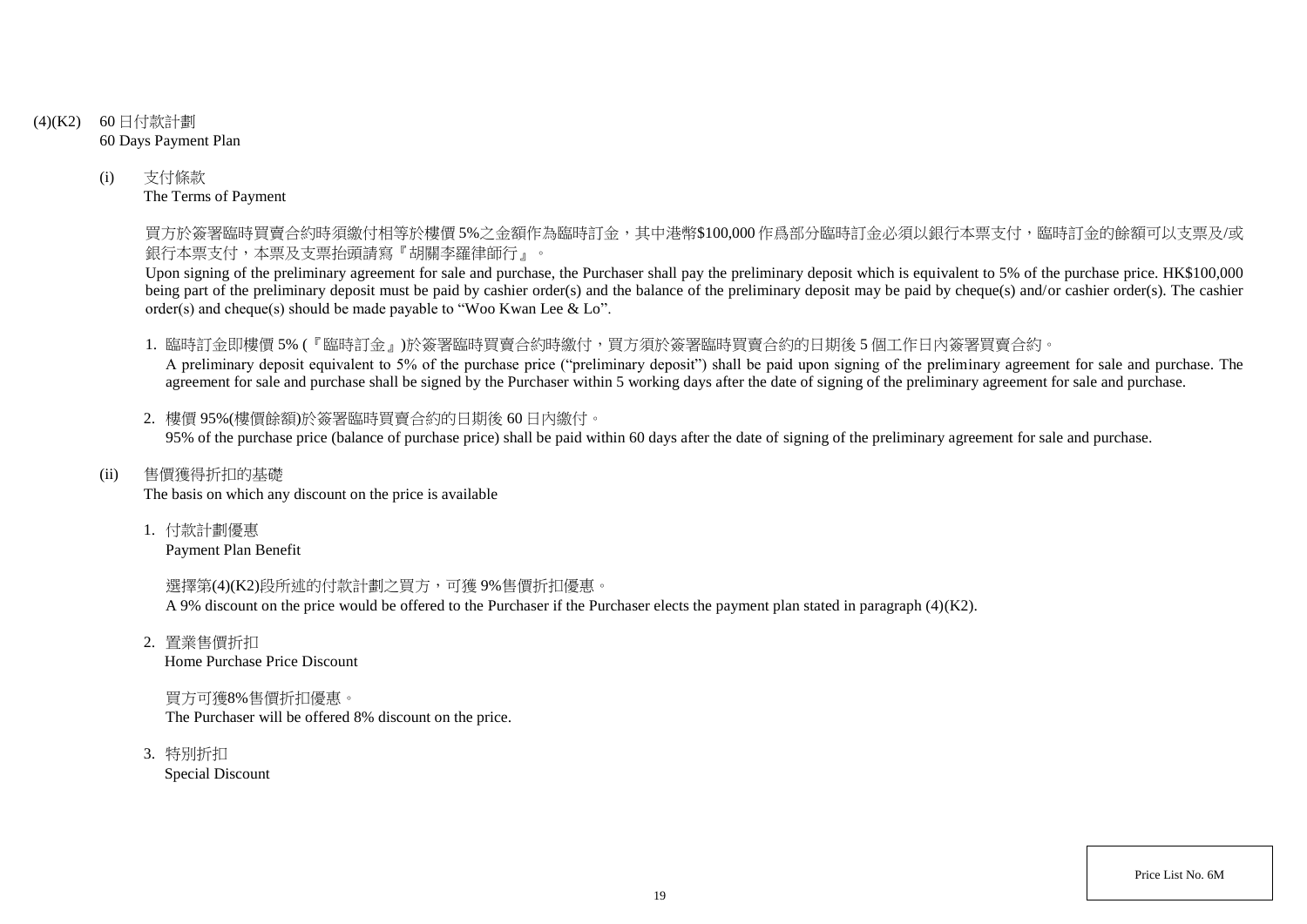買方可獲4%售價折扣優惠。 The Purchaser will be offered 4% discount on the price.

### 4. 新地會會員售價折扣優惠

Price Discount Offer for SHKP Club Member

如買方為新地會會員 (即在簽署臨時買賣合約當日或之前,最少一位個人買方 (如買方是以個人名義) 或最少一位買方之董事 (如買方是以公司名義) 須為新地會 會員),買方可獲1%售價折扣優惠。

If the Purchaser is a SHKP Club member (i.e. at least one individual Purchaser (if the Purchaser is an individual(s)) or at least one director of the Purchaser (if the Purchaser is a corporation) is a SHKP Club member on or before the date of signing the preliminary agreement for sale and purchase), the Purchaser will be offered 1% discount on the price.

(iii) 可就購買該期數中的指明住宅物業而連帶獲得的任何贈品、財務優惠或利益

Any gift, or any financial advantage or benefit, to be made available in connection with the purchase of a specified residential property in the Phase

1. 額外 1%現金回贈(只適用於個人名義買方)

Extra 1% Cash Rebate (only applicable to the Purchaser who is an individual)

符合附錄 2 所列明的條件的買方可獲樓價 1%之現金回贈。詳情請參閱附錄 2。 The Purchaser who satisfies the conditions as set out in Annex 2 will be eligible for a cash rebate of 1% of the purchase price. Please see Annex 2 for details.

2. Regency Fans 現金回贈(只適用於個人名義買方) Regency Fans Cash Rebate (only applicable to the Purchaser who is an individual)

符合附錄 3 所列明的條件的買方可獲港幣\$5,000 之現金回贈。詳情請參閱附錄 3。 The Purchaser who satisfies the conditions as set out in Annex 3 will be eligible for a cash rebate of HK\$5,000. Please see Annex 3 for details.

3. 百年好合現金回贈(只適用於個人名義買方)

Wedding Bliss Cash Rebate (only applicable to the Purchaser who is an individual)

符合附錄 4 所列明的條件的買方可獲港幣\$10,888 之現金回贈。詳情請參閱附錄 4。 The Purchaser who satisfies the conditions as set out in Annex 4 will be eligible for a cash rebate of HK\$10,888. Please see Annex 4 for details.

4. 首 3 年保修優惠

First 3 Years Warranty Offer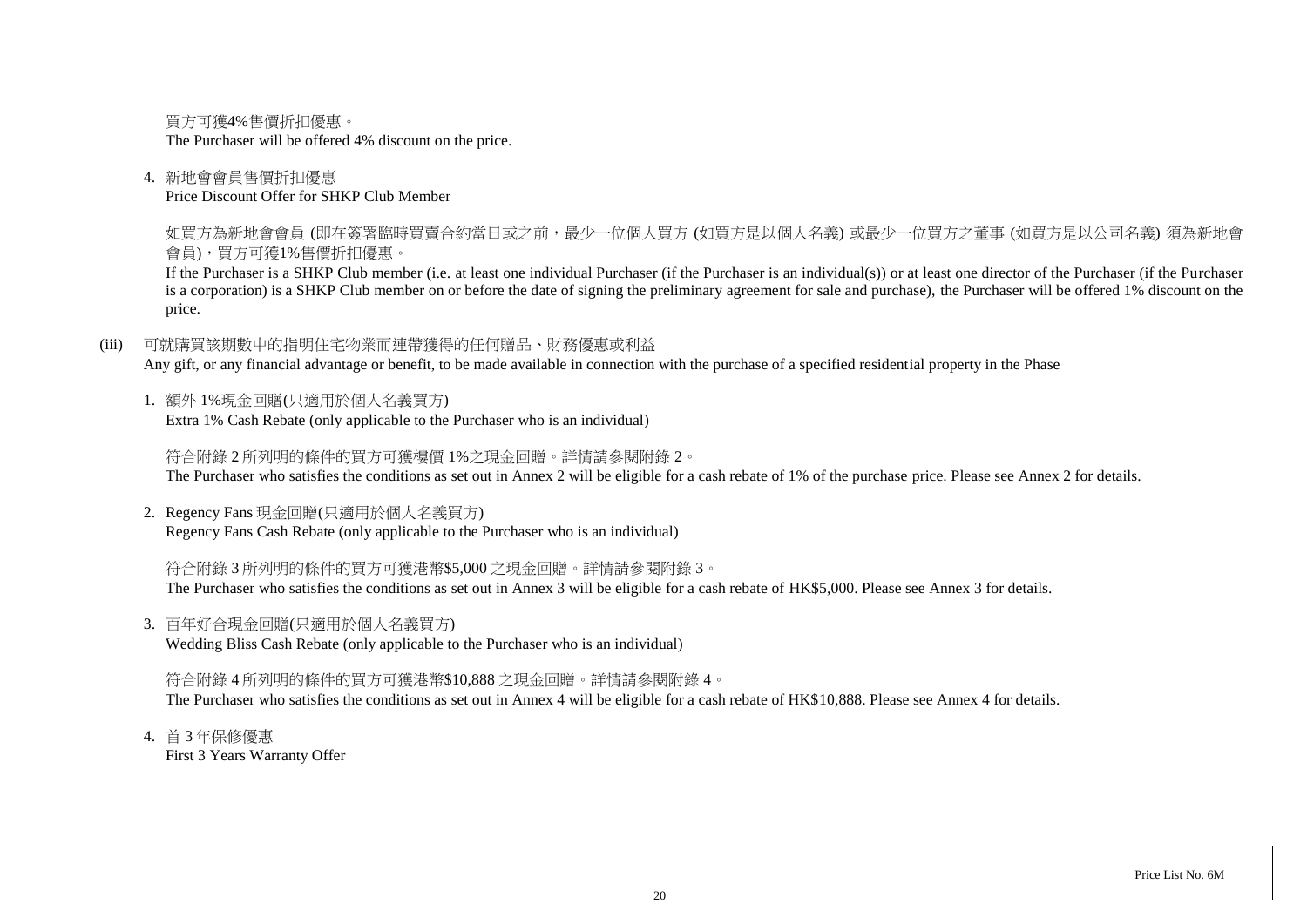在不影響買方於買賣合約下之權利的前提下,凡住宅物業有欠妥之處,買方可於住宅物業的成交日起計 3 年内向賣方發出書面通知,賣方須在收到書面通知後 在合理地切實可行的範圍內盡快自費作出修補。

Without affecting the Purchaser's rights under the agreement for sale and purchase, the Vendor shall at its own cost and as soon as reasonably practicable after receipt of a written notice served by the Purchaser within 3 years from the date of completion of sale and purchase of the residential property rectify any defects to the residential property.

為免疑問,首3年保修優惠不適用於該欠妥之處由正常捐耗、任何人之行為或疏忽造成;及園景及盆栽(如有)。

For the avoidance of doubt, the First 3 Years Warranty Offer does not apply to any defects caused by fair wear and tear, the act or neglect of any person; and the landscaping and potted plants (if any).

### 首 3 年保修優惠受其他條款及細則約束。

The First 3 Years Warranty Offer is subject to other terms and conditions.

5. 住戶停車位優惠

### Offer of Residential Car Parking Space(s)

(a) 選購於價單上設有符號"#"之住宅物業之買方,可享有認購該期數或其他地政總署署長屆時已發出預售樓花同意書或轉讓同意書的期數內的一個住戶停車 位的權利。買方可根據賣方日後公佈的住戶停車位之銷售安排所規定的時限及方法行使其認購住戶停車位的權利。賣方不作出任何陳述、承諾或保證買方 會獲認購與住宅物業相同期數內的住戶停車位。

The Purchaser of a residential property that is marked with a "#" in the price list is entitled to have an option to purchase one residential car parking space in the Phase or other Phase(s) in respect of which presale consent(s) or consent(s) to assign has/have been issued by the Director of Lands. The Purchaser can exercise his/her/its option to purchase a residential car parking space in accordance with time limit and manner as prescribed by the sales arrangement of the residential car parking spaces to be announced by the Vendor. The Vendor makes no representation, warranty or guarantee that the Purchaser will be offered a residential car parking space within the same Phase as the residential property.

- (b) 如買方不根據賣方日後公佈的住戶停車位之銷售安排行使其認購住戶停車位的權利,其認購住戶停車位的權利將會自動失效,買方不會為此獲得任何補償。 If the Purchaser does not exercise the option to purchase a residential car parking space in accordance with time limit and manner prescribed by the sales arrangement of the residential car parking spaces to be announced by the Vendor, the option to purchase a residential car parking space shall lapse automatically and the Purchaser shall not be entitled to any compensation therefor.
- (c) 住戶停車位的售價及銷售安排詳情將由賣方全權及絕對酌情決定,並容後公佈。 The price and sales arrangement details of residential car parking spaces will be determined by the Vendor at its sole and absolute discretion and will be announced later.
- (d) 住戶停車位優惠受其他條款及細則(包括但不限於土地批出的條款及細則) 約束。 Offer of Residential Car Parking Space(s) is subject to other terms and conditions (including but not limited to terms and conditions of land grant).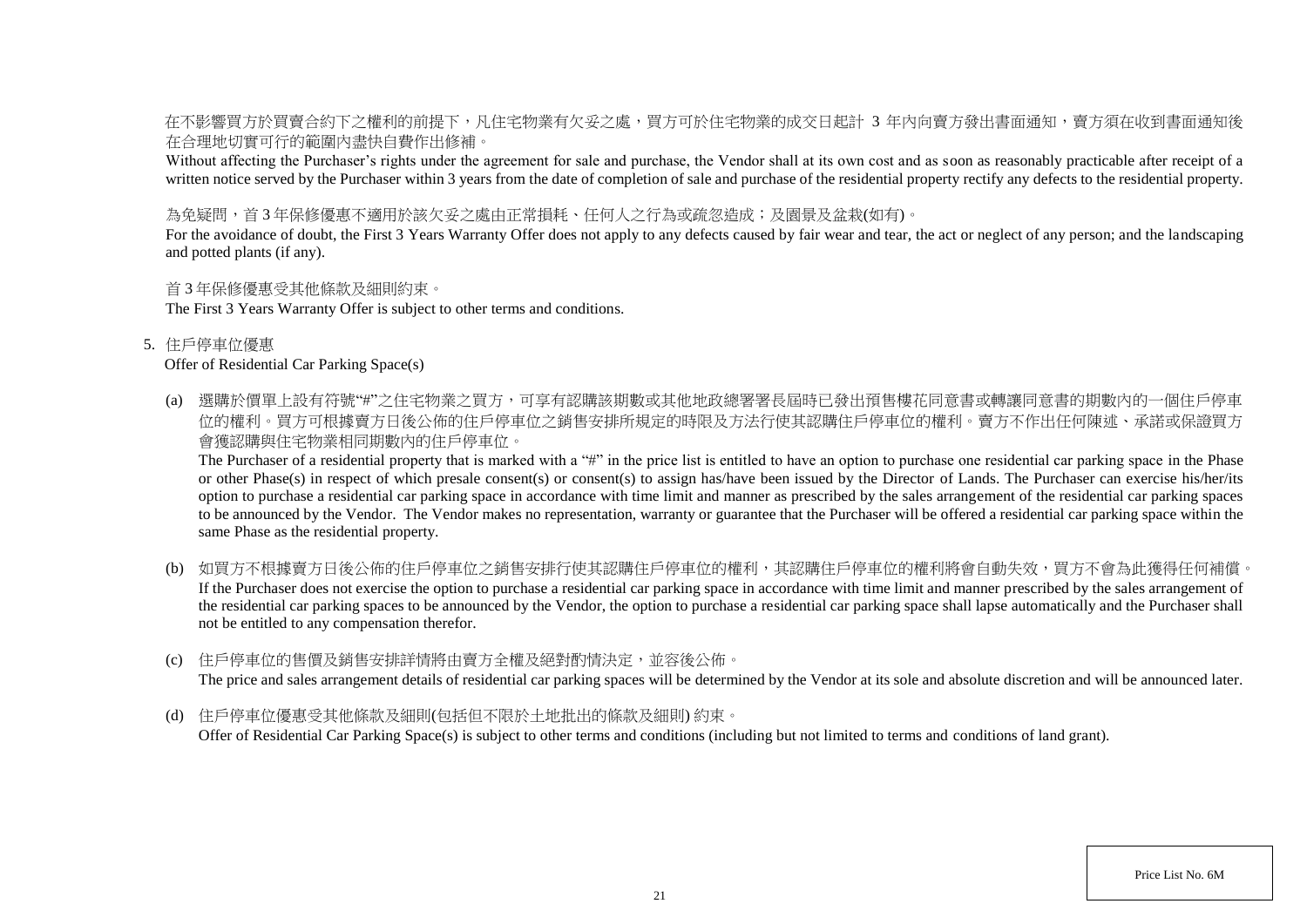- (4)(L2) 90 日付款計劃 90 Days Payment Plan
	- (i) 支付條款 The Terms of Payment

買方於簽署臨時買賣合約時須繳付相等於樓價 5%之金額作為臨時訂金,其中港幣\$100,000 作爲部分臨時訂金必須以銀行本票支付,臨時訂金的餘額可以支票及/或 銀行本票支付,本票及支票抬頭請寫『胡關李羅律師行』。

Upon signing of the preliminary agreement for sale and purchase, the Purchaser shall pay the preliminary deposit which is equivalent to 5% of the purchase price. HK\$100,000 being part of the preliminary deposit must be paid by cashier order(s) and the balance of the preliminary deposit may be paid by cheque(s) and/or cashier order(s). The cashier order(s) and cheque(s) should be made payable to "Woo Kwan Lee & Lo".

1. 臨時訂金即樓價 5% (『臨時訂金』)於簽署臨時買賣合約時繳付,買方須於簽署臨時買賣合約的日期後 5 個工作日內簽署買賣合約。

A preliminary deposit equivalent to 5% of the purchase price ("preliminary deposit") shall be paid upon signing of the preliminary agreement for sale and purchase. The agreement for sale and purchase shall be signed by the Purchaser within 5 working days after the date of signing of the preliminary agreement for sale and purchase.

- 2. 加付訂金即樓價 5%於簽署臨時買賣合約的日期後 75 日內繳付。 A further deposit equivalent to 5% of the purchase price shall be paid within 75 days after the date of signing of the preliminary agreement for sale and purchase.
- 3. 樓價 90%(樓價餘額)於簽署臨時買賣合約的日期後 90 日內繳付。 90% of the purchase price (balance of purchase price) shall be paid within 90 days after the date of signing of the preliminary agreement for sale and purchase.
- (ii) 售價獲得折扣的基礎

The basis on which any discount on the price is available

1. 付款計劃優惠

Payment Plan Benefit

選擇第(4)(L2)段所述的付款計劃之買方,可獲 8%售價折扣優惠。

A 8% discount on the price would be offered to the Purchaser if the Purchaser elects the payment plan stated in paragraph (4)(L2).

2. 置業售價折扣

Home Purchase Price Discount

(a) 如買方於簽署臨時買賣合約時選擇置業售價折扣,買方可獲8%售價折扣優惠。

If the Purchaser chooses the Home Purchase Price Discount upon the signing of preliminary agreement for sale and purchase, the Purchaser will be offered 8% discount on the price.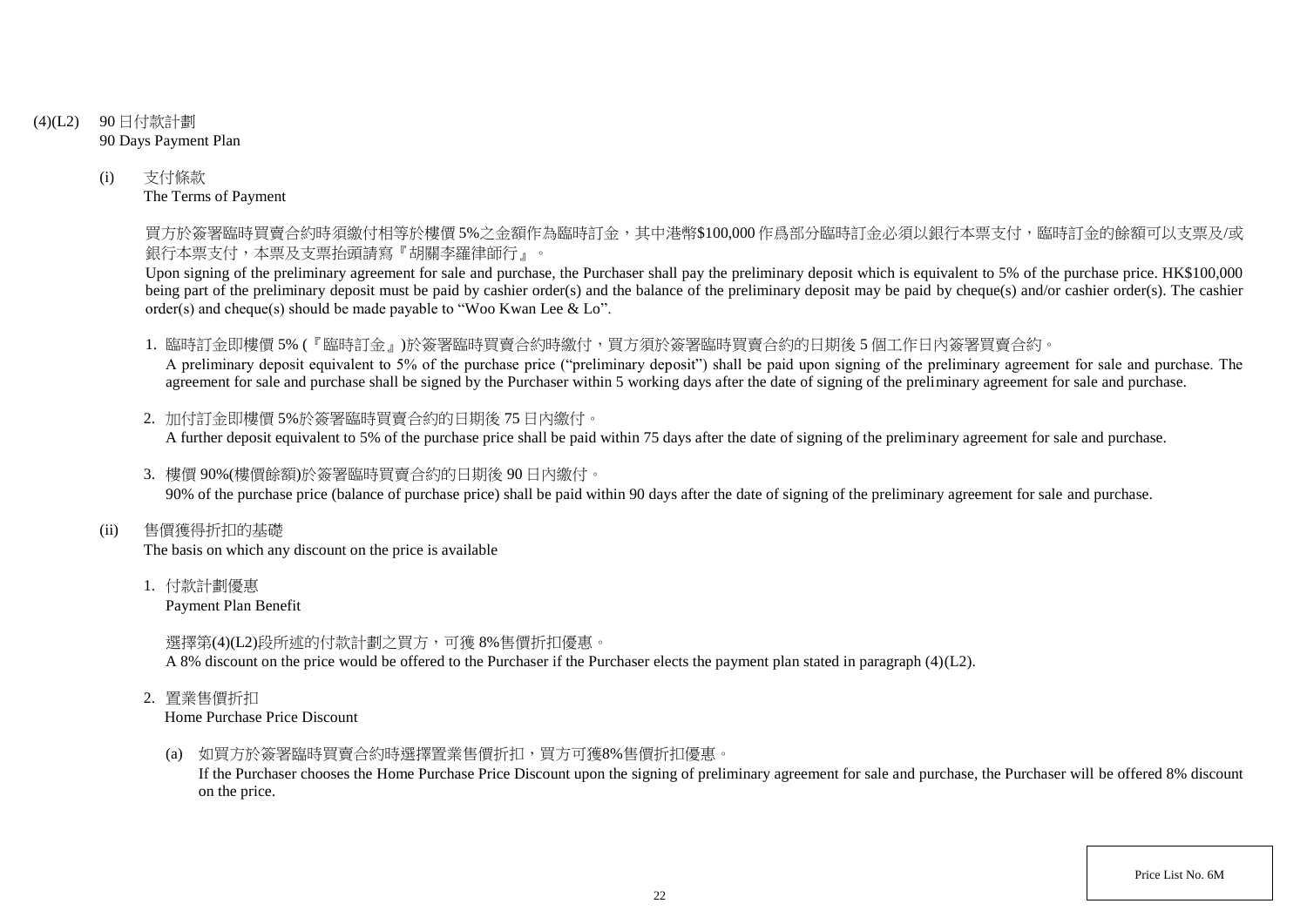- (b) 如買方於簽署臨時買賣合約時不選擇置業售價折扣,則買方可獲賣方提供第(4)(L2)(iii)1段所述之印花稅優惠。為免疑問,就購買每個住宅物業,買方只可 享有置業售價折扣或第(4)(L2)(iii)1段所述之印花稅優惠的其中一項。買方須為於同一份臨時買賣合約下購買的所有住宅物業選擇相同之優惠。 If the Purchaser does not choose the Home Purchase Price Discount upon the signing of preliminary agreement for sale and purchase, the Stamp Duty Offer(s) set out in paragraph (4)(L2)(iii)1 will be offered to the Purchaser. For the avoidance of doubt, for the purchase of each residential property, the Purchaser is only entitled to either the Home Purchase Price Discount or the Stamp Duty Offer(s) as set out in paragraph  $(4)(L2)(iii)1$ . The Purchaser must choose the same offer for all the residential properties purchased under the same preliminary agreement for sale and purchase.
- 3. 特別折扣

Special Discount

買方可獲2%售價折扣優惠。 The Purchaser will be offered 2% discount on the price.

4. 新地會會員售價折扣優惠

Price Discount Offer for SHKP Club Member

如買方為新地會會員 (即在簽署臨時買賣合約當日或之前,最少一位個人買方 (如買方是以個人名義) 或最少一位買方之董事 (如買方是以公司名義) 須為新地會 會員),買方可獲1%售價折扣優惠。

If the Purchaser is a SHKP Club member (i.e. at least one individual Purchaser (if the Purchaser is an individual(s)) or at least one director of the Purchaser (if the Purchaser is a corporation) is a SHKP Club member on or before the date of signing the preliminary agreement for sale and purchase), the Purchaser will be offered 1% discount on the price.

(iii) 可就購買該期數中的指明住宅物業而連帶獲得的任何贈品、財務優惠或利益

Any gift, or any financial advantage or benefit, to be made available in connection with the purchase of a specified residential property in the Phase

1. 印花稅優惠

Stamp Duty Offer(s)

### 如買方於簽署臨時買賣合約時不選擇第(4)(L2)(ii)2段所述之置業售價折扣,則買方可獲下述印花稅優惠:

If the Purchaser does not choose the Home Purchase Price Discount as set out in paragraph (4)(L2)(ii)2 upon the signing of preliminary agreement for sale and purchase, the Purchaser will be offered the following Stamp Duty Offer(s):

(a) 印花稅現金回贈

Stamp Duty Cash Rebate

買方在按買賣合約付清樓價餘額的情況下,可獲賣方提供印花稅現金回贈。印花稅現金回贈的金額相等於樓價的9%。詳情請參閱附錄1(a)。

Price List No. 6M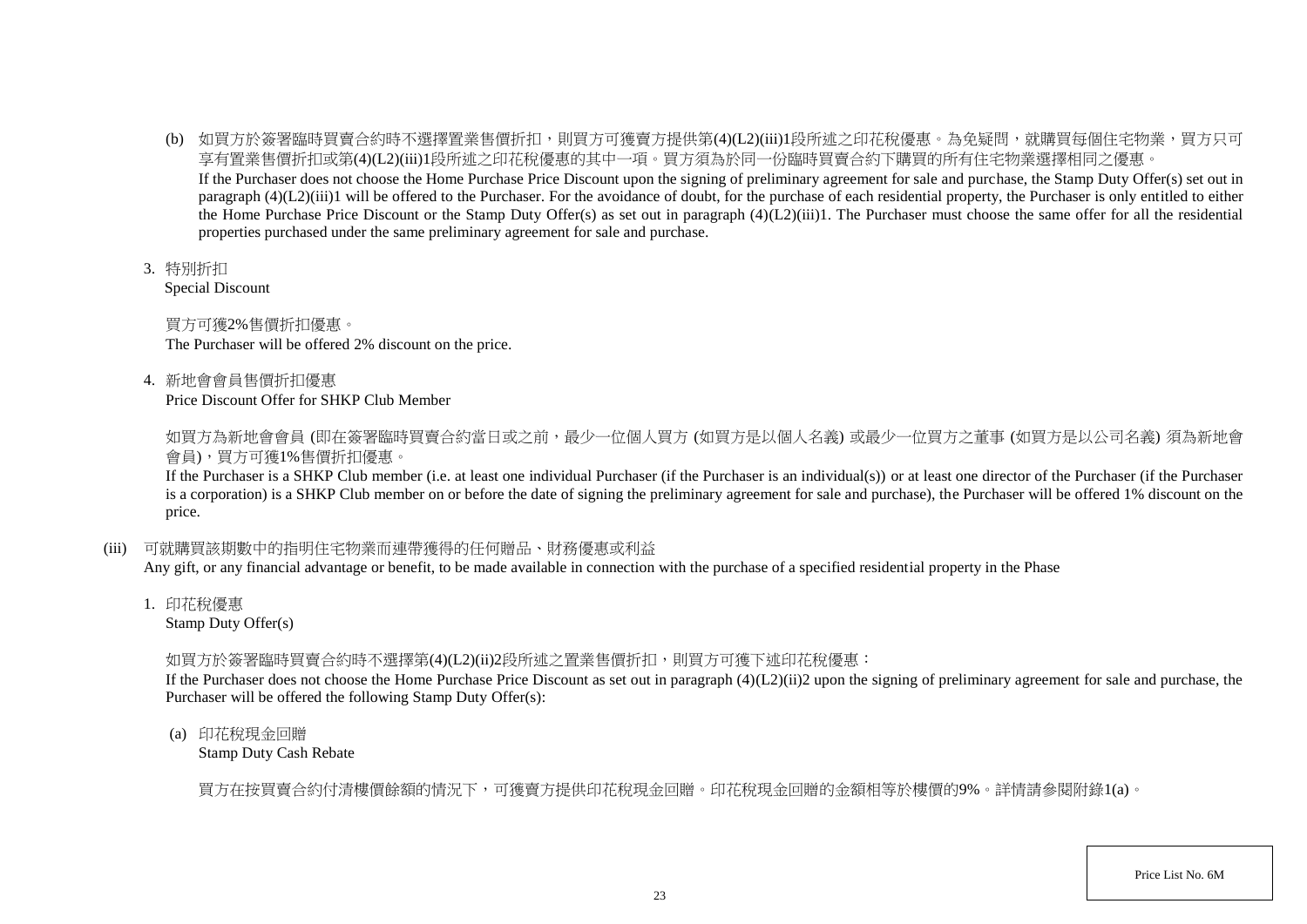Subject to settlement of the balance of the purchase price in accordance with the agreement for sale and purchase, the Purchaser shall be entitled to a Stamp Duty Cash Rebate offered by the Vendor which amount shall be equal to 9% of the purchase price. Please see Annex 1(a) for details.

#### (b) 印花稅過渡性貸款(只適用於買方為個人或香港註冊成立的有限公司及其所有股東及董事均為個人)

Stamp Duty Transitional Loan (only applicable to the Purchaser who is an individual or a limited company incorporated in Hong Kong with all its shareholder(s) and director(s) being individual(s))

買方可向賣方的指定財務機構申請印花稅過渡性貸款或(如買方享有印花稅現金回贈但沒有使用印花稅過渡性貸款)可獲港幣\$5,000現金回贈,印花稅過渡 性貸款的最高金額相等於(視情況而定):

The Purchaser may apply for a Stamp Duty Transitional Loan from the Vendor's designated financing company or (if the Purchaser is entitled to the Stamp Duty Cash Rebate but has not utilized the Stamp Duty Transitional Loan) shall be entitled to a HK\$5,000 Cash Rebate. The maximum amount of the Stamp Duty Transitional Loan shall be equal to (as the case may be):

(i) (就從價印花稅以較高稅率(第1標準)計算)就買賣合約應付的從價印花稅的60%,上限為樓價的9%;或

(if ad valorem stamp duty at higher rates (Scale 1) applies) 60% of the ad valorem stamp duty chargeable on the agreement for sale and purchase, subject to a cap of 9% of the purchase price; or

(ii) (就從價印花稅以較低稅率(第2標準)計算)就買賣合約應付的從價印花稅的80%,上限為樓價的3%。

(if ad valorem stamp duty at lower rates (Scale 2) applies) 80% of the ad valorem stamp duty chargeable on the agreement for sale and purchase, subject to a cap of 3% of the purchase price.

詳情請參閱附錄1(b)。 Please see Annex 1(b) for details.

2. 額外 1%現金回贈(只適用於個人名義買方)

Extra 1% Cash Rebate (only applicable to the Purchaser who is an individual)

符合附錄 2 所列明的條件的買方可獲樓價 1%之現金回贈。詳情請參閱附錄 2。

The Purchaser who satisfies the conditions as set out in Annex 2 will be eligible for a cash rebate of 1% of the purchase price. Please see Annex 2 for details.

3. Regency Fans 現金回贈(只適用於個人名義買方)

Regency Fans Cash Rebate (only applicable to the Purchaser who is an individual)

符合附錄 3 所列明的條件的買方可獲港幣\$5,000 之現金回贈。詳情請參閱附錄 3。

The Purchaser who satisfies the conditions as set out in Annex 3 will be eligible for a cash rebate of HK\$5,000. Please see Annex 3 for details.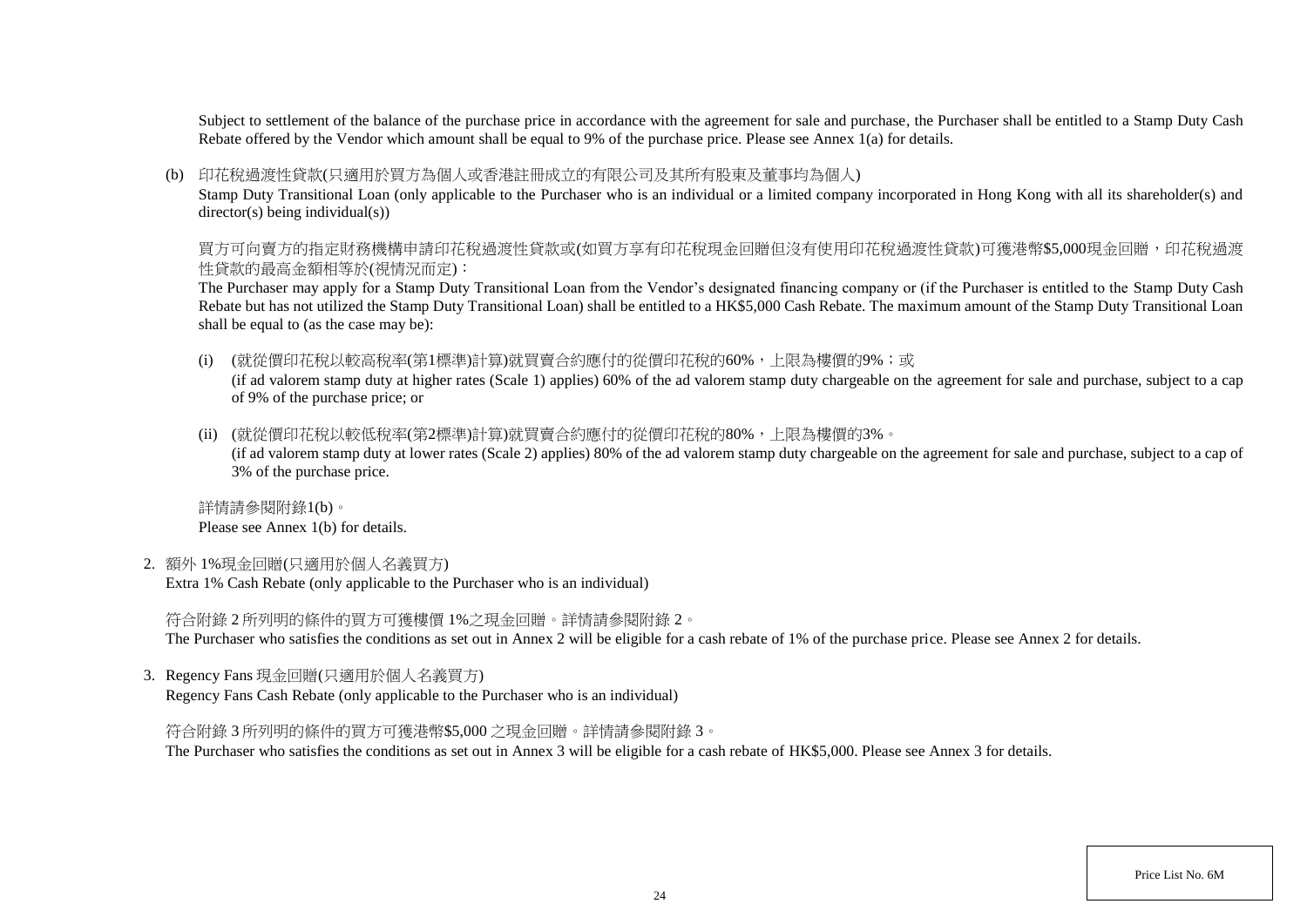### 4. 百年好合現金回贈(只適用於個人名義買方)

Wedding Bliss Cash Rebate (only applicable to the Purchaser who is an individual)

### 符合附錄 4 所列明的條件的買方可獲港幣\$10,888 之現金回贈。詳情請參閱附錄 4。

The Purchaser who satisfies the conditions as set out in Annex 4 will be eligible for a cash rebate of HK\$10,888. Please see Annex 4 for details.

5. 特別現金回贈

Special Cash Rebate

如買方: Where the Purchaser:

- 沒有使用第(4)(L2)(iii)7(b)段所述的Super第二按揭貸款;及 has not utilized the Super Second Mortgage Loan as set out in paragraph (4)(L2)(iii)7(b); and
- 按買賣合約付清樓價餘額,

settles the balance of the purchase price in accordance with the agreement for sale and purchase,

### 買方可獲賣方送出特別現金回贈(『特別現金回贈』)。特別現金回贈的金額相等於樓價3.5%。

the Purchaser shall be entitled to a Special Cash Rebate ("Special Cash Rebate") offered by the Vendor. The amount of the Special Cash Rebate shall be equal to 3.5% of the purchase price.

買方於付清樓價餘額之日前最少30日以書面向賣方申請額外現金回贈,賣方會於收到申請並證實有關資料無誤後將特別現金回贈直接用於支付部份樓價餘額。 The Purchaser applies to the Vendor in writing for the Special Cash Rebate at least 30 days before the date of settlement of the balance of the purchase price. After the Vendor has received the application and duly verified the information to be correct, the Vendor will apply the Special Cash Rebate for part payment of the balance of the purchase price directly.

### 6. 提前付清樓價現金回贈

Early Settlement Cash Rebate

如買方於以下列表指明的期間内付清樓價餘額,可根據以下列表獲賣方送出提前付清樓價現金回贈。付清樓價餘額日期以賣方代表律師收到所有樓價款項日期 為準。如訂明的期限的最後一日不是工作日(按《一手住宅物業銷售條例》第2(1)條所定義),則該日定為下一個工作日。

Where the Purchaser settles the balance of the purchase price within the period(s) specified in the table below, the Purchaser shall be entitled to an Early Settlement Cash Rebate offered by the Vendor according to the table below. The date of settlement of the balance of the purchase price shall be the date on which all the purchase price is received by the Vendor's solicitors. If the last day of the period is not a working day (as defined in section  $2(1)$  of the Residential Properties (First-hand Sales) Ordinance), the said day shall fall on the next working day.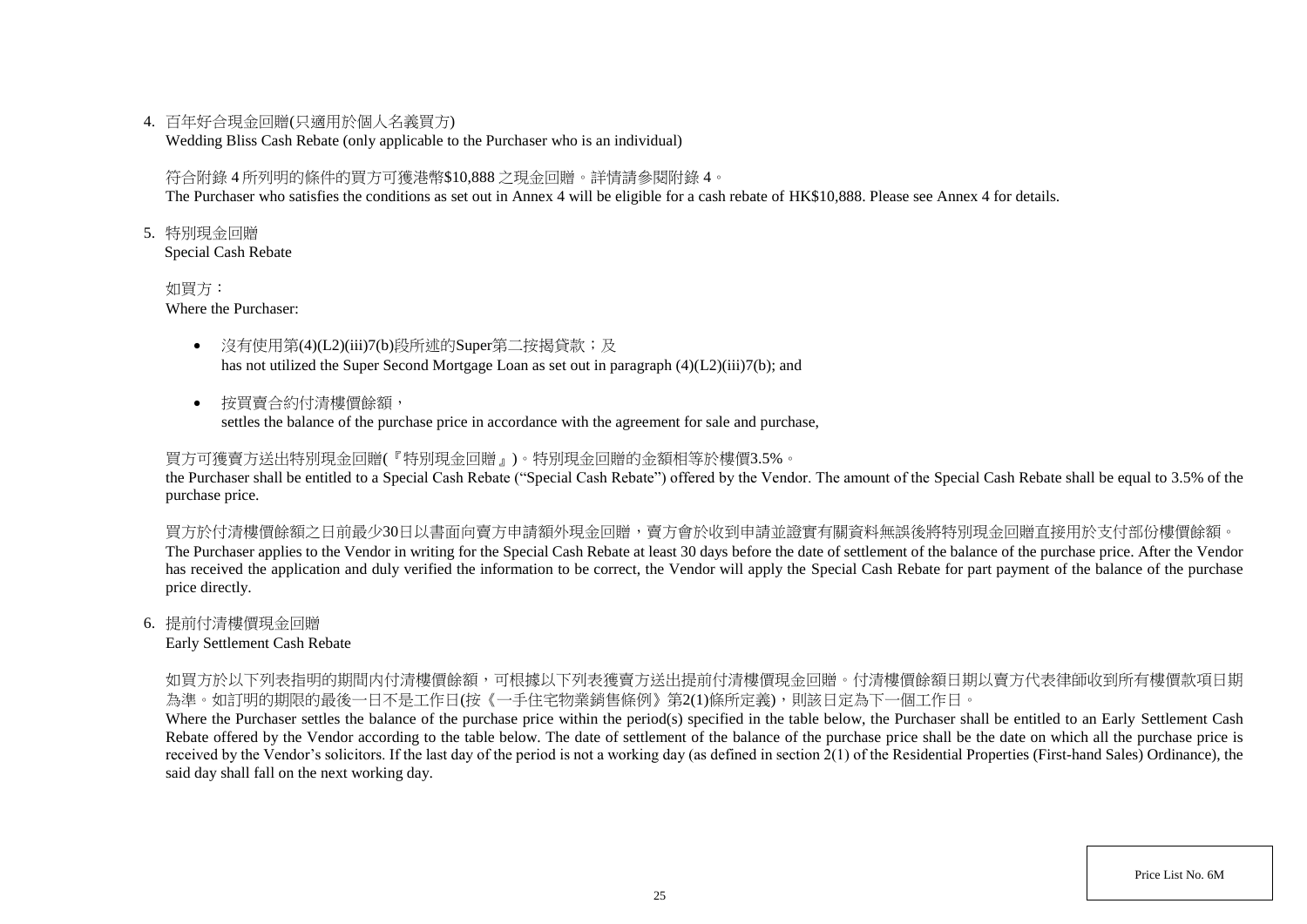| 付清樓價餘額日期                                                                                    | 提前付清樓價現金回贈金額                        |
|---------------------------------------------------------------------------------------------|-------------------------------------|
| Date of settlement of the balance of the purchase price                                     | Early Settlement Cash Rebate amount |
| 簽署臨時買賣合約的日期後 75 日內                                                                          | 樓價1%                                |
| Within 75 days after the date of signing of the preliminary agreement for sale and purchase | 1\% of the purchase price           |

買方於提前付清樓價餘額日前最少30日,以書面向賣方申請提前付清樓價現金回贈,賣方會於收到申請並證實有關資料無誤後將提前付清樓價現金回贈直接用 於支付部份樓價餘額。

The Purchaser applies to the Vendor in writing for the Early Settlement Cash Rebate at least 30 days before the date of early settlement of the balance of the purchase price. After the Vendor has received the application and duly verified the information to be correct, the Vendor will apply the Early Settlement Cash Rebate for part payment of the balance of the purchase price directly.

提前付清樓價現金回贈受其他條款及細則約束。

The Early Settlement Cash Rebate are subject to other terms and conditions.

7. 貸款優惠

Loan Benefit

買方可向賣方的指定財務機構申請以下其中一項貸款優惠:

The Purchaser may apply for ONLY ONE of the following loan benefits from the Vendor's designated financing company:

(a) 備用第一按揭貸款(只適用於買方為個人或香港註冊成立的有限公司及其所有股東及董事均為個人)

Standby First Mortgage Loan (only applicable to the Purchaser who is an individual or a limited company incorporated in Hong Kong with all its shareholder(s) and director(s) being individual(s))

備用第一按揭貸款的最高金額為淨樓價的75%,惟貸款金額不可超過應繳付之樓價餘額。詳情請參閱附錄5(a) 。

The maximum amount of the Standby First Mortgage Loan shall be 75% of the net purchase price, provided that the loan amount shall not exceed the balance of purchase price payable. Please see Annex 5(a) for details.

(b) Super第二按揭貸款(只適用於買方為個人或香港註冊成立的有限公司及其所有股東及董事均為個人)

Super Second Mortgage Loan (only applicable to the Purchaser who is an individual or a limited company incorporated in Hong Kong with all its shareholder(s) and director(s) being individual(s))

Super第二按揭貸款的最高金額為淨樓價的25%,惟第一按揭貸款(由第一按揭銀行提供)及Super第二按揭貸款總金額不可超過淨樓價的75%,或應繳付之樓 價餘額,以較低者為準。詳情請參閱附錄5(b) 。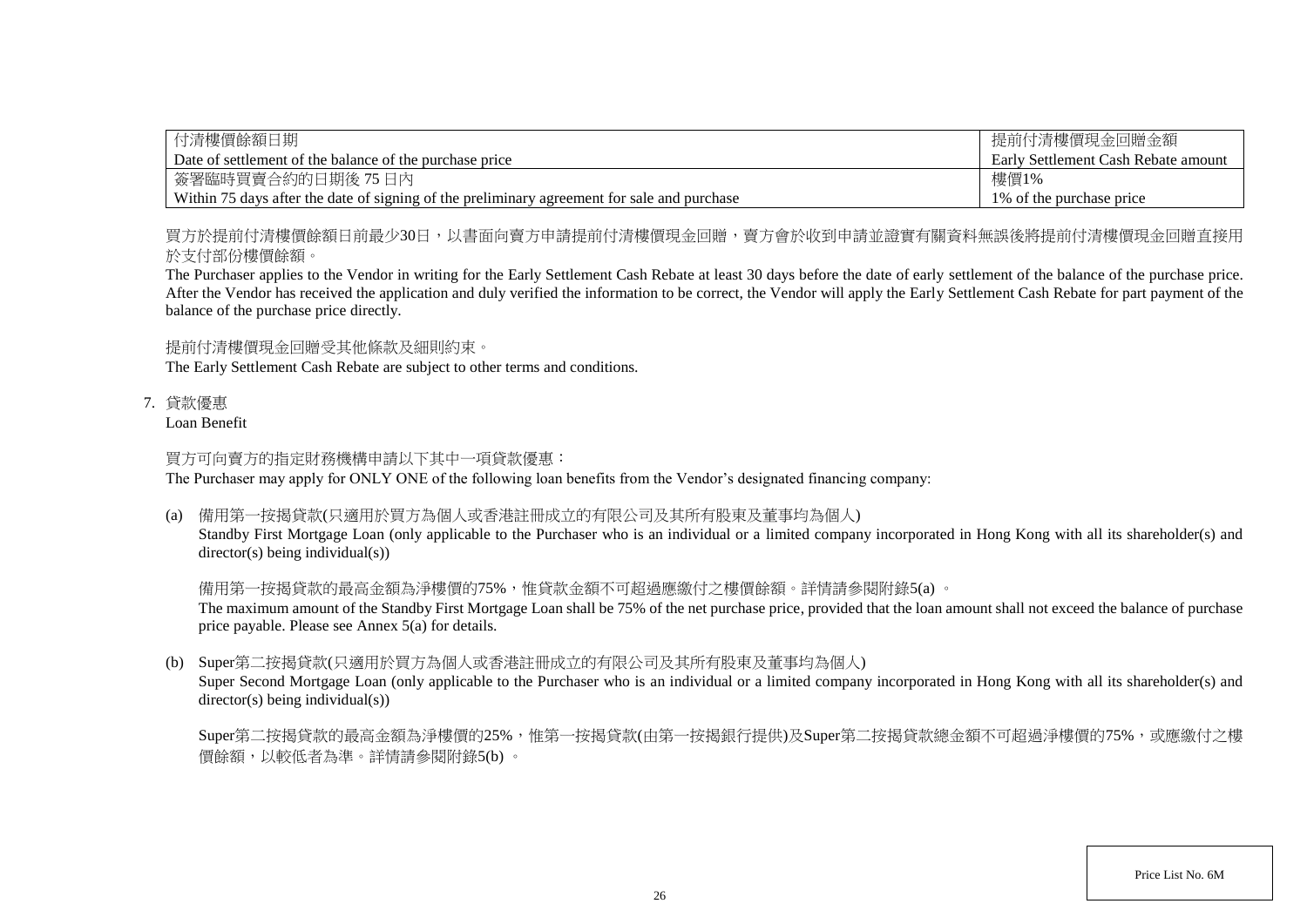The maximum amount of the Super Second Mortgage Loan shall be 25% of the net purchase price, provided that the total amount of first mortgage loan (offered by the first mortgagee bank) and the Super Second Mortgage Loan shall not exceed 75% of the net purchase price, or the balance of purchase price payable, whichever is lower. Please see Annex 5(b) for details.

#### 如買方使用Super第二按揭貸款,買方將不會享有第(4)(L2)(iii)5段所述的特別現金回贈。

If the Purchaser has utilized the Super Second Mortgage Loan, then the Purchaser shall not be entitled to the Special Cash Rebate as set out in paragraph  $(4)(L2)(iii)5$ .

(c) Regency 120s(只適用於個人名義買方)

Regency 120s (only applicable to the Purchaser who is an individual)

Regency 120s分為兩部份: A 部份(用於繳付樓價餘額)的最高貸款金額為樓價90%及(如適用)B部份(用於償還現有物業的按揭貸款)的最高貸款金額為樓價 30%。詳情請參閱附錄5(c) 。

Regency 120s is divided into two tranches: the maximum loan amount of Tranche A (for payment of the balance of the purchase price) shall be 90% of the purchase price and (if applicable) the maximum loan amount of Tranche B (for repayment of the mortgage loan of the Existing Property) shall be 30% of the purchase price. Please see Annex 5(c) for details.

上文『淨樓價』一詞指樓價扣除第(4)(L2)(iii)1(a)段所述的印花稅現金回贈(如有)、第(4)(L2)(iii)1(b)段所述的港幣\$5,000現金回贈(如有)、第(4)(L2)(iii)2段所述的 額外1%現金回贈(如有)、第(4)(L2)(iii)3段所述的Regency Fans現金回贈(如有)、第(4)(L2)(iii)4段所述的百年好合現金回贈(如有)、第(4)(L2)(iii)5段所述的特別現 金回贈(如有)及第(4)(L2)(iii)6段所述的提前付清樓價現金回贈(如有)後的金額。

The term "net purchase price" above means the amount of the purchase price after deducting the Stamp Duty Cash Rebate (if any) as set out in paragraph (4)(L2)(iii)1(a), the HK\$5,000 Cash Rebate (if any) as set out in paragraph (4)(L2)(iii)1(b), the Extra 1% Cash Rebate (if any) as set out in paragraph (4)(L2)(iii)2, the Regency Fans Cash Rebate (if any) as set out in paragraph  $(4)(L2)(iii)3$ , the Wedding Bliss Cash Rebate (if any) as set out in paragraph  $(4)(L2)(iii)4$ , the Special Cash Rebate (if any) as set out in paragraph (4)(L2)(iii)5 and the Early Settlement Cash Rebate (if any) as set out in paragraph (4)(L2)(iii)6.

8. 首 3 年保修優惠

First 3 Years Warranty Offer

在不影響買方於買賣合約下之權利的前提下,凡住宅物業有欠妥之處,買方可於住宅物業的成交日起計 3 年內向賣方發出書面通知,賣方須在收到書面通知後 在合理地切實可行的範圍內盡快自費作出修補。

Without affecting the Purchaser's rights under the agreement for sale and purchase, the Vendor shall at its own cost and as soon as reasonably practicable after receipt of a written notice served by the Purchaser within 3 years from the date of completion of sale and purchase of the residential property rectify any defects to the residential property.

#### 為免疑問,首3年保修優惠不適用於該欠妥之處由正常損耗、任何人之行為或疏忽造成;及園景及盆栽(如有)。

For the avoidance of doubt, the First 3 Years Warranty Offer does not apply to any defects caused by fair wear and tear, the act or neglect of any person; and the landscaping and potted plants (if any).

首 3 年保修優惠受其他條款及細則約束。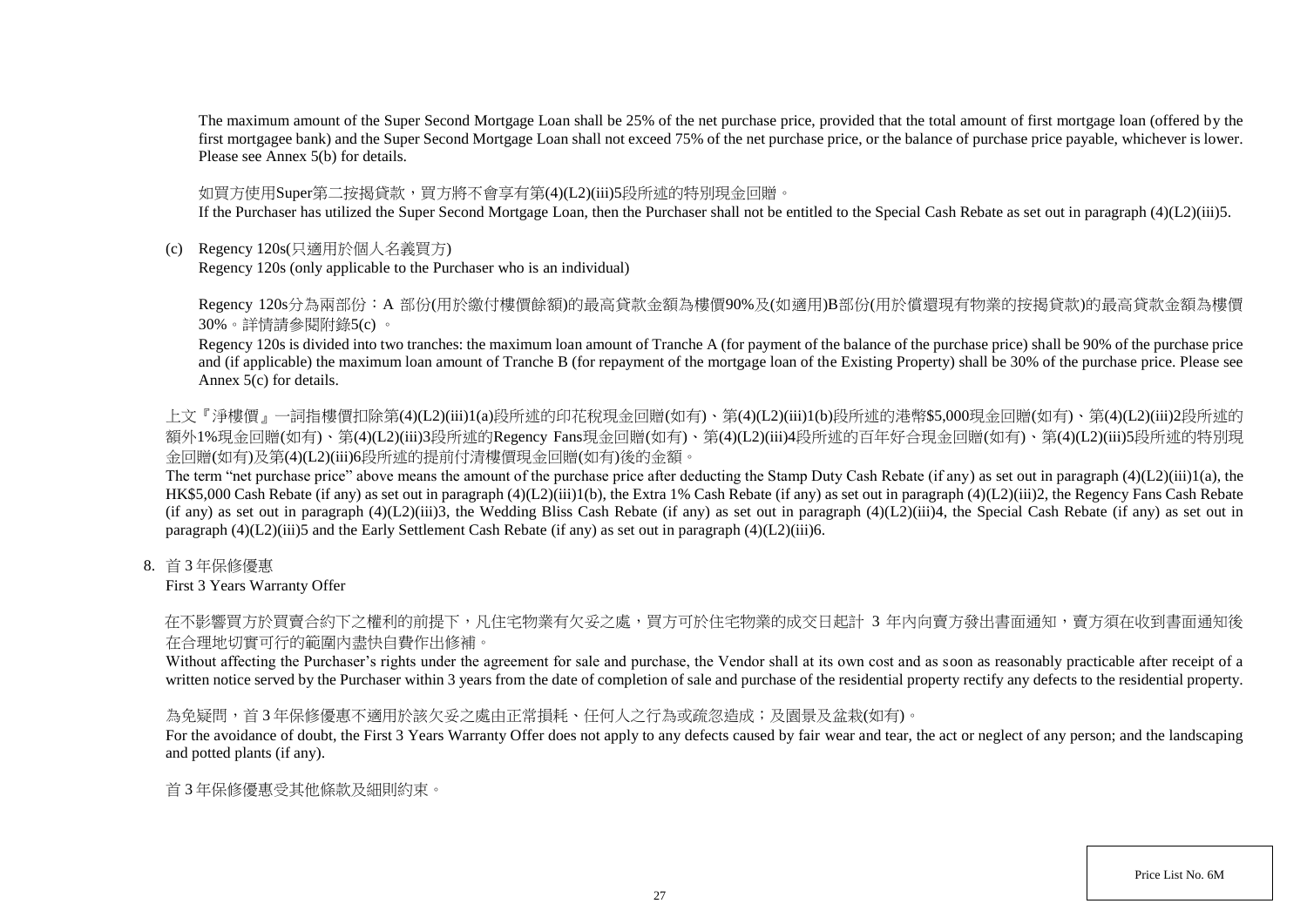The First 3 Years Warranty Offer is subject to other terms and conditions.

9. 住戶停車位優惠

Offer of Residential Car Parking Space(s)

(a) 選購於價單上設有符號"#"之住宅物業之買方,可享有認購該期數或其他地政總署署長屆時已發出預售樓花同意書或轉讓同意書的期數內的一個住戶停車 位的權利。買方可根據賣方日後公佈的住戶停車位之銷售安排所規定的時限及方法行使其認購住戶停車位的權利。賣方不作出任何陳述、承諾或保證買方 會獲認購與住宅物業相同期數內的住戶停車位。

The Purchaser of a residential property that is marked with a "#" in the price list is entitled to have an option to purchase one residential car parking space in the Phase or other Phase(s) in respect of which presale consent(s) or consent(s) to assign has/have been issued by the Director of Lands. The Purchaser can exercise his/her/its option to purchase a residential car parking space in accordance with time limit and manner as prescribed by the sales arrangement of the residential car parking spaces to be announced by the Vendor. The Vendor makes no representation, warranty or guarantee that the Purchaser will be offered a residential car parking space within the same Phase as the residential property.

(b) 如買方不根據賣方日後公佈的住戶停車位之銷售安排行使其認購住戶停車位的權利,其認購住戶停車位的權利將會自動失效,買方不會為此獲得任何補償。 If the Purchaser does not exercise the option to purchase a residential car parking space in accordance with time limit and manner prescribed by the sales arrangement of the residential car parking spaces to be announced by the Vendor, the option to purchase a residential car parking space shall lapse automatically and the Purchaser shall not be entitled to any compensation therefor.

(c) 住戶停車位的售價及銷售安排詳情將由賣方全權及絕對酌情決定,並容後公佈。 The price and sales arrangement details of residential car parking spaces will be determined by the Vendor at its sole and absolute discretion and will be announced later.

(d) 住戶停車位優惠受其他條款及細則(包括但不限於土地批出的條款及細則) 約束。 Offer of Residential Car Parking Space(s) is subject to other terms and conditions (including but not limited to terms and conditions of land grant).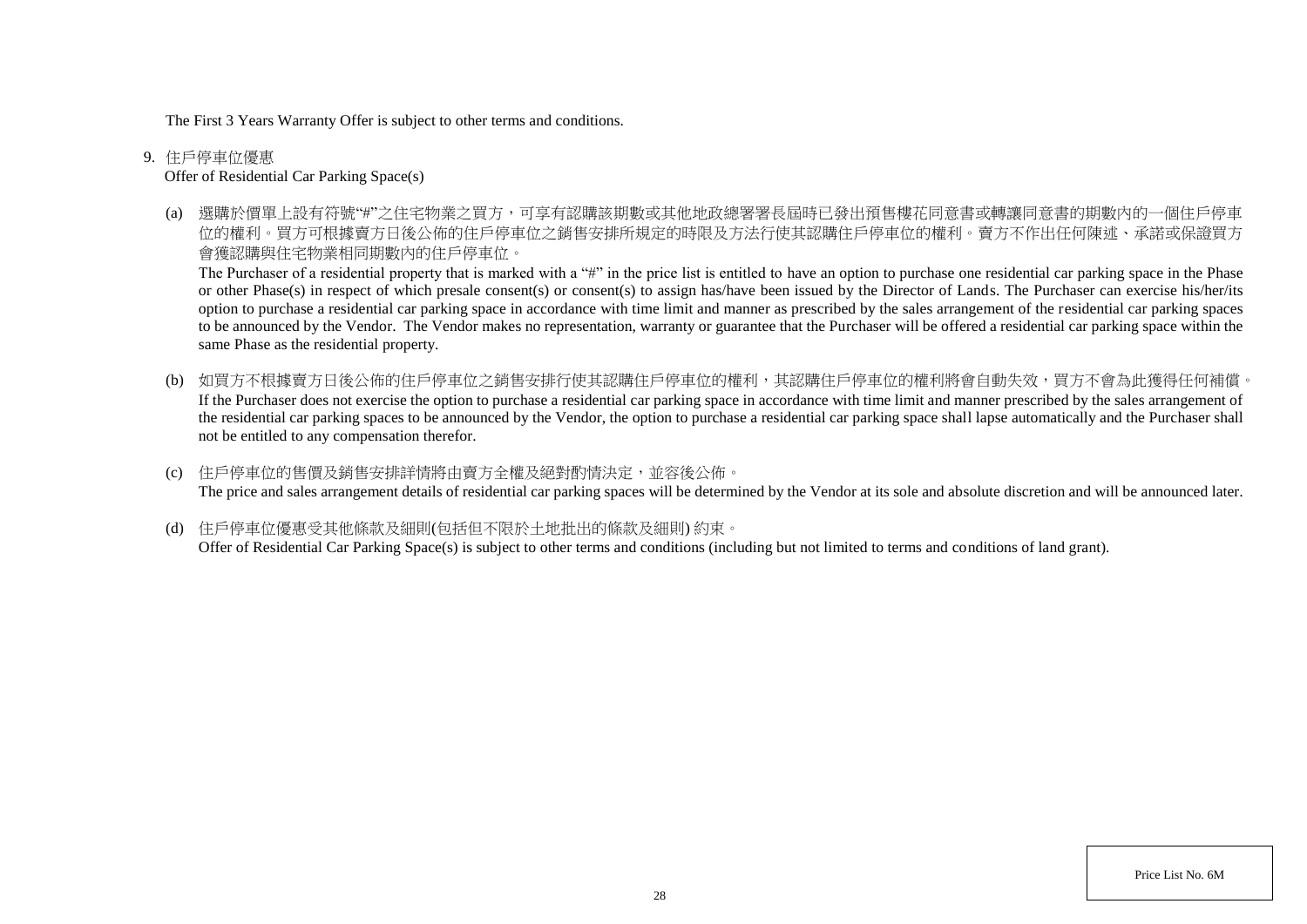- (4)(M2) 360 日付款計劃 360 Days Payment Plan
	- (i) 支付條款 The Terms of Payment

買方於簽署臨時買賣合約時須繳付相等於樓價 5%之金額作為臨時訂金,其中港幣\$100,000 作爲部分臨時訂金必須以銀行本票支付,臨時訂金的餘額可以支票及/或 銀行本票支付,本票及支票抬頭請寫『胡關李羅律師行』。

Upon signing of the preliminary agreement for sale and purchase, the Purchaser shall pay the preliminary deposit which is equivalent to 5% of the purchase price. HK\$100,000 being part of the preliminary deposit must be paid by cashier order(s) and the balance of the preliminary deposit may be paid by cheque(s) and/or cashier order(s). The cashier order(s) and cheque(s) should be made payable to "Woo Kwan Lee & Lo".

1. 臨時訂金即樓價 5% (『臨時訂金』)於簽署臨時買賣合約時繳付,買方須於簽署臨時買賣合約的日期後 5 個工作日內簽署買賣合約。

A preliminary deposit equivalent to 5% of the purchase price ("preliminary deposit") shall be paid upon signing of the preliminary agreement for sale and purchase. The agreement for sale and purchase shall be signed by the Purchaser within 5 working days after the date of signing of the preliminary agreement for sale and purchase.

- 2. 加付訂金即樓價 5%於簽署臨時買賣合約的日期後 75 日內繳付。 A further deposit equivalent to 5% of the purchase price shall be paid within 75 days after the date of signing of the preliminary agreement for sale and purchase.
- 3. 樓價 90%(樓價餘額)於簽署臨時買賣合約的日期後 360 日內繳付。 90% of the purchase price (balance of purchase price) shall be paid within 360 days after the date of signing of the preliminary agreement for sale and purchase.
- (ii) 售價獲得折扣的基礎

The basis on which any discount on the price is available

1. 付款計劃優惠

Payment Plan Benefit

選擇第(4)(M2)段所述的付款計劃之買方,可獲 6%售價折扣優惠。

A 6% discount on the price would be offered to the Purchaser if the Purchaser elects the payment plan stated in paragraph (4)(M2).

2. 置業售價折扣

Home Purchase Price Discount

(a) 如買方於簽署臨時買賣合約時選擇置業售價折扣,買方可獲8%售價折扣優惠。

If the Purchaser chooses the Home Purchase Price Discount upon the signing of preliminary agreement for sale and purchase, the Purchaser will be offered 8% discount on the price.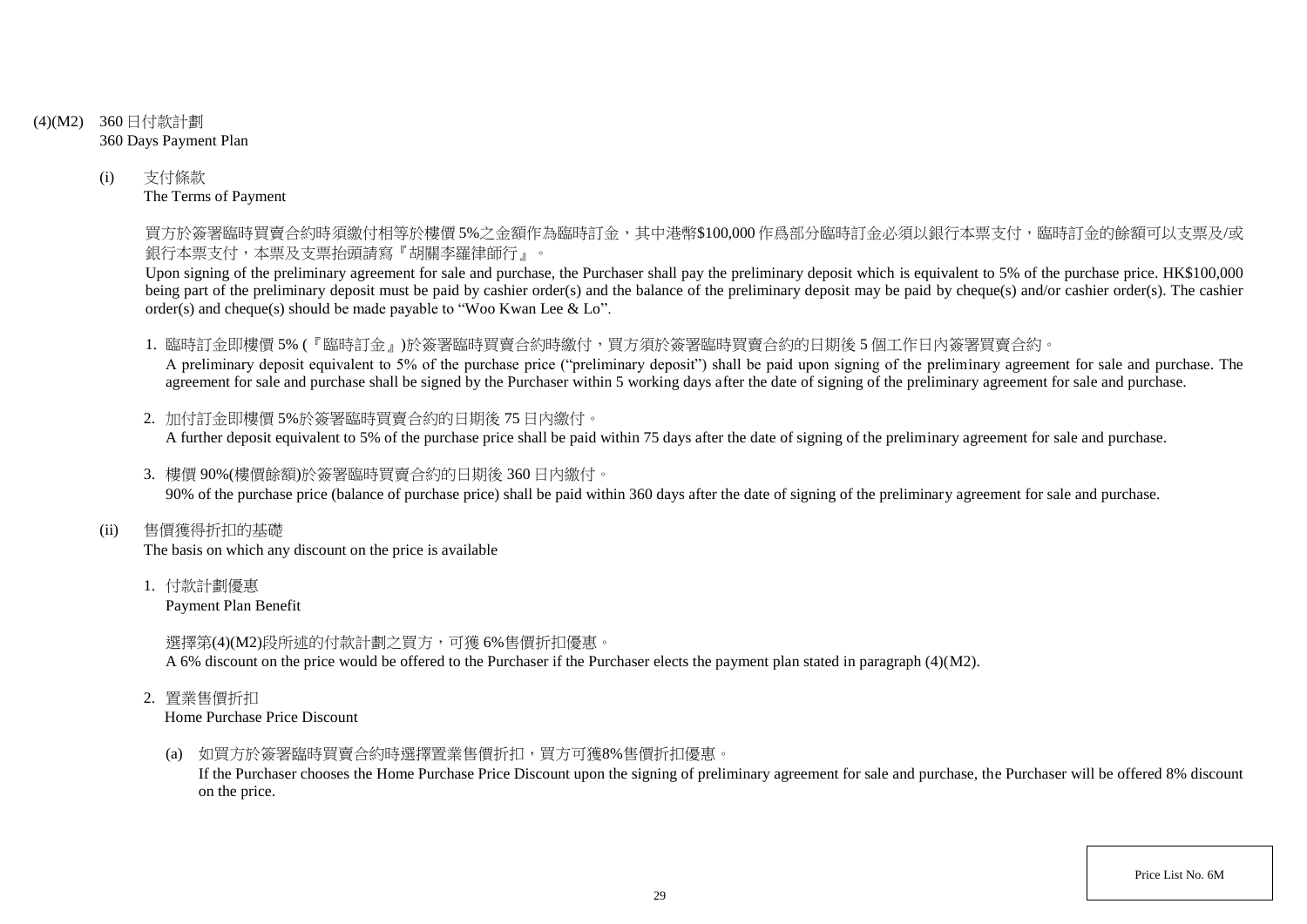- (b) 如買方於簽署臨時買賣合約時不選擇置業售價折扣,則買方可獲賣方提供第(4)(M2)(iii)1段所述之印花稅優惠。為免疑問,就購買每個住宅物業,買方只可 享有置業售價折扣或第(4)(M2)(iii)1段所述之印花稅優惠的其中一項。買方須為於同一份臨時買賣合約下購買的所有住宅物業選擇相同之優惠。 If the Purchaser does not choose the Home Purchase Price Discount upon the signing of preliminary agreement for sale and purchase, the Stamp Duty Offer(s) set out in paragraph (4)(M2)(iii)1 will be offered to the Purchaser. For the avoidance of doubt, for the purchase of each residential property, the Purchaser is only entitled to either the Home Purchase Price Discount or the Stamp Duty Offer(s) as set out in paragraph  $(4)(M2)(iii)1$ . The Purchaser must choose the same offer for all the residential properties purchased under the same preliminary agreement for sale and purchase.
- 3. 特別折扣

Special Discount

買方可獲2%售價折扣優惠。 The Purchaser will be offered 2% discount on the price.

4. 新地會會員售價折扣優惠

Price Discount Offer for SHKP Club Member

如買方為新地會會員 (即在簽署臨時買賣合約當日或之前,最少一位個人買方 (如買方是以個人名義) 或最少一位買方之董事 (如買方是以公司名義) 須為新地會 會員),買方可獲1%售價折扣優惠。

If the Purchaser is a SHKP Club member (i.e. at least one individual Purchaser (if the Purchaser is an individual(s)) or at least one director of the Purchaser (if the Purchaser is a corporation) is a SHKP Club member on or before the date of signing the preliminary agreement for sale and purchase), the Purchaser will be offered 1% discount on the price.

(iii) 可就購買該期數中的指明住宅物業而連帶獲得的任何贈品、財務優惠或利益

Any gift, or any financial advantage or benefit, to be made available in connection with the purchase of a specified residential property in the Phase

1. 印花稅優惠

Stamp Duty Offer(s)

# 如買方於簽署臨時買賣合約時不選擇第(4)(M2)(ii)2段所述之置業售價折扣,則買方可獲下述印花稅優惠:

If the Purchaser does not choose the Home Purchase Price Discount as set out in paragraph (4)(M2)(ii)2 upon the signing of preliminary agreement for sale and purchase, the Purchaser will be offered the following Stamp Duty Offer(s):

(a) 印花稅現金回贈

Stamp Duty Cash Rebate

買方在按買賣合約付清樓價餘額的情況下,可獲賣方提供印花稅現金回贈。印花稅現金回贈的金額相等於樓價的9%。詳情請參閱附錄1(a)。

Price List No. 6M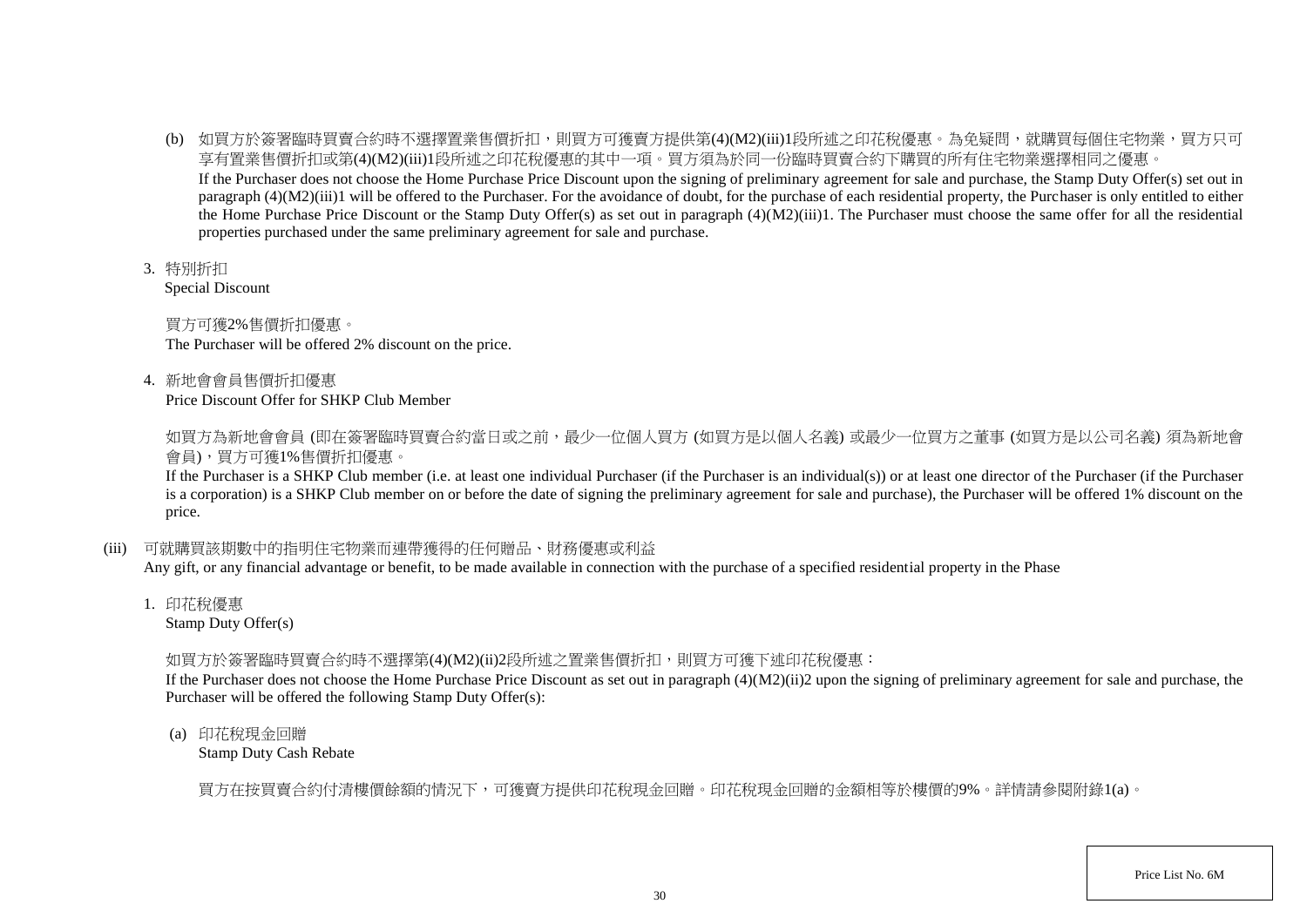Subject to settlement of the balance of the purchase price in accordance with the agreement for sale and purchase, the Purchaser shall be entitled to a Stamp Duty Cash Rebate offered by the Vendor which amount shall be equal to 9% of the purchase price. Please see Annex 1(a) for details.

#### (b) 印花稅過渡性貸款(只適用於買方為個人或香港註冊成立的有限公司及其所有股東及董事均為個人)

Stamp Duty Transitional Loan (only applicable to the Purchaser who is an individual or a limited company incorporated in Hong Kong with all its shareholder(s) and director(s) being individual(s))

買方可向賣方的指定財務機構申請印花稅過渡性貸款或(如買方享有印花稅現金回贈但沒有使用印花稅過渡性貸款)可獲港幣\$5,000現金回贈,印花稅過渡 性貸款的最高金額相等於(視情況而定):

The Purchaser may apply for a Stamp Duty Transitional Loan from the Vendor's designated financing company or (if the Purchaser is entitled to the Stamp Duty Cash Rebate but has not utilized the Stamp Duty Transitional Loan) shall be entitled to a HK\$5,000 Cash Rebate. The maximum amount of the Stamp Duty Transitional Loan shall be equal to (as the case may be):

(i) (就從價印花稅以較高稅率(第1標準)計算)就買賣合約應付的從價印花稅的60%,上限為樓價的9%;或

(if ad valorem stamp duty at higher rates (Scale 1) applies) 60% of the ad valorem stamp duty chargeable on the agreement for sale and purchase, subject to a cap of 9% of the purchase price; or

(ii) (就從價印花稅以較低稅率(第2標準)計算)就買賣合約應付的從價印花稅的80%,上限為樓價的3%。

(if ad valorem stamp duty at lower rates (Scale 2) applies) 80% of the ad valorem stamp duty chargeable on the agreement for sale and purchase, subject to a cap of 3% of the purchase price.

詳情請參閱附錄1(b)。 Please see Annex 1(b) for details.

2. 額外 1%現金回贈(只適用於個人名義買方)

Extra 1% Cash Rebate (only applicable to the Purchaser who is an individual)

符合附錄 2 所列明的條件的買方可獲樓價 1%之現金回贈。詳情請參閱附錄 2。

The Purchaser who satisfies the conditions as set out in Annex 2 will be eligible for a cash rebate of 1% of the purchase price. Please see Annex 2 for details.

3. Regency Fans 現金回贈(只適用於個人名義買方)

Regency Fans Cash Rebate (only applicable to the Purchaser who is an individual)

符合附錄 3 所列明的條件的買方可獲港幣\$5,000 之現金回贈。詳情請參閱附錄 3。

The Purchaser who satisfies the conditions as set out in Annex 3 will be eligible for a cash rebate of HK\$5,000. Please see Annex 3 for details.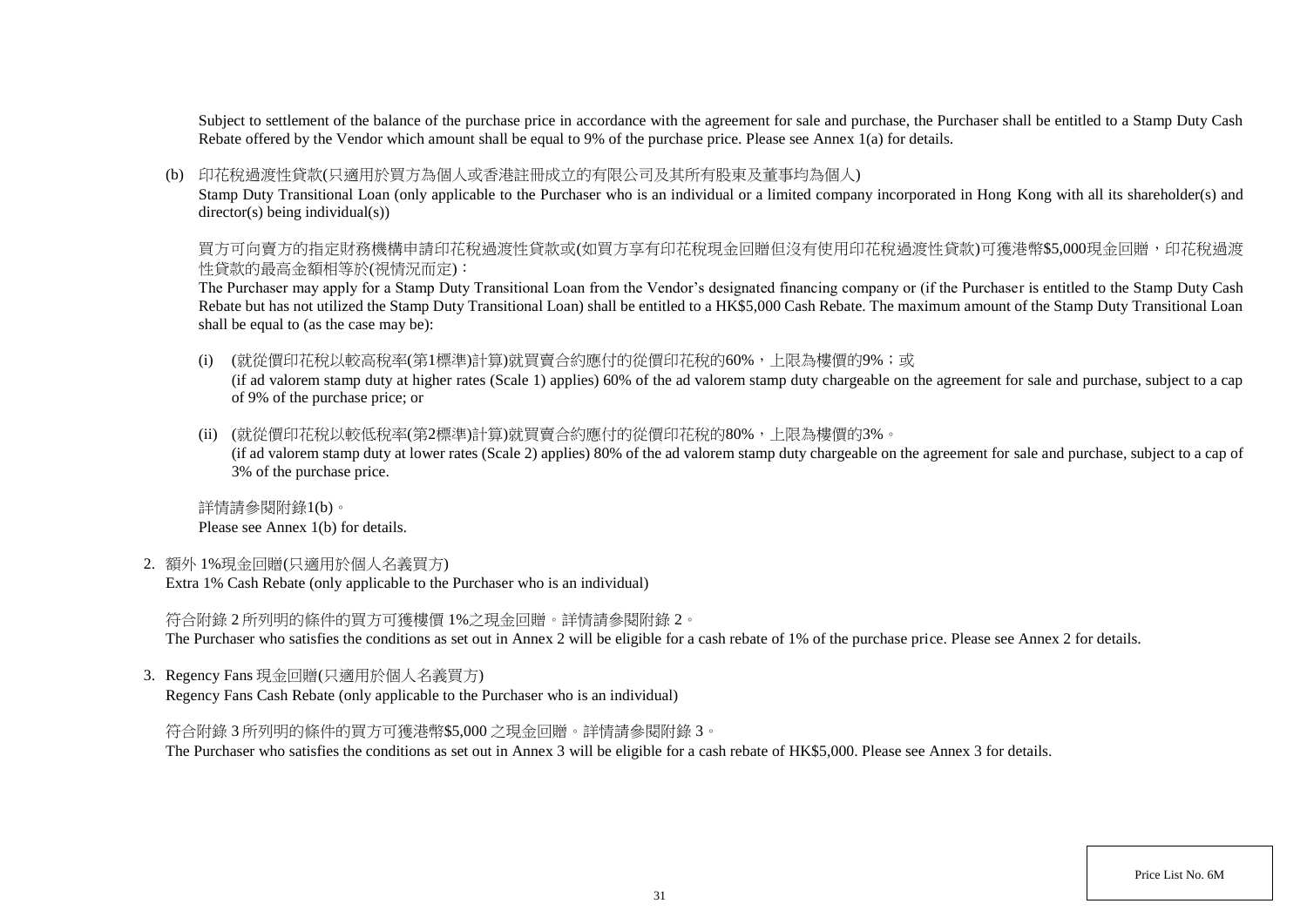### 4. 百年好合現金回贈(只適用於個人名義買方)

Wedding Bliss Cash Rebate (only applicable to the Purchaser who is an individual)

### 符合附錄 4 所列明的條件的買方可獲港幣\$10,888 之現金回贈。詳情請參閱附錄 4。

The Purchaser who satisfies the conditions as set out in Annex 4 will be eligible for a cash rebate of HK\$10,888. Please see Annex 4 for details.

5. 特別現金回贈

Special Cash Rebate

如買方: Where the Purchaser:

- 沒有使用第(4)(M2)(iii)7(b)段所述的Super第二按揭貸款;及 has not utilized the Super Second Mortgage Loan as set out in paragraph (4)(M2)(iii)7(b); and
- 按買賣合約付清樓價餘額,

settles the balance of the purchase price in accordance with the agreement for sale and purchase,

### 買方可獲賣方送出特別現金回贈(『特別現金回贈』)。特別現金回贈的金額相等於樓價3.5%。

the Purchaser shall be entitled to a Special Cash Rebate ("Special Cash Rebate") offered by the Vendor. The amount of the Special Cash Rebate shall be equal to 3.5% of the purchase price.

買方於付清樓價餘額之日前最少30日以書面向賣方申請額外現金回贈,賣方會於收到申請並證實有關資料無誤後將特別現金回贈直接用於支付部份樓價餘額。 The Purchaser applies to the Vendor in writing for the Special Cash Rebate at least 30 days before the date of settlement of the balance of the purchase price. After the Vendor has received the application and duly verified the information to be correct, the Vendor will apply the Special Cash Rebate for part payment of the balance of the purchase price directly.

### 6. 提前付清樓價現金回贈

Early Settlement Cash Rebate

如買方於以下列表指明的期間内付清樓價餘額,可根據以下列表獲賣方送出提前付清樓價現金回贈。付清樓價餘額日期以賣方代表律師收到所有樓價款項日期 為準。如訂明的期限的最後一日不是工作日(按《一手住宅物業銷售條例》第2(1)條所定義),則該日定為下一個工作日。

Where the Purchaser settles the balance of the purchase price within the period(s) specified in the table below, the Purchaser shall be entitled to an Early Settlement Cash Rebate offered by the Vendor according to the table below. The date of settlement of the balance of the purchase price shall be the date on which all the purchase price is received by the Vendor's solicitors. If the last day of the period is not a working day (as defined in section  $2(1)$  of the Residential Properties (First-hand Sales) Ordinance), the said day shall fall on the next working day.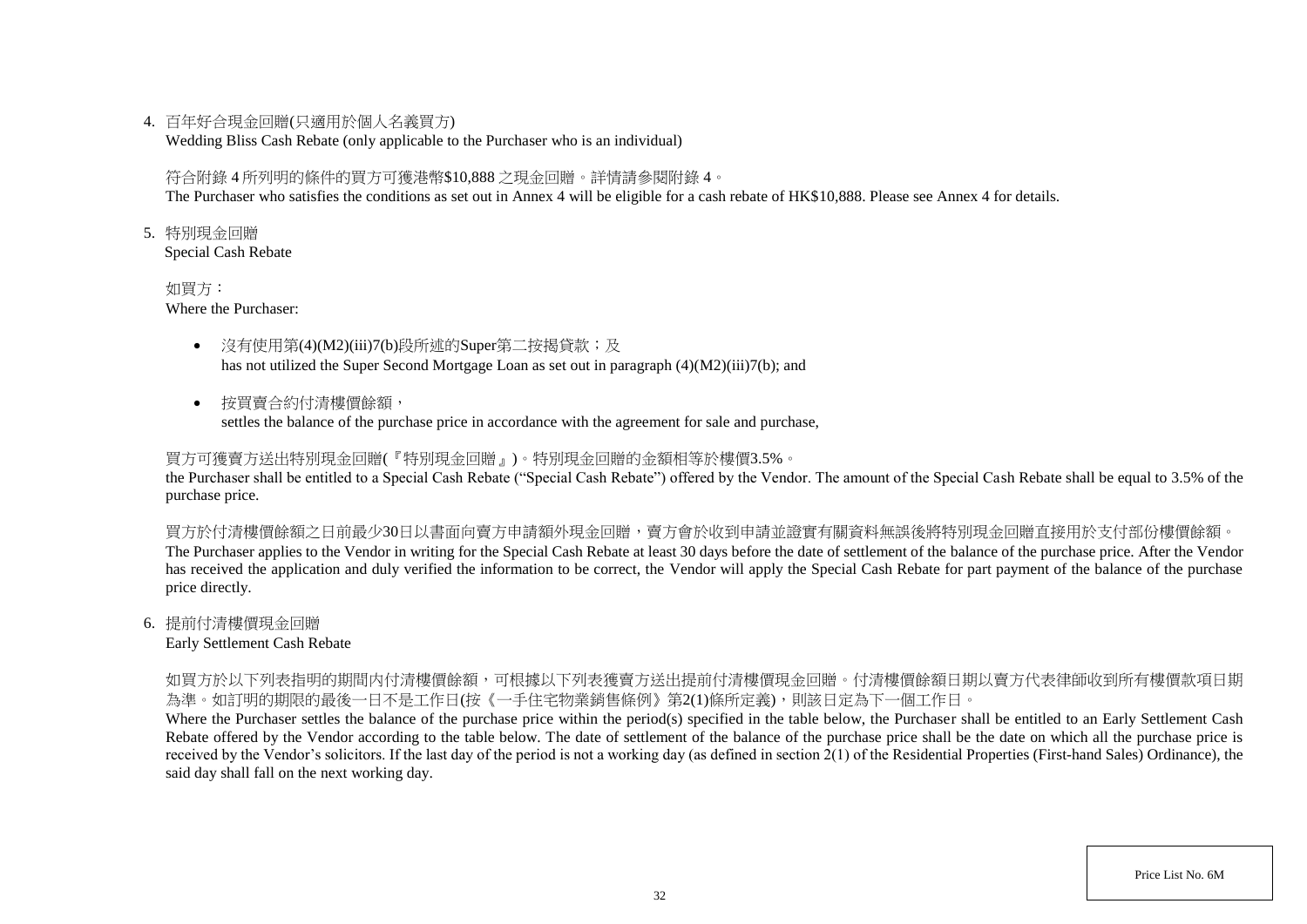| 付清樓價餘額日期                                                                                                                | 提前付清樓價現金回贈金額                        |
|-------------------------------------------------------------------------------------------------------------------------|-------------------------------------|
| Date of settlement of the balance of the purchase price                                                                 | Early Settlement Cash Rebate amount |
| 簽署臨時買賣合約的日期後 75日内                                                                                                       | 樓價2%                                |
| Within 75 days after the date of signing of the preliminary agreement for sale and purchase                             | 2\% of the purchase price           |
| 簽署臨時買賣合約的日期後 76日至 100日期間内                                                                                               | 樓價1%                                |
| Within the period from 76 days to 100 days after the date of signing of the preliminary agreement for sale and purchase | 1\% of the purchase price           |

買方於提前付清樓價餘額日前最少30日,以書面向賣方申請提前付清樓價現金回贈,賣方會於收到申請並證實有關資料無誤後將提前付清樓價現金回贈直接用 於支付部份樓價餘額。

The Purchaser applies to the Vendor in writing for the Early Settlement Cash Rebate at least 30 days before the date of early settlement of the balance of the purchase price. After the Vendor has received the application and duly verified the information to be correct, the Vendor will apply the Early Settlement Cash Rebate for part payment of the balance of the purchase price directly.

提前付清樓價現金回贈受其他條款及細則約束。

The Early Settlement Cash Rebate are subject to other terms and conditions.

7. 貸款優惠

Loan Benefit

### 買方可向賣方的指定財務機構申請以下其中一項貸款優惠:

The Purchaser may apply for ONLY ONE of the following loan benefits from the Vendor's designated financing company:

### (a) 備用第一按揭貸款(只適用於買方為個人或香港註冊成立的有限公司及其所有股東及董事均為個人)

Standby First Mortgage Loan (only applicable to the Purchaser who is an individual or a limited company incorporated in Hong Kong with all its shareholder(s) and director(s) being individual(s))

### 備用第一按揭貸款的最高金額為淨樓價的75%,惟貸款金額不可超過應繳付之樓價餘額。詳情請參閱附錄5(a) 。

The maximum amount of the Standby First Mortgage Loan shall be 75% of the net purchase price, provided that the loan amount shall not exceed the balance of purchase price payable. Please see Annex 5(a) for details.

### (b) Super第二按揭貸款(只適用於買方為個人或香港註冊成立的有限公司及其所有股東及董事均為個人)

Super Second Mortgage Loan (only applicable to the Purchaser who is an individual or a limited company incorporated in Hong Kong with all its shareholder(s) and  $\text{directory}(s)$  being individual $(s)$ )

Super第二按揭貸款的最高金額為淨樓價的25%,惟第一按揭貸款(由第一按揭銀行提供)及Super第二按揭貸款總金額不可超過淨樓價的75%,或應繳付之樓 價餘額,以較低者為準。詳情請參閱附錄5(b) 。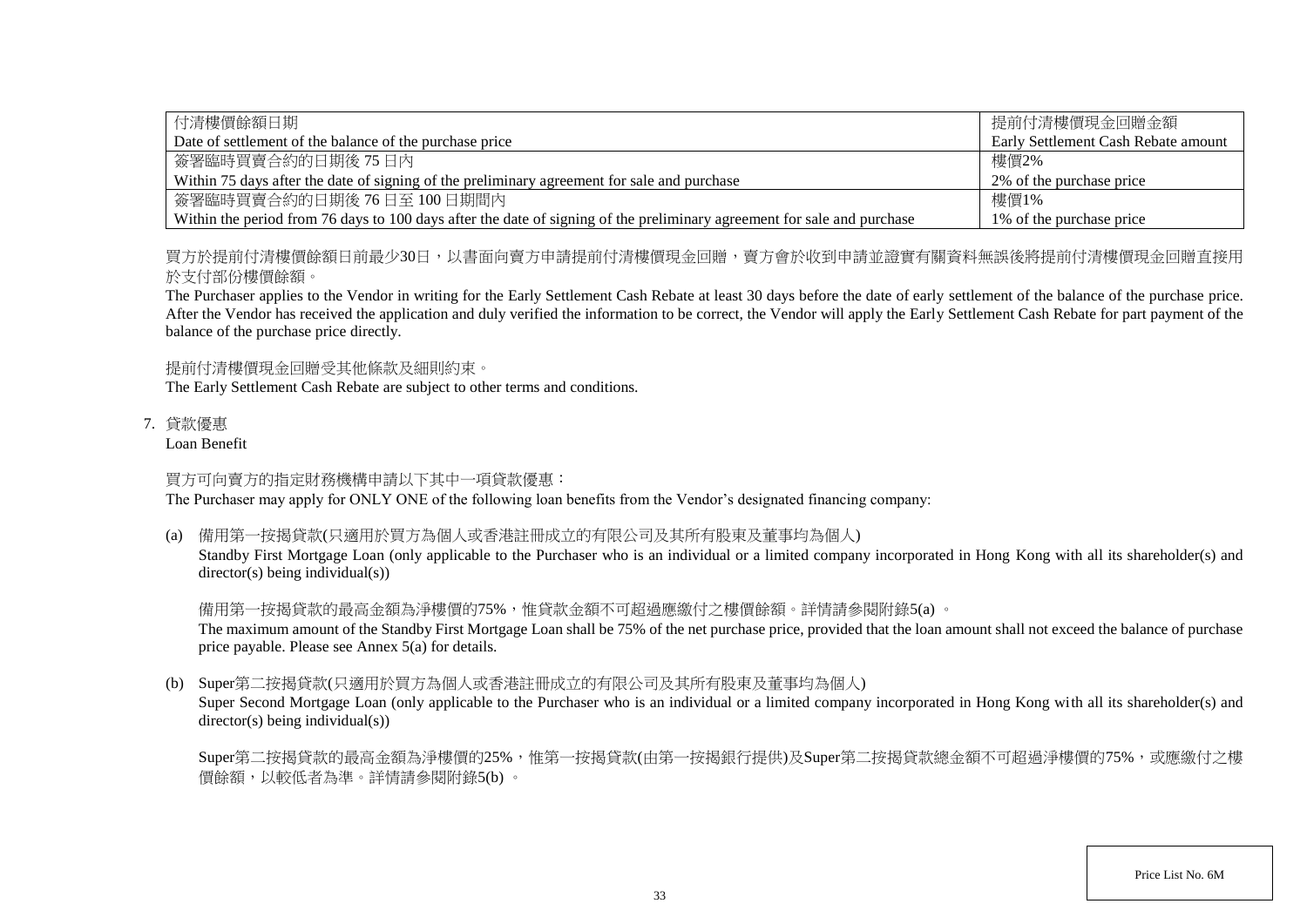The maximum amount of the Super Second Mortgage Loan shall be 25% of the net purchase price, provided that the total amount of first mortgage loan (offered by the first mortgagee bank) and the Super Second Mortgage Loan shall not exceed 75% of the net purchase price, or the balance of purchase price payable, whichever is lower. Please see Annex 5(b) for details.

#### 如買方使用Super第二按揭貸款,買方將不會享有第(4)(M2)(iii)5段所述的特別現金回贈。

If the Purchaser has utilized the Super Second Mortgage Loan, then the Purchaser shall not be entitled to the Special Cash Rebate as set out in paragraph (4)(M2)(iii)5.

(c) Regency 120s(只適用於個人名義買方)

Regency 120s (only applicable to the Purchaser who is an individual)

Regency 120s分為兩部份: A 部份(用於繳付樓價餘額)的最高貸款金額為樓價90%及(如適用)B部份(用於償還現有物業的按揭貸款)的最高貸款金額為樓價 30%。詳情請參閱附錄5(c) 。

Regency 120s is divided into two tranches: the maximum loan amount of Tranche A (for payment of the balance of the purchase price) shall be 90% of the purchase price and (if applicable) the maximum loan amount of Tranche B (for repayment of the mortgage loan of the Existing Property) shall be 30% of the purchase price. Please see Annex 5(c) for details.

上文『淨樓價』一詞指樓價扣除第(4)(M2)(iii)1(a)段所述的印花稅現金回贈(如有)、第(4)(M2)(iii)1(b)段所述的港幣\$5,000現金回贈(如有)、第(4)(M2)(iii)2段所述 的額外1%現金回贈(如有)、第(4)(M2)(iii)3段所述的Regency Fans現金回贈(如有)、第(4)(M2)(iii)4段所述的百年好合現金回贈(如有)、第(4)(M2)(iii)5段所述的特 別現金回贈(如有)及第(4)(M2)(iii)6段所述的提前付清樓價現金回贈(如有)後的金額。

The term "net purchase price" above means the amount of the purchase price after deducting the Stamp Duty Cash Rebate (if any) as set out in paragraph (4)(M2)(iii)1(a), the HK\$5,000 Cash Rebate (if any) as set out in paragraph (4)(M2)(iii)1(b), the Extra 1% Cash Rebate (if any) as set out in paragraph (4)(M2)(iii)2, the Regency Fans Cash Rebate (if any) as set out in paragraph  $(4)(M2)(iii)3$ , the Wedding Bliss Cash Rebate (if any) as set out in paragraph  $(4)(M2)(iii)4$ , the Special Cash Rebate (if any) as set out in paragraph (4)(M2)(iii)5 and the Early Settlement Cash Rebate (if any) as set out in paragraph (4)(M2)(iii)6.

8. 首 3 年保修優惠

First 3 Years Warranty Offer

在不影響買方於買賣合約下之權利的前提下,凡住宅物業有欠妥之處,買方可於住宅物業的成交日起計 3 年內向賣方發出書面通知,賣方須在收到書面通知後 在合理地切實可行的範圍內盡快自費作出修補。

Without affecting the Purchaser's rights under the agreement for sale and purchase, the Vendor shall at its own cost and as soon as reasonably practicable after receipt of a written notice served by the Purchaser within 3 years from the date of completion of sale and purchase of the residential property rectify any defects to the residential property.

### 為免疑問,首3年保修優惠不適用於該欠妥之處由正常損耗、任何人之行為或疏忽造成;及園景及盆栽(如有)。

For the avoidance of doubt, the First 3 Years Warranty Offer does not apply to any defects caused by fair wear and tear, the act or neglect of any person; and the landscaping and potted plants (if any).

首 3 年保修優惠受其他條款及細則約束。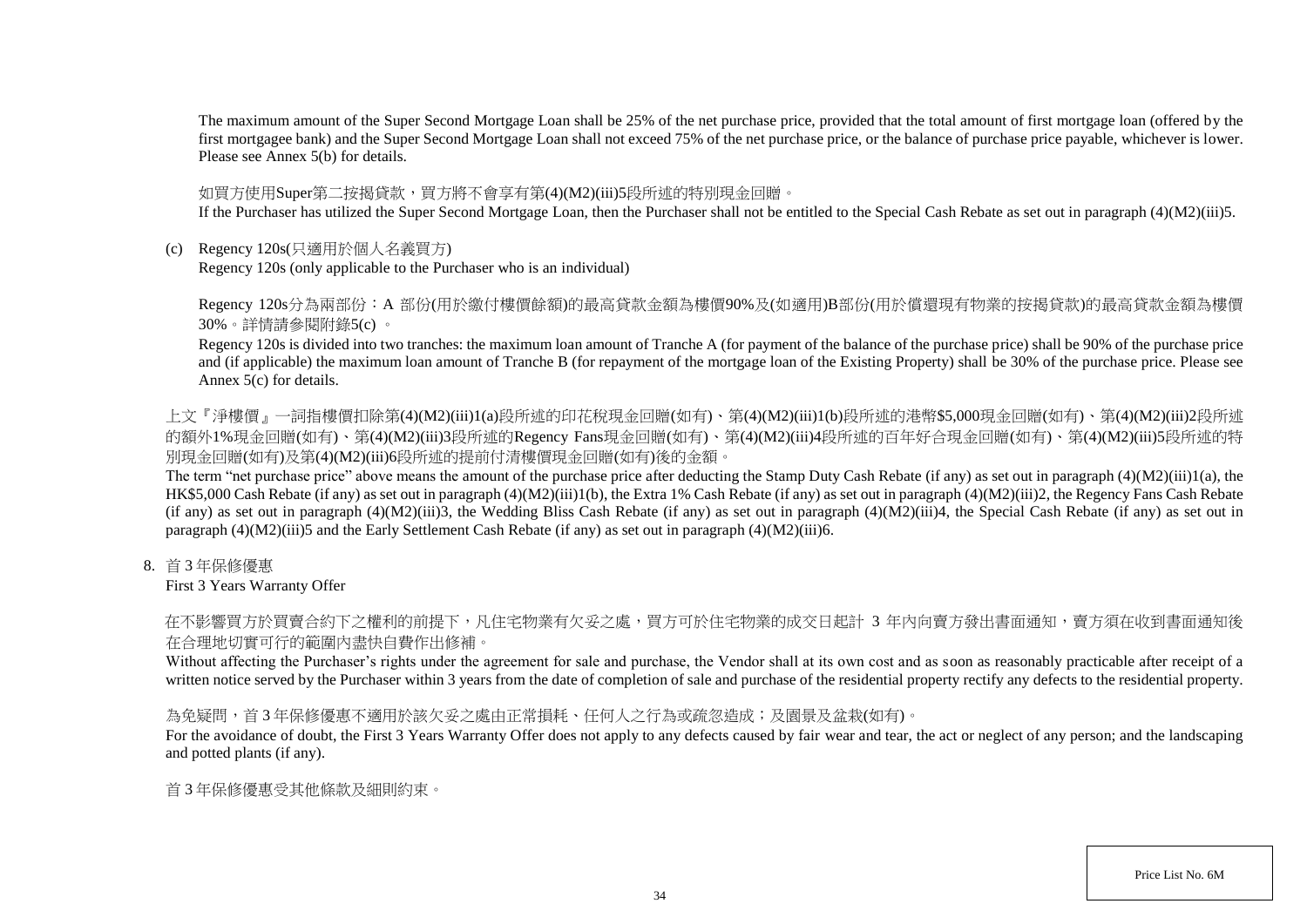The First 3 Years Warranty Offer is subject to other terms and conditions.

9. 住戶停車位優惠

Offer of Residential Car Parking Space(s)

(a) 選購於價單上設有符號"#"之住宅物業之買方,可享有認購該期數或其他地政總署署長屆時已發出預售樓花同意書或轉讓同意書的期數內的一個住戶停車 位的權利。買方可根據賣方日後公佈的住戶停車位之銷售安排所規定的時限及方法行使其認購住戶停車位的權利。賣方不作出任何陳述、承諾或保證買方 會獲認購與住宅物業相同期數內的住戶停車位。

The Purchaser of a residential property that is marked with a "#" in the price list is entitled to have an option to purchase one residential car parking space in the Phase or other Phase(s) in respect of which presale consent(s) or consent(s) to assign has/have been issued by the Director of Lands. The Purchaser can exercise his/her/its option to purchase a residential car parking space in accordance with time limit and manner as prescribed by the sales arrangement of the residential car parking spaces to be announced by the Vendor. The Vendor makes no representation, warranty or guarantee that the Purchaser will be offered a residential car parking space within the same Phase as the residential property.

(b) 如買方不根據賣方日後公佈的住戶停車位之銷售安排行使其認購住戶停車位的權利,其認購住戶停車位的權利將會自動失效,買方不會為此獲得任何補償。 If the Purchaser does not exercise the option to purchase a residential car parking space in accordance with time limit and manner prescribed by the sales arrangement of the residential car parking spaces to be announced by the Vendor, the option to purchase a residential car parking space shall lapse automatically and the Purchaser shall not be entitled to any compensation therefor.

(c) 住戶停車位的售價及銷售安排詳情將由賣方全權及絕對酌情決定,並容後公佈。 The price and sales arrangement details of residential car parking spaces will be determined by the Vendor at its sole and absolute discretion and will be announced later.

(d) 住戶停車位優惠受其他條款及細則(包括但不限於土地批出的條款及細則) 約束。 Offer of Residential Car Parking Space(s) is subject to other terms and conditions (including but not limited to terms and conditions of land grant).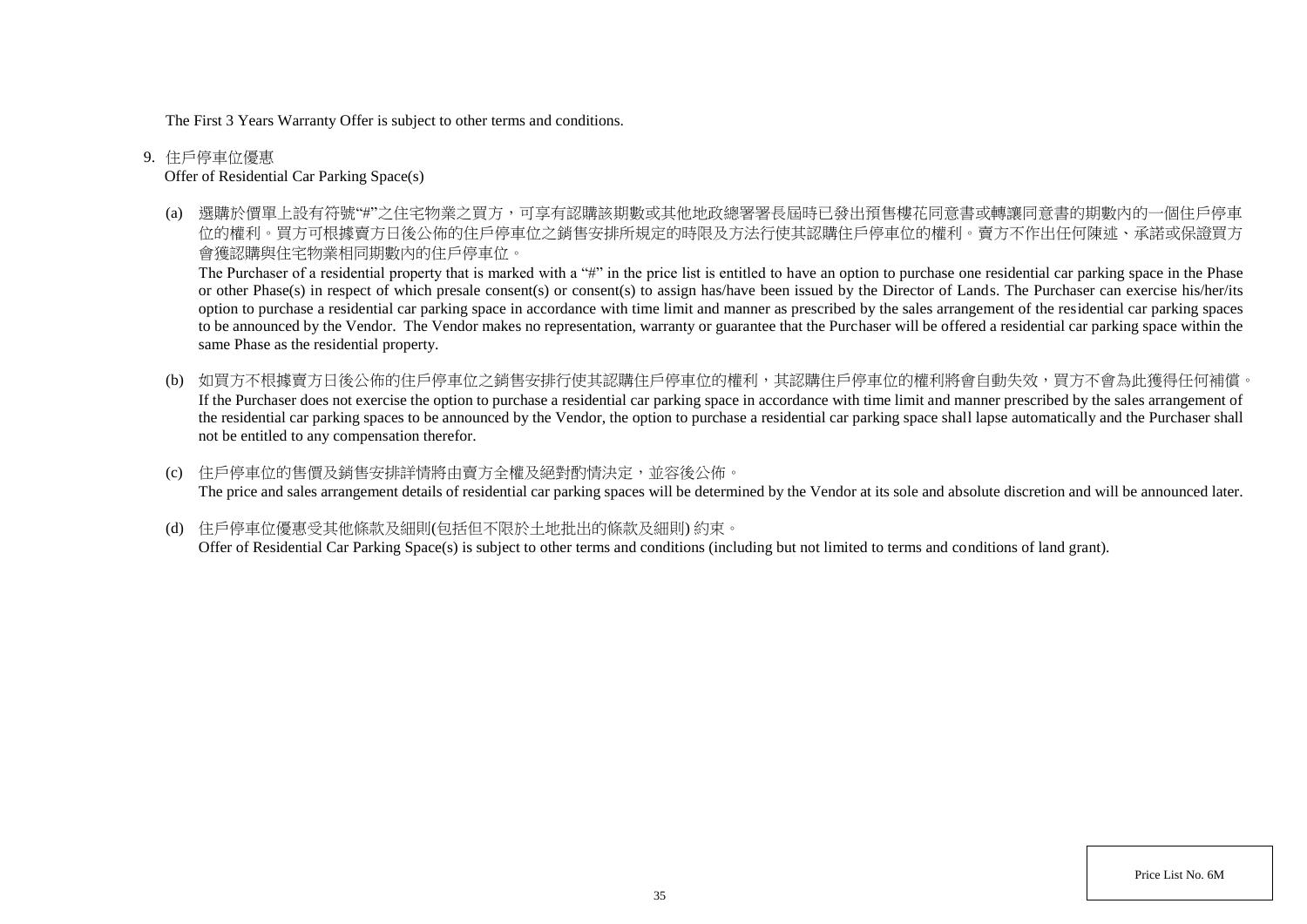(4)(iv) 誰人負責支付買賣該期數中的指明住宅物業的有關律師費及印花稅

Who is liable to pay the solicitors' fees and stamp duty in connection with the sale and purchase of a specified residential property in the Phase

1. 如買方選用賣方指定之代表律師作為買方之代表律師處理其買賣合約及轉讓契,買方原須支付買賣合約及轉讓契兩項法律文件之律師費用(不包括代墊付 費用,代墊付費用須由買方支付)將獲豁免。

If the Purchaser appoints the Vendor's solicitors to act on his/her behalf in the agreement for sale and purchase and the assignment in relation to the purchase, the legal cost (excluding disbursements, which shall be paid by the Purchaser) of the agreement for sale and purchase and the assignment to be borne by the Purchaser shall be waived.

- 2. 如買方選擇另聘代表律師為買方之代表律師處理其買賣合約及轉讓契,買賣雙方須各自負責有關買賣合約及轉讓契兩項法律文件之律師費用。 If the Purchaser chooses to instruct his/her/its own solicitors to act for him/her/it in relation to the agreement for sale and purchase and the assignment, each of the Vendor and the Purchaser shall pay his/her/its own solicitors' legal fees in respect of the agreement for sale and purchase and the assignment.
- 3. 買方須支付一概有關臨時買賣合約、買賣合約及轉讓契之印花稅(包括但不限於任何買方提名書或轉售的印花稅、任何從價印花稅、額外印花稅、買家印 花稅及任何與過期繳付任何印花稅有關的罰款、利息及附加費用)及登記費用。

All stamp duty (including without limitation any stamp duty on any nomination or sub-sale, any ad valorem stamp duty, special stamp duty, buyer's stamp duty and any penalty, interest and surcharge, etc. for late payment of any stamp duty) and registration fees on the preliminary agreement for sale and purchase, the agreement for sale and purchase and the assignment shall be borne by the Purchaser.

### (4)(v) 買方須為就買賣該期數中的指明住宅物業簽立任何文件而支付的費用

Any charges that are payable by a Purchaser for execution of any document in relation to the sale and purchase of a specified residential property in the Phase.

製作、登記及完成公契及管理協議、副公契(如有)及管理協議及分副公契(如有)(統稱『公契』)之費用及附於公契之圖則費用的適當分攤、所購物業的業權契據 及文件認證副本之費用、所購物業的買賣合約及轉讓契之圖則費、為申請豁免買家印花稅及/或從價印花稅較高稅率而須作出的任何法定聲明的費用、所購住宅 的按揭(如有)之法律及其他費用及代墊付費用及其他有關所購物業的買賣的文件的所有法律及其他實際支出,均由買方負責。

The Purchaser shall bear and pay a due proportion of the costs for the preparation, registration and completion of the Deed of Mutual Covenant and Management Agreement and the Sub-Deed of Mutual Covenant and Management Agreement (if any) and the Sub-Sub-Deed of Mutual Covenant (if any) (collectively the "DMC") and the plans attached to the DMC, all costs for preparing certified copies of title deeds and documents of the property purchased, all plan fees for plans to be annexed to the agreement for sale and purchase and the assignment of the property purchased, the costs of any statutory declaration required for application for exemption of buyer's stamp duty and/or higher rates of ad valorem stamp duty, all legal and other costs and disbursements in respect of any mortgage (if any) in respect of the property purchased and all legal costs and charges of any other documents relating to the sale and purchase of the property purchased.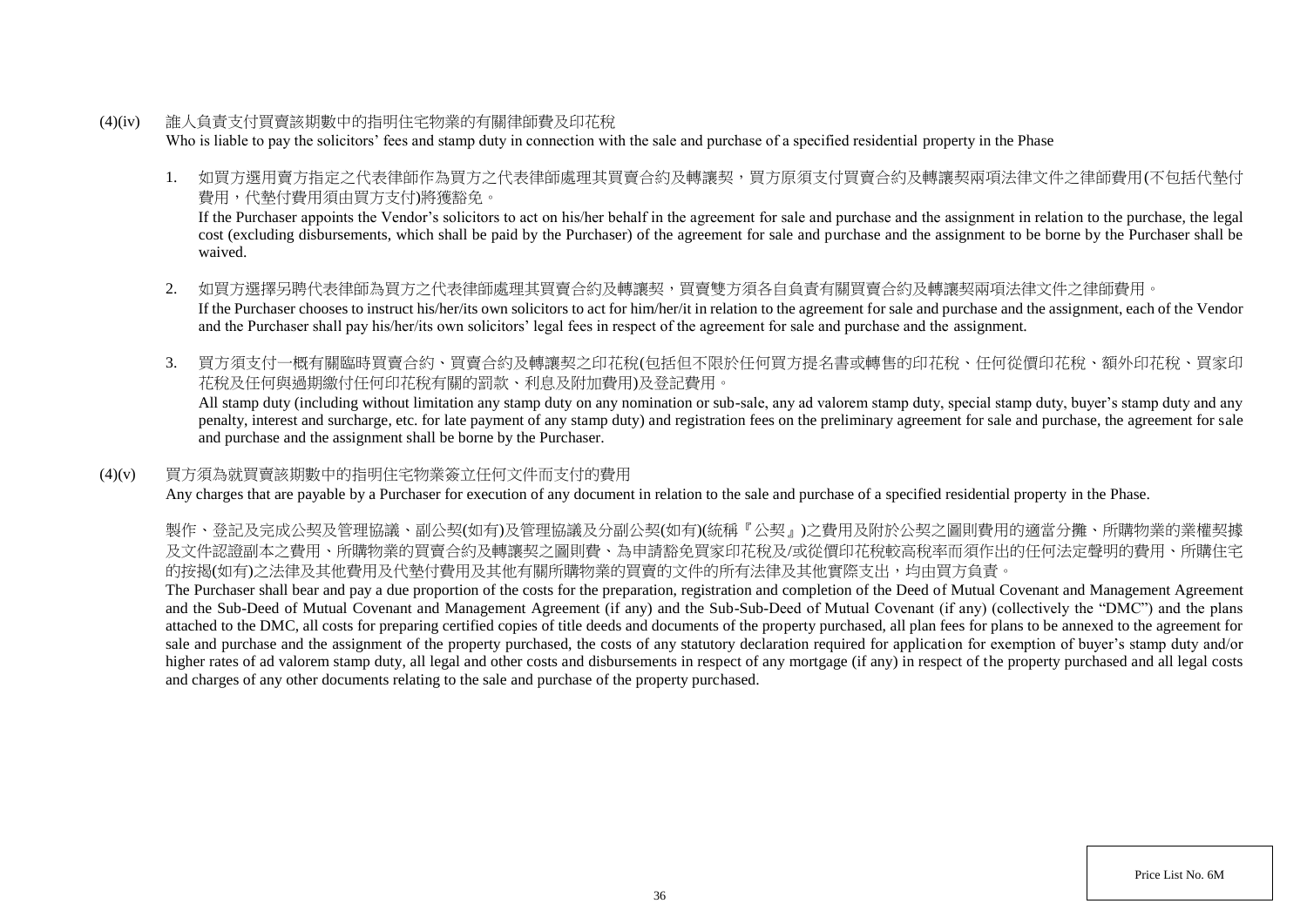### 備註:

Notes:

1. 根據香港金融管理局指引,銀行於計算按揭貸款成數時,必須先從樓價中扣除所有提供予買方就購買住宅物業而連帶獲得的全部現金回贈或其他 賞或優惠 (如有);而有關還款能力之要求(包括但不限於供款與入息比率之上限)將按個別銀行及香港金融管理局不時公佈之指引而變更。詳情請向有關銀行查 詢。

According to Hong Kong Monetary Authority guidelines, the value of all cash rebates or other forms of monetary incentives or benefits (if any) made to the Purchaser in connection with the purchase of a residential property will be deducted from the purchase price when calculating the loan-to-value ratio by the bank; and the relevant repayment ability requirement (including but not limited to the cap of debt servicing ratio) may vary according to the banks themselves and the guidelines announced from time to time by Hong Kong Monetary Authority. For details, please enquire with the banks.

2. 所有就購買該期數中的指明住宅物業而連帶獲得的任何折扣、贈品、財務優惠或利益均只提供予臨時買賣合約中訂明的一手買方及不可轉讓。 權決定所有相關事項,包括但不限於買方是否符合資格可獲得該等折扣、贈品、財務優惠或利益。賣方亦保留解釋該等折扣、贈品、財務優惠或利益的相關條 款的權利。如有任何爭議,賣方之決定為最終並對買方有約束力。

All of the discount, gift, financial advantage or benefit to be made available in connection with the purchase of a specified residential property in the Phase are offered to firsthand Purchaser as specified in the preliminary agreement for sale and purchase only and shall not be transferable. The Vendor has absolute discretion in deciding all relevant matters including but not limited to whether a Purchaser is entitled to those discount, gift, financial advantage or benefit. The Vendor also reserves the right to interpret the relevant terms and conditions of those discount, gift, financial advantage or benefit. In case of dispute, the Vendor's decision shall be final and binding on the Purchasers.

3. 如買方希望更改付款計劃或更改任何已選擇之折扣、贈品、財務優惠或利益而須更新成交記錄冊內的記錄,可於不早於簽署臨時買賣合約後30日但不遲於付清 樓價餘額之日前10日向賣方提出申請,並須向賣方繳付手續費\$5,000及承擔有關律師費用及代墊付費用(如有)。對前述更改之申請及申請條件的批准與否,視乎 有關付款計劃、折扣、贈品、財務優惠或利益的有效性和賣方的最終決定。

If the Purchaser wishes to change the payment plan or change any of the selected discount(s), gift(s), financial advantage(s) or benefit(s) which requires update to the entry(ies) in the Register of Transactions , the Purchaser can apply to the Vendor for such change not earlier than 30 days after the date of signing of the preliminary agreement for sale and purchase but not later than 10 days before the date of settlement of the balance of the purchase price, and pay a handling fee of \$5,000 to the Vendor and bear all related solicitor's costs and disbursements (if any). The approval or disapproval of the aforesaid application for change and the application conditions are subject to the availability of the relevant payment plan(s), discount(s), gift(s), financial advantage(s) or benefit(s) and the final decision of the Vendor.

- 4. 所有由賣方將提供用以支付樓價餘額部份的現金回贈(以向上捨入方式換算至整數),在符合提供現金回贈的相關先決條件的情況下,賣方保留權利以其他方法及 形式將現金回贈支付予買方。如其後發現買方不應獲得任何現金回贈,買方收到賣方要求後須立即退回相關現金回贈予賣方。 For all cash rebate(s) (rounded up to the nearest integer) that will be offered by the Vendor for part payment of the balance of purchase price, subject to the relevant prerequisite for provision the cash rebate(s) being satisfied, the Vendor reserves the right to pay the cash rebate(s) to the Purchaser by other method(s) and in other manner. If subsequently it is discovered that the Purchaser is not entitled to any cash rebate(s), the Purchaser shall forthwith upon demand from the Vendor refund the relevant cash rebate(s) to the Vendor.
- 5. 賣方的指定財務機構為賣方的有聯繫公司。賣方的指定財務機構沒有亦將不會委任任何人士(第三方)處理就向任何擬借款人或任何指明類別的擬借款人批出貸 款,無論是促致、洽商、取得或申請貸款,或是擔保或保證該筆貸款的償還或有關事官。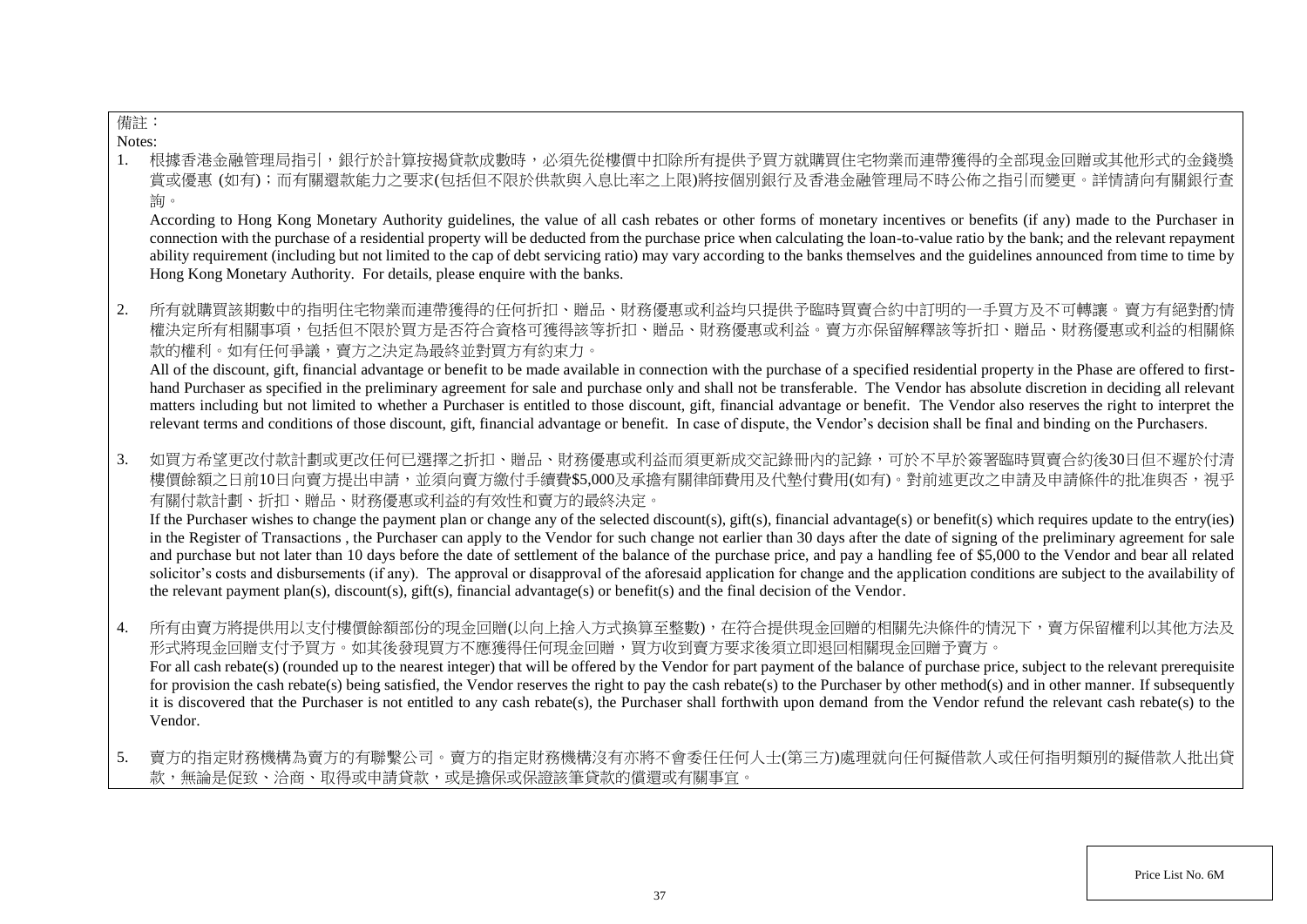The Vendor's designated financing company is a related company of the Vendor. The Vendor's designated financing company does not and will not appoint any person (third party) for or in relation to granting a loan to any intending borrower or any specified class of intending borrower, whether as to the procuring, negotiation, obtaining, application, guaranteeing or securing the repayment of such a loan.

6. 由賣方之指定財務機構提供的任何貸款,其最高貸款金額、息率及條款僅供參考,買方實際可獲得的貸款金額、息率及條款須視乎指定財務機構的獨立批核結 果而定,而且可能受法例及政府、香港金融管理局、銀行及相關監管機構不時發出之指引、公布、備忘等(不論是否對指定財務機構有約束力)影響。買方必須提 供指定財務機構所要求的資料及文件,否則貸款申請將不會獲處理。

The maximum loan amount, interest rate and terms of any loan to be offered by the Vendor's designated financing company are for reference only. The actual loan amount, interest rate and terms to be offered to the Purchaser shall be subject to the independent approval of the designated financing company, and may be affected by the laws and the guidelines, announcement, memorandum, etc. (whether the same is binding on the designated financing company) issued by the Government, Hong Kong Monetary Authority, banks and relevant regulatory authorities from time to time. The Purchaser shall provide information and documents requested from the designated financing company, otherwise, the loan application shall not be processed.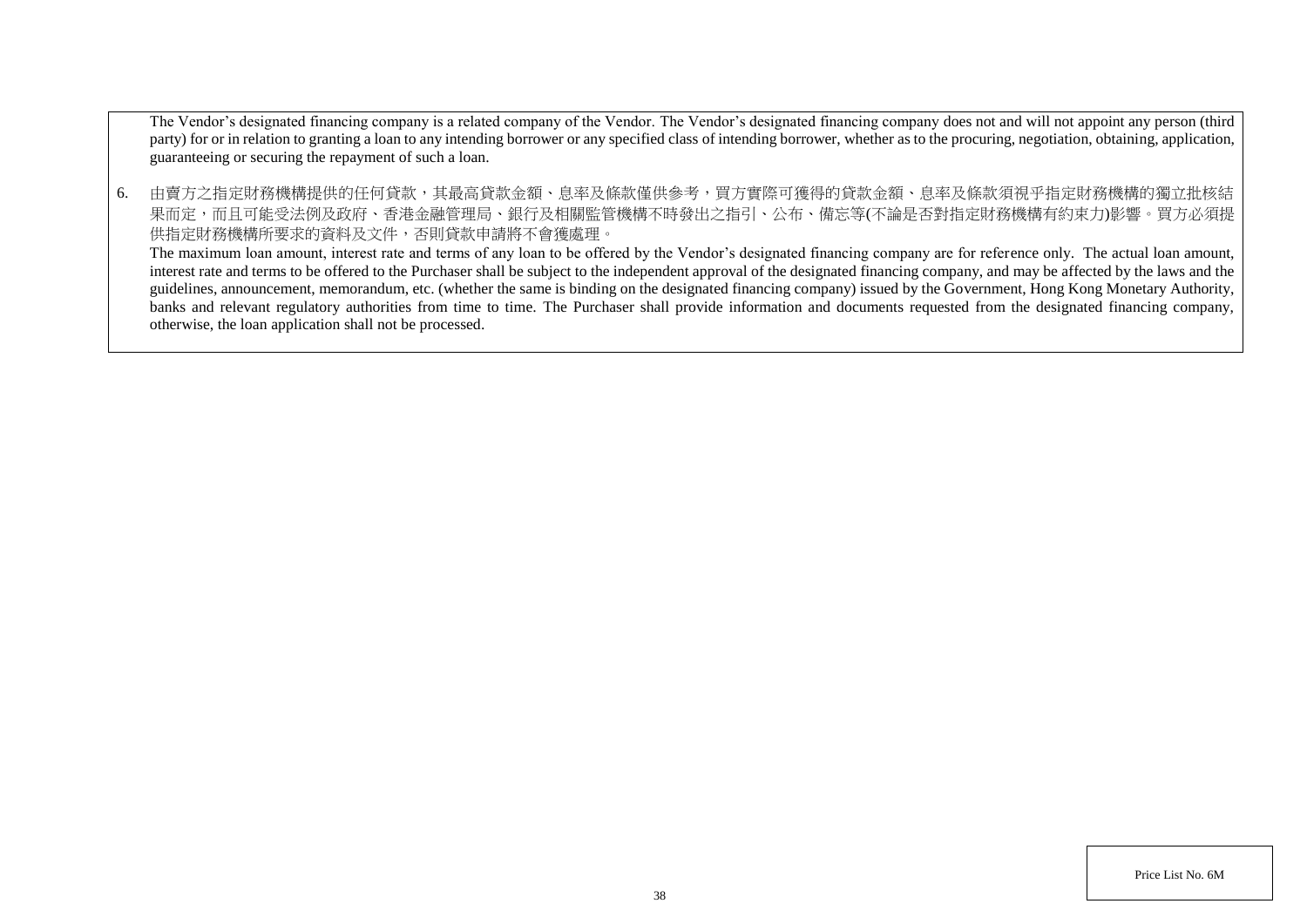附錄 1(a) 印花稅現金回贈

Annex 1(a) Stamp Duty Cash Rebate

(I) 買方於付清樓價餘額之日前最少30日以書面((如需要)連同就買賣合約應付的所有印花稅的首張正式繳付收據及(如賣方要求)賣方代表律師樓的相關收據)向賣方申 請印花稅現金回贈,賣方會於收到申請並證實有關資料無誤後將印花稅現金回贈直接用於支付部份樓價餘額。

The Purchaser applies to the Vendor in writing ((if necessary) accompanied with the first official receipt(s) for payment of all stamp duty payable on the agreement for sale and purchase and (if the Vendor requests) the relevant receipt(s) of the Vendor's solicitors) for the Stamp Duty Cash Rebate at least 30 days before the date of settlement of the balance of the purchase price. After the Vendor has received the application and duly verified the information to be correct, the Vendor will apply the Stamp Duty Cash Rebate for part payment of the balance of the purchase price directly.

(II) 如買方已從賣方的指定財務機構(『指定財務機構』)獲得印花稅過渡性貸款(詳情請參閱附錄1(b)),則印花稅現金回贈會首先支付予指定財務機構用作償還印花稅 過渡性貸款的未償還欠款,餘款(如有)才會用於支付部份樓價餘額。 If the Purchaser has obtained the Stamp Duty Transitional Loan from the Vendor's designated financing company ("designated financing company") (please see Annex 1(b) for

details), then the Stamp Duty Cash Rebate will first be paid to the designated financing company for repayment of any amount outstanding under the Stamp Duty Transitional Loan and the balance (if any) will be applied for part payment of the balance of the purchase price.

- (III) 在賣方支付印花稅現金回贈金額後,(如適用)即使實際就買賣合約應繳付的相關印花稅金額大於計算印花稅現金回贈所依據的金額,賣方亦無須再向買方支付任何 其他或額外印花稅現金回贈。若有爭議,賣方有權決定印花稅現金回贈的金額,有關決定為最終決定並對買方具有約束力。 After the Vendor has paid the amount of the Stamp Duty Cash Rebate, (if applicable) if the amount of the relevant stamp duty actually payable on the agreement for sale and purchase exceeds the amount based on which the Stamp Duty Cash Rebate is calculated, the Vendor is not required to pay any other or additional Stamp Duty Cash Rebate to the Purchaser. In case of dispute, the Vendor has the right to determine the amount of the Stamp Duty Cash Rebate, and such determination shall be final and binding on the Purchaser.
- (IV) 印花稅現金回贈受其他條款及細則約束。

The Stamp Duty Cash Rebate is subject to other terms and conditions.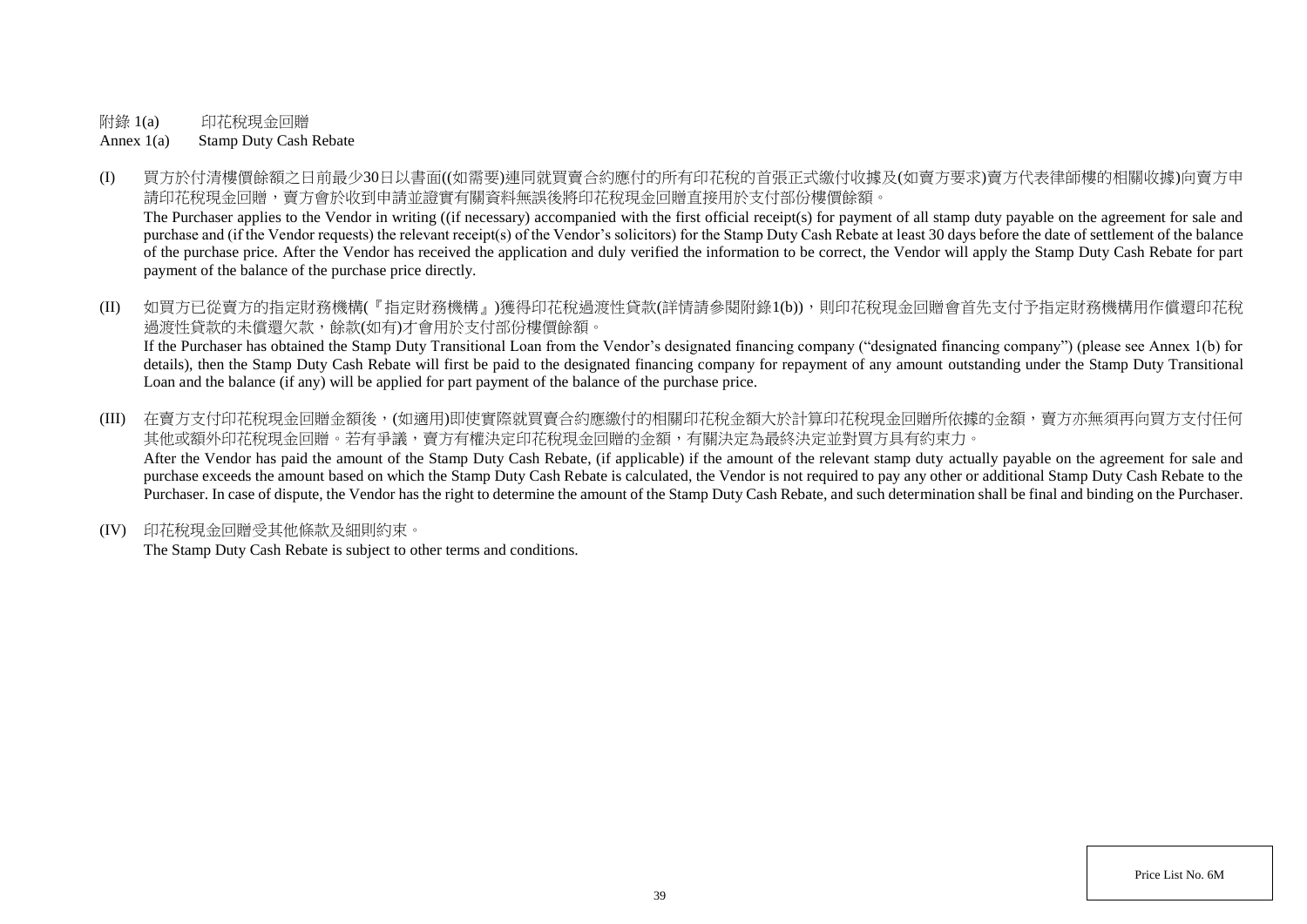### 附錄 1(b) 印花稅過渡性貸款(只適用於買方為個人或香港註冊成立的有限公司及其所有股東及董事均為個人)

Annex 1(b) Stamp Duty Transitional Loan (only applicable to the Purchaser who is an individual or a limited company incorporated in Hong Kong with all its shareholder(s) and director(s) being individual(s))

### 買方可向賣方的指定財務機構(『指定財務機構』)申請印花稅過渡性貸款(『過渡性貸款』),主要條款如下:

The Purchaser can apply to the Vendor's designated financing company ("designated financing company") for a Stamp Duty Transitional Loan ("Transitional Loan"). Key terms are as follows:

- (I) 買方須於簽署臨時買賣合約時同時申請過渡性貸款。 The Purchaser shall make the application for the Transitional Loan at the same time as the signing of the preliminary agreement for sale and purchase.
- (II) 買方須提供指定財務機構所要求的財務資料及文件,否則貸款申請將不會獲處理。 The Purchaser shall provide financial information and documents upon request from the designated financing company, otherwise, the loan application will not be processed.
- (III) (a) 在以下情況: In the following case:
	- 買方只須要繳付從價印花稅;及 the Purchaser has to pay the ad valorem stamp duty only; and
	- 於簽署臨時買賣合約時,買方擁有唯一個其他香港住宅物業(『現有物業』)(不論單獨或連同其他人), at the time of signing of the preliminary agreement for sale and purchase, the Purchaser owns only one other residential property in Hong Kong ("Existing Property") (whether in his/her own name or jointly with the other(s)),

### 過渡性貸款的到期日為(以較早者為準):

the maturity date of the Transitional Loan shall be (whichever is earlier):

- 按買賣合約付清樓價餘額的日期;或 the date of settlement of the balance of the purchase price in accordance with the agreement for sale and purchase ; or
- 如買方將現有物業賣出或以其他方式轉讓,完成現有物業的買賣或轉讓後14日內。 if the Purchaser shall sell or otherwise dispose of the Existing Property, within 14 days after the completion of sale or disposal of the Existing Property.
- (b) 否則,就其他情況,過渡性貸款的到期日為按買賣合約付清樓價餘額的日期。

Otherwise, in other case(s), the maturity date of the Transitional Loan shall be the date of settlement of the balance of the purchase price in accordance with the agreement for sale and purchase.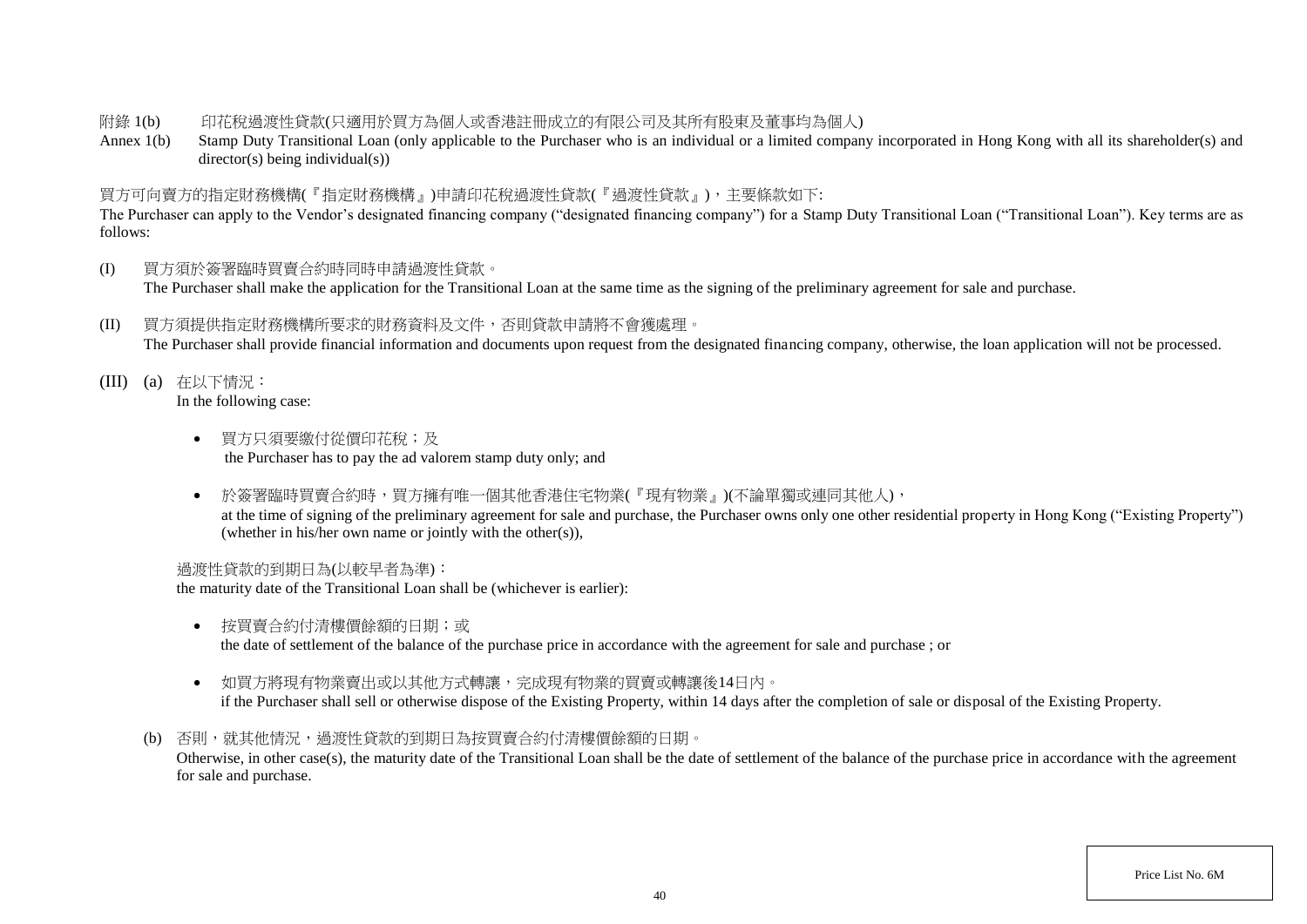(IV) 如買方從賣方獲得印花稅現金回贈(詳情請參閱附錄1(a)),印花稅現金回贈首先用作償還過渡性貸款的未償還欠款。如印花稅現金回贈不足以償清過渡性貸款的未 償還欠款,買方須自行安排資金以償清過渡性貸款的未償還欠款。

If the Purchaser obtains the Stamp Duty Cash Rebate (please see Annex 1(a) for details) from the Vendor, then the Stamp Duty Cash Rebate will first be paid for repayment of any amount outstanding under the Transitional Loan. If the Transitional Loan cannot be fully repaid by the Stamp Duty Cash Rebate, the Purchaser shall arrange his/her/its own funds to fully repay the Transitional Loan.

(V) 過渡性貸款的最高金額請參閱有關付款計劃。

The maximum amount of the Transitional Loan shall be as mentioned in the relevant payment plan.

- (VI) 利率為5%p.a.。如買方在到期日或之前準時還清過渡性貸款,將獲豁免貸款利息。 Interest rate shall be 5%p.a.. **If the Purchaser shall duly repay the Transitional Loan on or before the maturity date, interest on the Transitional Loan will be waived.**
- (VII) 所有過渡性貸款的法律文件須由賣方代表律師準備,並於賣方代表律師的辦事處簽署。買方無須支付任何申請貸款的手續費或法律費用。如買方就過渡性貸款另 行自聘律師作為其代表律師,買方須負責其代表律師有關費用及代墊付費用。

All legal documents of the Transitional Loan shall be prepared by the Vendor's solicitors and signed at the office of the Vendor's solicitors. The Purchaser will not be charged any handling fee or legal fee for processing the loan application. If the Purchaser shall instruct his/her/its own solicitors to act for him/her/it for the Transitional Loan, the Purchaser shall bear his/her/its own solicitors' relevant costs and disbursements.

(VIII) 在簽署買賣合約之時,買方須向賣方代表律師存放一筆款項,以使賣方代表律師安排在印花稅條例訂明的時限內讓印花稅署署長為買賣合約及(如印花稅條例要求) 臨時買賣合約加蓋印花。該筆款項金額相等於買賣合約(包括加蓋買賣合約副本的定額費用)及(如印花稅條例要求)臨時買賣合約的從價印花稅及(如適用)買家印花 稅的總額,減過渡性貸款的金額。

Upon signing of the agreement for sale and purchase, the Purchaser shall deposit with the Vendor's solicitors a fund for the Vendor's solicitors to arrange for the agreement for sale and purchase and (where required by the Stamp Duty Ordinance) the preliminary agreement for sale and purchase to be stamped by the Collector of Stamp Revenue within the time limit prescribed by the Stamp Duty Ordinance. The amount of the fund is equal to the total amount of ad valorem stamp duty on the agreement for sale and purchase (including the fixed fee for stamping a counterpart of the agreement for sale and purchase) and (where required by the Stamp Duty Ordinance) the preliminary agreement for sale and purchase and (if applicable) the amount of buyer's stamp duty, less the Transitional Loan amount.

(IX) 買方敬請向指定財務機構查詢有關貸款用途及詳情。貸款批出與否及其條款,指定財務機構有最終決定權。不論貸款獲批與否,買方仍須按買賣合約完成住宅物 業的交易及繳付住宅物業的樓價全數。

The Purchaser is advised to enquire with the designated financing company about the purpose and details of the loan. The approval or disapproval of the loan and the terms thereof are subject to the final decision of the designated financing company. Irrespective of whether the loan is approved or not, the Purchaser shall complete the purchase of the residential property and shall pay the full purchase price of the residential property in accordance with the agreement for sale and purchase.

(X) 此貸款受其他條款及細則約束。

This loan is subject to other terms and conditions.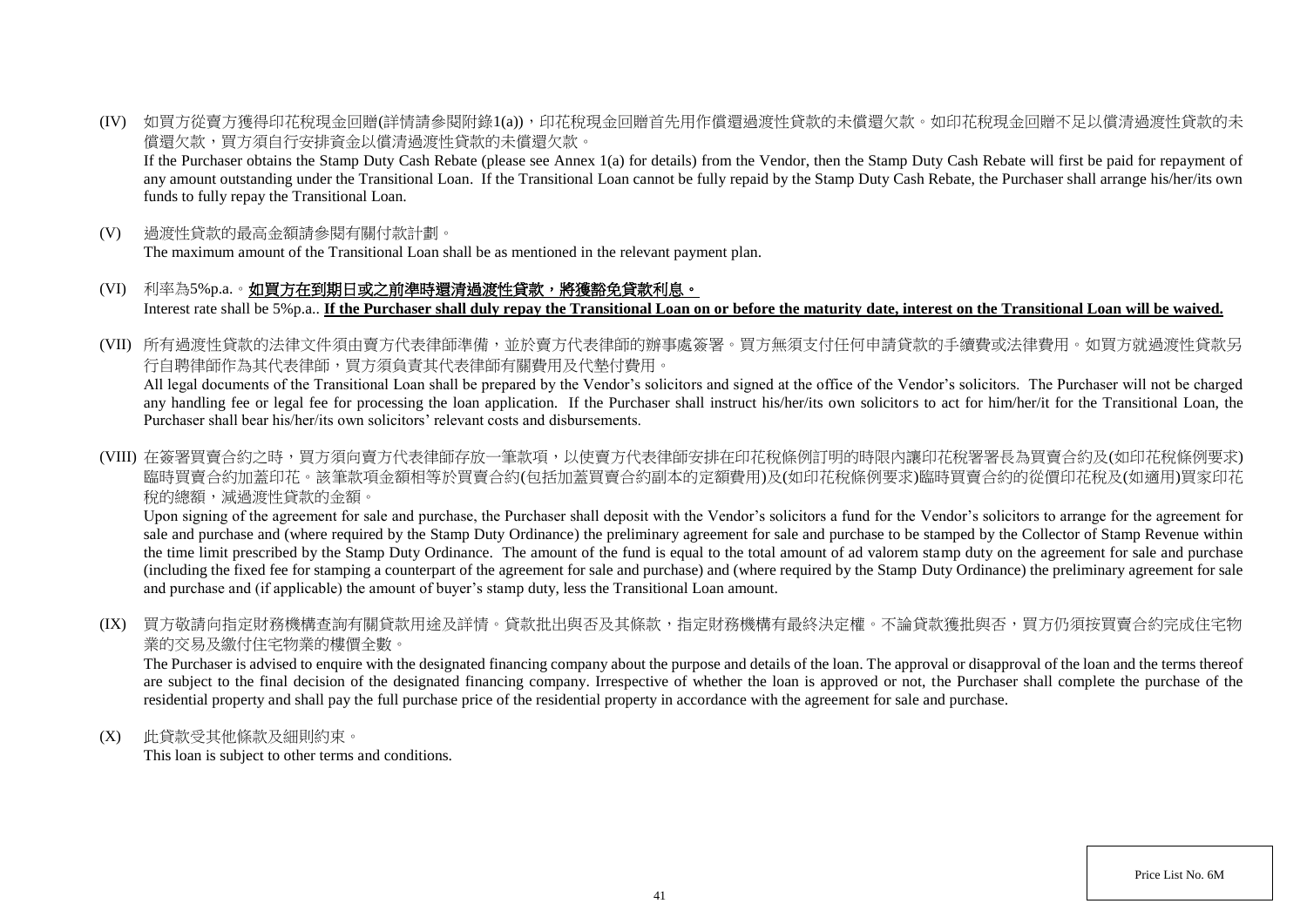(XI) 賣方無給予或視之為已給予任何就過渡性貸款之批核的陳述或保證。

No representation or warranty is given or shall be deemed to have been given by the Vendor as to the approval of the Transitional Loan.

1. 如買方享有印花稅現金回贈但沒有使用過渡性貸款,在買方按買賣合約付清樓價餘額的情況下,可就每個住宅物業獲港幣\$5,000現金回贈(『港幣\$5,000現金回 贈』)。

If the Purchaser is entitled to the Stamp Duty Cash Rebate but has not utilized the Transitional Loan, subject to settlement of the balance of the purchase price in accordance with the agreement for sale and purchase, a cash rebate of HK\$5,000 for each residential property ("HK\$5,000 Cash Rebate") would be offered to the Purchaser.

2. 買方須於付清樓價餘額之日前最少30日,以書面向賣方申請港幣\$5,000現金回贈,賣方會於收到申請並證實有關資料無誤後將港幣\$5,000現金回贈直接用於支付 部份樓價餘額。

The Purchaser shall apply to the Vendor in writing for the HK\$5,000 Cash Rebate at least 30 days before the date of settlement of balance of purchase price. After the Vendor has received the application and duly verified the information to be correct, the Vendor will apply the HK\$5,000 Cash Rebate for part payment of the balance of the purchase price directly.

3. 為免疑問,就購買每個住宅物業,買方只可選擇使用過渡性貸款或獲得港幣\$5,000現金回贈的其中一項。買方須為於同一份臨時買賣合約下購買的所有住宅物 業選擇相同之優惠。

For the avoidance of doubt, for each purchase of a residential property, the Purchaser can only choose either to utilize the Transitional Loan or to obtain the HK\$5,000 Cash Rebate. The Purchaser must choose the same offer for all the residential properties purchased under the same preliminary agreement for sale and purchase.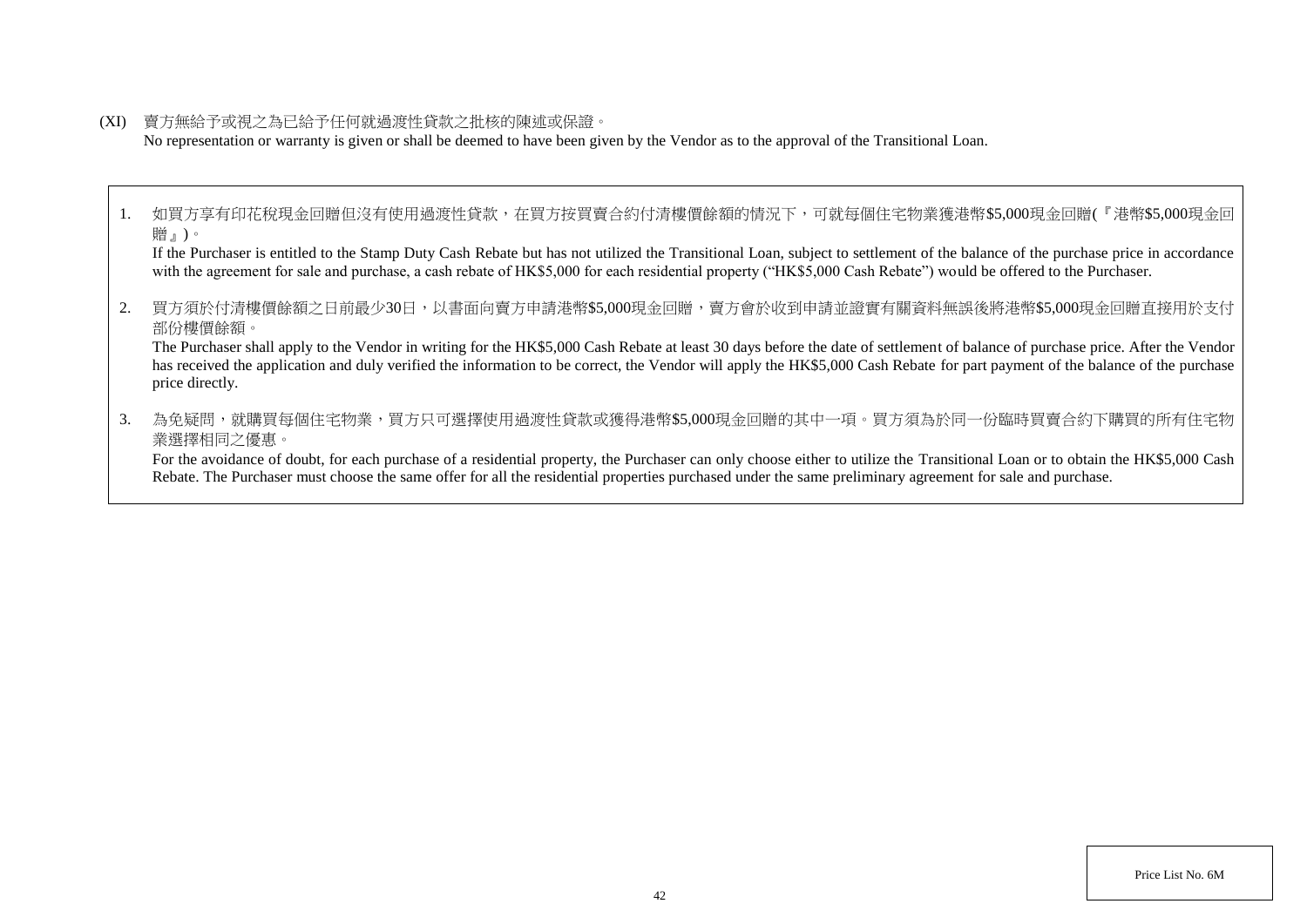### 附錄 2 額外 1%現金回贈(只滴用於個人名義買方)

Annex 2 Extra 1% Cash Rebate (only applicable to the Purchaser who is an individual)

### (I) 如符合以下條件,在買方按買賣合約付清樓價餘額的情況下,買方可獲額外1%現金回贈(『額外1%現金回贈』):-

If the following condition has been satisfied, subject to settlement of the balance of the purchase price in accordance with the agreement for sale and purchase, the Purchaser shall be entitled to an Extra 1% Cash Rebate ("Extra 1% Cash Rebate"):-

● 於買方簽署臨時買賣合約購買在本價單上之任何住宅物業(『指定住宅物業』)的日期,買方(或買方其中一位)或買方的親屬(即配偶、父母、子女、兄弟、姊妹 或其他親屬)(或買方其中一位的親屬)(不論單獨或連同其他人)(『關聯買方』)簽署臨時買賣合約以個人名義購買御半山(第一期或第二期)之其他住宅物業(『關聯 住宅物業』)。

On the date the Purchaser signs the preliminary agreement for sale and purchase to purchase any residential property in this price list ("designated residential property"), the Purchaser (or any one of the Purchasers) or a relative (i.e. spouse, parents, children, brothers, sisters or other relatives) of the Purchaser (or a relative of any one of the Purchasers) (whether in his/her sole name or together with other individual(s)) ("related purchaser") signs a preliminary agreement for sale and purchase to purchase in individual name(s), other residential property of Mount Regency (Phase I or Phase II) ("related residential property").

- (II) 額外1%現金回贈金額相當於指定住宅物業樓價的1%。 The amount of the Extra 1% Cash Rebate shall be equal to 1% of the purchase price of the designated residential property.
- (III) 為免疑問,就每個指定住宅物業只可獲一次額外1%現金回贈。 For the avoidance of doubt, each designated residential property shall only be entitled to the Extra 1% Cash Rebate once.
- (IV) 買方於付清指定住宅物業的樓價餘額之日前最少30日,以書面向賣方申請額外1%現金回贈,並(如適用)須提供令至賣方滿意的書面文件以証明上述第(I)段所述之 『親屬』關係。賣方會於收到申請並證實有關資料無誤後將額外1%現金回贈直接用於支付指定住宅物業的部份樓價餘額。 The Purchaser applies to the Vendor in writing for the Extra 1% Cash Rebate at least 30 days before the date of settlement of the balance of the purchase price of the designated

residential property, and (if applicable) shall provide satisfactory documentary evidence to prove the "relative" relationship mentioned in paragraph (I) above. After the Vendor has received the application and duly verified the information to be correct, the Vendor will apply the Extra 1% Cash Rebate for part payment of the balance of the purchase price of the designated residential property directly.

(V) 額外1%現金回贈受其他條款及細則約束。

The Extra 1% Cash Rebate is subject to other terms and conditions.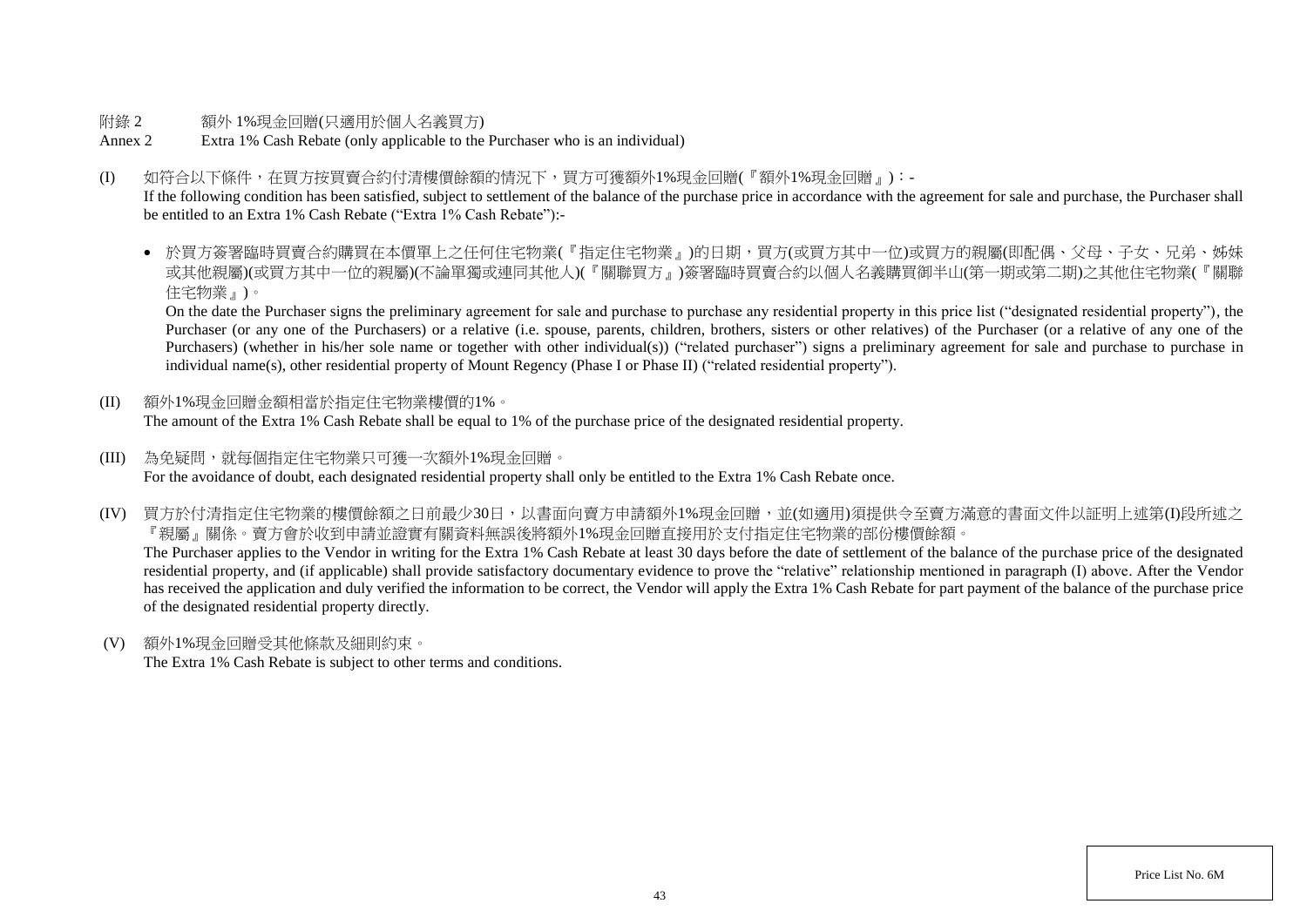- 附錄 3 Regency Fans 現金回贈(只適用於個人名義買方)
- Annex 3 Regency Fans Cash Rebate (only applicable to the Purchaser who is an individual)
- (I) 如符合以下其中一項條件,在買方按買賣合約付清樓價餘額的情況下,買方可獲Regency Fans現金回贈(『Regency Fans現金回贈』):-

If one of the following conditions has been satisfied, subject to settlement of the balance of the purchase price in accordance with the agreement for sale and purchase, the Purchaser shall be entitled to a Regency Fans Cash Rebate ("Regency Fans Cash Rebate"):-

● 買方(或買方其中一位)或買方的親屬(即配偶、父母、子女、兄弟、姊妹或其他親屬)(或買方其中一位的親屬)(不論單獨或連同其他人)已於2021年8月31日或之前, 曾就映御、珀御、御半山(第一期或第二期)或御海灣(第一期或第二期)內的住宅物業遞交並持有有效的購樓意向登記。賣方的有效的購樓意向登記紀錄將為最終 並對買方有約束力。為免疑慮,購樓意向登記不包括登記表格;或

the Purchaser (or any one of the Purchasers) or a relative (i.e. spouse, parents, children, brothers or sisters or other relatives) of the Purchaser (or a relative of any one of the Purchasers) (whether in his/her sole name or together with other individual(s)) has previously submitted and held a valid registration of intent in respect of the residential properties in Twin Regency, Eight Regency, Mount Regency (Phase I or Phase II) or Regency Bay (Phase I or Phase II) on or before 31 August 2021. The Vendor's records of valid registrations of intent shall be final and binding on the Purchaser. For the avoidance of doubt, registration of intent does not include registration slip; or

- 買方(或買方其中一位)或買方的親屬(即配偶、父母、子女、兄弟、姊妹或其他親屬)(或買方其中一位的親屬)(不論單獨或連同其他人)已於2021年12月31日或之 前,簽署買賣合約以個人名義購買映御、珀御、御半山(第一期或第二期)或御海灣(第一期或第二期)内的住宅物業。 the Purchaser (or any one of the Purchasers) or a relative (i.e. spouse, parents, children, brothers or sisters or other relatives) of the Purchaser (or a relative of any one of the Purchasers) (whether in his/her sole name or together with other individual(s)) has signed an agreement for sale and purchase to purchase in individual name(s), the residential property in Twin Regency, Eight Regency, Mount Regency (Phase I or Phase II) or Regency Bay (Phase I or Phase II) on or before 31 December 2021.
- (II) Regency Fans現金回贈金額相當於港幣\$5,000。 The amount of the Regency Fans Cash Rebate shall be equal to HK\$5,000.
- (III) 為免疑問,就每個住宅物業只可獲一次Regency Fans現金回贈。

For the avoidance of doubt, each residential property shall only be entitled to the Regency Fans Cash Rebate once.

(IV) 買方於付清住宅物業的樓價餘額之日前最少30日,以書面向賣方申請Regency Fans現金回贈,並(如適用)須提供令至賣方滿意的書面文件以証明上述第(I)段所述之 『親屬』關係。賣方會於收到申請並證實有關資料無誤後將Regency Fans現金回贈直接用於支付住宅物業的部份樓價餘額。

The Purchaser applies to the Vendor in writing for the Regency Fans Cash Rebate at least 30 days before the date of settlement of the balance of the purchase price of the residential property, and (if applicable) shall provide satisfactory documentary evidence to prove the "relative" relationship mentioned in paragraph (I) above. After the Vendor has received the application and duly verified the information to be correct, the Vendor will apply the Regency Fans Cash Rebate for part payment of the balance of the purchase price of the residential property directly.

(V) Regency Fans現金回贈受其他條款及細則約束。 The Regency Fans Cash Rebate is subject to other terms and conditions.

Price List No. 6M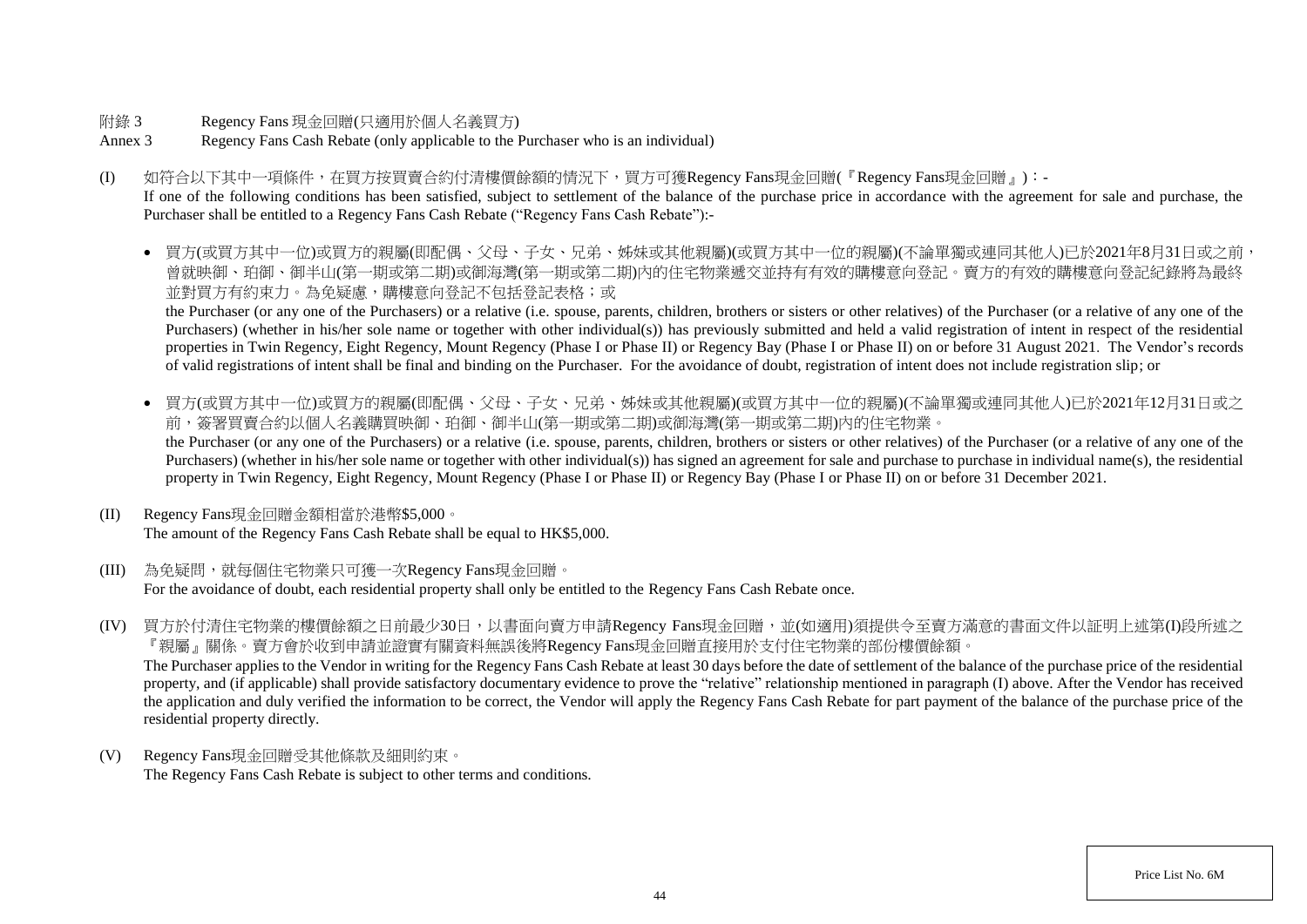### 附錄 4 百年好合現金回贈(只適用於個人名義買方)

Annex 4 Wedding Bliss Cash Rebate (only applicable to the Purchaser who is an individual)

#### (I) 如符合以下其中一項條件,在買方按買賣合約付清樓價餘額的情況下,買方可獲百年好合現金回贈(『百年好合現金回贈』):-

If one of the following conditions has been satisfied, subject to settlement of the balance of the purchase price in accordance with the agreement for sale and purchase, the Purchaser shall be entitled to a Wedding Bliss Cash Rebate ("Wedding Bliss Cash Rebate"):-

● 買方於2020年1月1日至2022年12月31日期間(及不遲於第(IV)段所述的申請百年好合現金回贈的期限)結婚;或 the Purchaser gets married in the period from 1 January 2020 to 31 December 2022(and not later than the deadline of application for Wedding Bliss Cash Rebate as set out in paragraph (IV)); or

● 買方於2020年1月1日至2022年12月31日期間(及不遲於第(IV)段所述的申請百年好合現金回贈的期限)計劃結婚(例如向婚姻登記處遞交『擬結婚通知書』、預約 婚姻監禮人或預訂婚宴等)。

the Purchaser plans to get married (e.g. submit a "Notice of Intended Marriage" to the Registrar of Marriages, appointment of civil celebrant of marriages or booking of wedding banquet, etc.) in the period from 1 January 2020 to 31 December 2022(and not later than the deadline of application for Wedding Bliss Cash Rebate as set out in paragraph (IV)) .

- (II) 百年好合現金回贈金額相當於港幣\$10,888。 The amount of the Wedding Bliss Cash Rebate shall be equal to HK\$10,888.
- (III) 為免疑問,就每個住宅物業只可獲一次百年好合現金回贈。 For the avoidance of doubt, each residential property shall only be entitled to the Wedding Bliss Cash Rebate once.
- (IV) 買方於付清住宅物業的樓價餘額之日前最少30日,以書面向賣方申請百年好合現金回贈,並須提供令至賣方滿意的書面文件以証明第(I)段所述的期間結婚或計劃 結婚。賣方會於收到申請並證實有關資料無誤後將百年好合現金回贈直接用於支付住宅物業的部份樓價餘額。

The Purchaser applies to the Vendor in writing for the Wedding Bliss Cash Rebate at least 30 days before the date of settlement of the balance of the purchase price of the residential property, and shall provide satisfactory documentary evidence to prove marriage or planned marriage in the period as set out in paragraph (I). After the Vendor has received the application and duly verified the information to be correct, the Vendor will apply the Wedding Bliss Cash Rebate for part payment of the balance of the purchase price of the residential property directly.

(V) 百年好合現金回贈受其他條款及細則約束。

The Wedding Bliss Cash Rebate is subject to other terms and conditions.

Price List No. 6M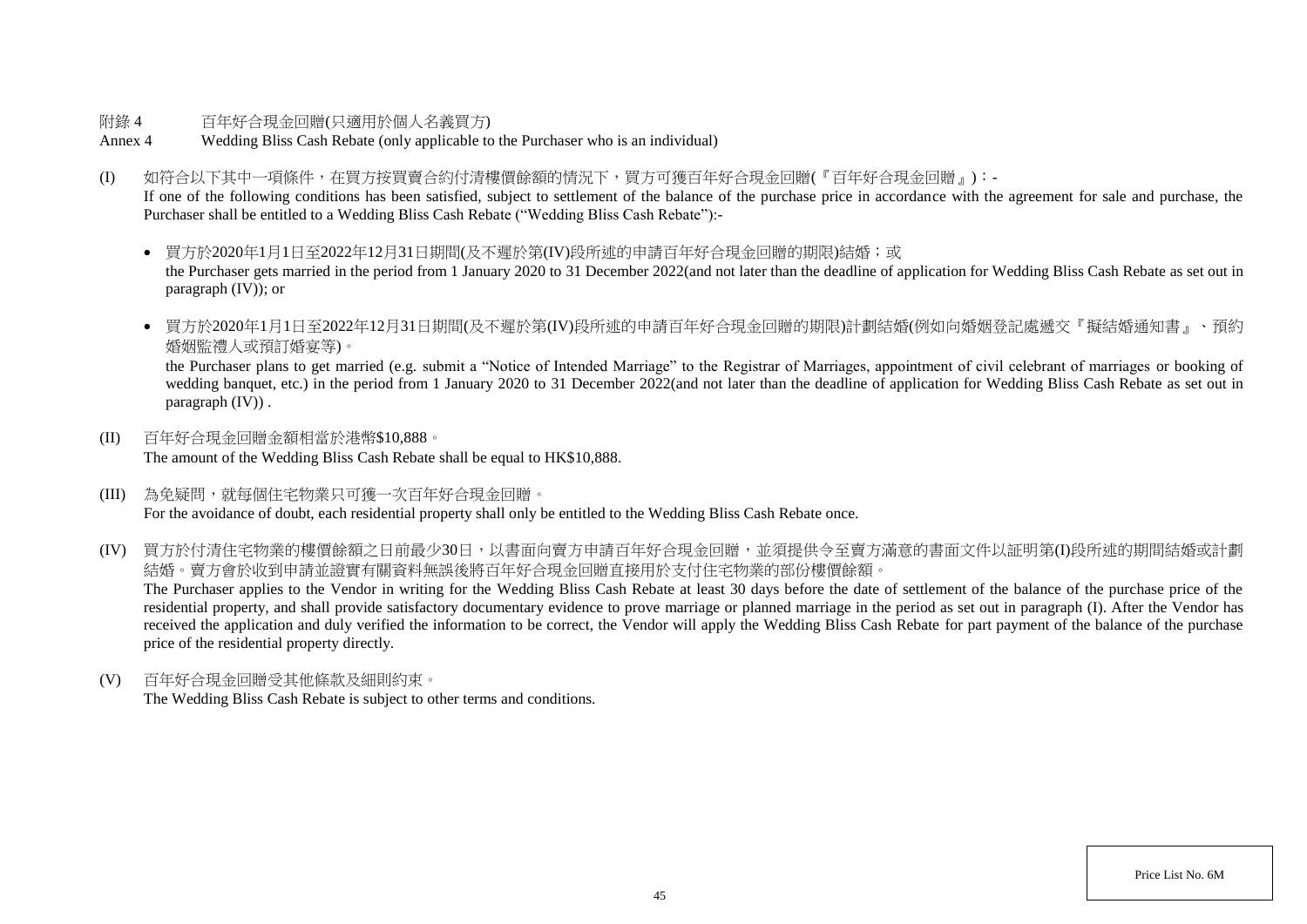### 附錄 5(a) 備用第一按揭貸款(只適用於買方為個人或香港註冊成立的有限公司及其所有股東及董事均為個人)

Annex 5(a) Standby First Mortgage Loan(only applicable to the Purchaser who is an individual or a limited company incorporated in Hong Kong with all its shareholder(s) and director(s) being individual(s))

### 賣方的指定財務機構(『指定財務機構』)提供備用第一按揭貸款 (『第一按揭貸款』) 之主要條款如下:

The key terms of a Standby First Mortgage Loan ("First Mortgage Loan") offered by the Vendor's designated financing company ("designated financing company") are as follows:

- (I) 買方必須於付清樓價餘額之日前最少60日以書面向指定財務機構申請第一按揭貸款。指定財務機構將不會處理逾期貸款申請。 The Purchaser shall make a written application to the designated financing company for a First Mortgage Loan not less than 60 days before the date of settlement of the balance of the purchase price. Late loan applications will not be processed by the designated financing company.
- (II) 第一按揭貸款的最高金額為有關付款計劃所述之淨樓價的75%,惟貸款金額不可超過應繳付之樓價餘額。 The maximum amount of the First Mortgage Loan shall be 75% of the net purchase price as mentioned in the relevant payment plan, provided that the loan amount shall not exceed the balance of purchase price payable.
- (III) 首36個月之利率為:

Interest rate for the first 36 months shall be:

- (如第一按揭貸款的金額不超過淨樓價的70%)香港上海滙豐銀行有限公司不時報價之港元最優惠利率(『港元最優惠利率』)減2.85% p.a.;或 (If the amount of the First Mortgage Loan does not exceed 70% of the net purchase price) Hong Kong Dollar Best Lending Rate quoted from time to time by The Hongkong and Shanghai Banking Corporation Limited ("Hong Kong Dollar Best Lending Rate") minus 2.85% p.a.; or
- (如第一按揭貸款的金額超過淨樓價的70%,但不超過淨樓價的75%)港元最優惠利率減2.35% p.a.,

(If the amount of the First Mortgage Loan exceeds 70% of the net purchase price, but does not exceed 75% of the net purchase price) Hong Kong Dollar Best Lending Rate minus 2.35% p.a.,

其後之利率為港元最優惠利率加1% p.a.,利率浮動。最終利率以指定財務機構認可而定。

thereafter at Hong Kong Dollar Best Lending Rate plus 1% p.a., subject to fluctuation. The final interest rate will be subject to approval by the designated financing company.

# (IV) 指定財務機構會因應買方及其擔保人**(**如有**)**的信貸審查及評估結果,對有關付款計劃所述的貸款條款**(**包括但不限於貸款金額、利率、年期及**/**或其他條件**)**作出調 整。

In accordance with the result of credit check and assessment of the Purchaser and his/her/its guarantor(s) (if any), the designated financing company will adjust the **loan term(s) (including without limitation the loan amount, the interest rate, the tenor and/ or the other conditions) as set out in the relevant payment plan.**

(V) 第一按揭貸款以該住宅物業之第一法定按揭作抵押。

The First Mortgage Loan shall be secured by a first legal mortgage over the residential property.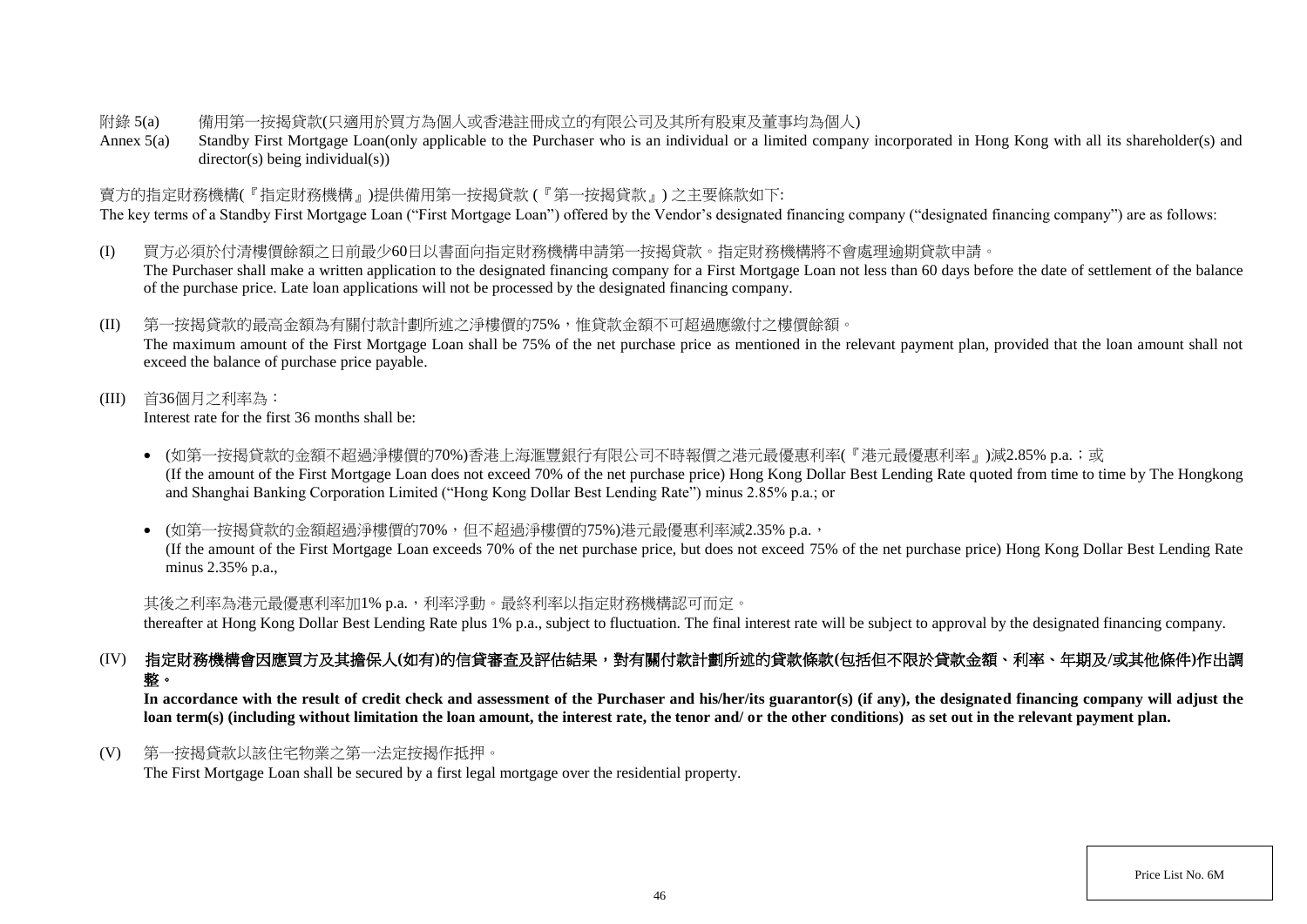(VI) 該住宅物業只可供買方自住。

The residential property shall be self-occupied by the Purchaser only.

- (VII) 第一按揭貸款年期最長為25年。 The maximum tenor of First Mortgage Loan shall be 25 years.
- (VIII) 買方須以按月分期償還第一按揭貸款。

The Purchaser shall repay the First Mortgage Loan by monthly instalments.

- (IX) 買方及其擔保人(如有)須提供足夠文件證明其還款能力,包括但不限於在指定財務機構要求下提供信貸報告、最近2年的香港稅單、其他收入證明及/或銀行紀錄。 指定財務機構會對買方及其擔保人(如有)進行信貸審查及評估。買方及其擔保人(如有)必須提供指定財務機構所要求的資料及文件,否則貸款申請將不會獲處理。 The Purchaser and his/her/its guarantor (if any) shall provide sufficient documents to prove his/her/its repayment ability, including without limitation the provision of credit report, Hong Kong Tax Demand Notes of latest 2 years, other income proof and/or banking record upon request from the designated financing company. The designated financing company will conduct credit check and assessment on the Purchaser and his/her/its guarantor (if any). The Purchaser and his/her/its guarantor (if any) shall provide information and documents as requested by the designated financing company, otherwise, the loan application will not be processed.
- (X) 第一按揭貸款申請須由指定財務機構獨立審批。 The First Mortgage Loan shall be approved by the designated financing company independently.
- (XI) 買方須就申請第一按揭貸款支付港幣\$5,000不可退還的申請手續費。 The Purchaser shall pay HK\$5,000 being the non-refundable application fee for the First Mortgage Loan.
- (XII) 所有第一按揭貸款法律文件須由賣方代表律師辦理,並由買方負責有關律師費用及代墊付費用。買方可選擇另行自聘律師作為買方代表律師,在此情況下,買方 亦須負責其代表律師有關第一按揭貸款的律師費用及代墊付費用。 All legal documents of the First Mortgage Loan shall be handled by the Vendor's solicitors and all the costs and disbursements relating thereto shall be borne by the Purchaser.

The Purchaser can choose to instruct his/her/its own solicitors to act for him/her/it, and in such event, the Purchaser shall also bear his/her/its own solicitors' costs and disbursements relating to the First Mortgage Loan.

(XIII) 買方敬請向指定財務機構查詢有關第一按揭貸款用途及詳情。第一按揭貸款批出與否、批出貸款金額及其條款,指定財務機構有最終決定權。不論審批結果如何, 買方仍須按買賣合約完成住宅物業的交易及繳付住宅物業的樓價全數。

The Purchaser is advised to enquire with the designated financing company about the purpose and the details of the First Mortgage Loan. The approval or disapproval and the approved loan amount of the First Mortgage Loan and the terms thereof are subject to the final decision of the designated financing company. Irrespective of the assessment result, the Purchaser shall complete the purchase of the residential property and shall pay the full purchase price of the residential property in accordance with the agreement for sale and purchase.

(XIV) 第一按揭貸款受其他條款及細則約束。

The First Mortgage Loan is subject to other terms and conditions.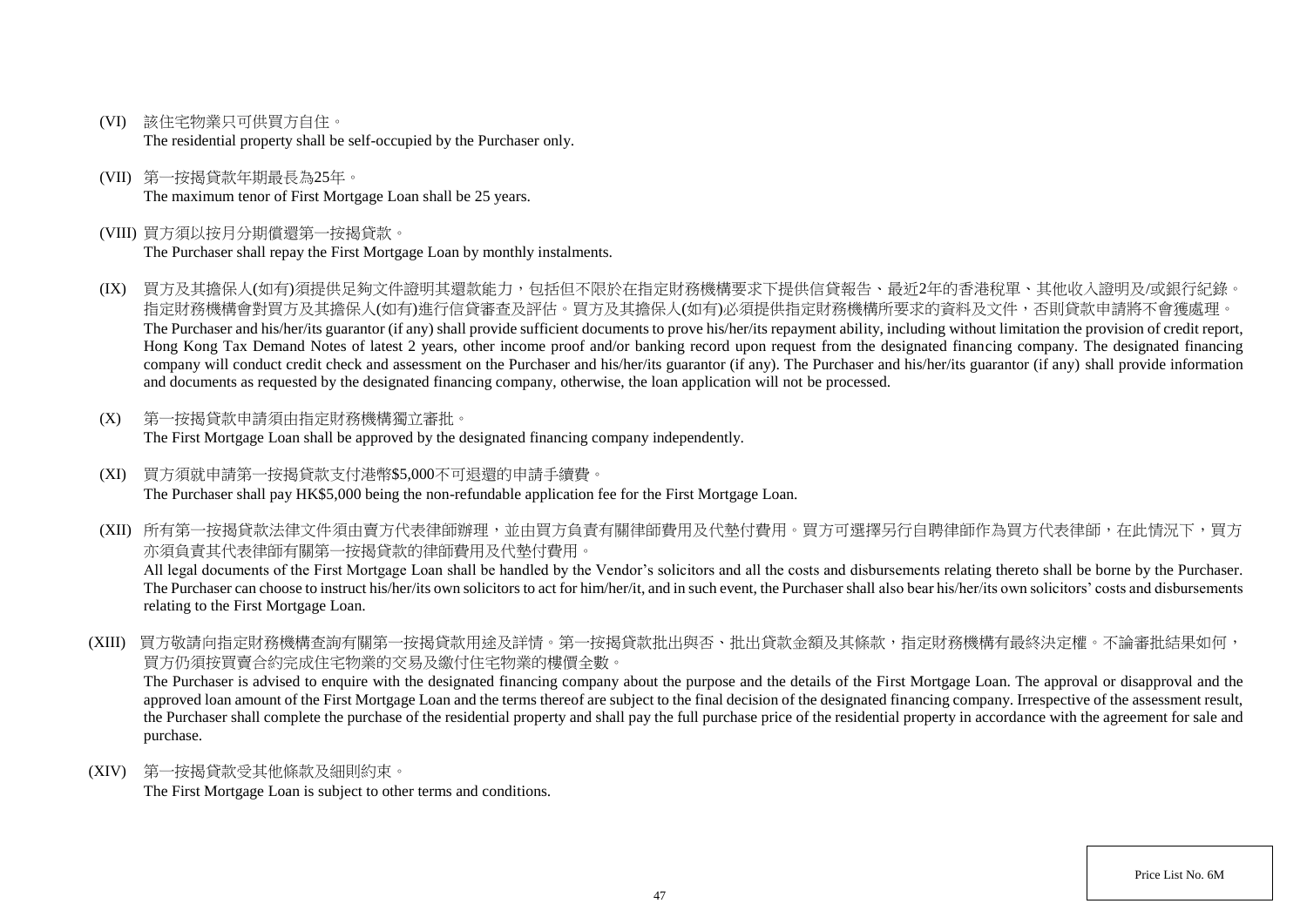(XV) 有關第一按揭貸款之條款及條件以及申請之相關安排及批核一概以指定財務機構之最終決定為準,與賣方無關,且於任何情況下賣方均無需為此負責。賣方無給 予或視之為已給予任何就第一按揭貸款之安排及批核的陳述或保證。

The terms and conditions, the approval of application and the relevant arrangements of and for the First Mortgage Loan are subject to the final decision of the designated financing company, and are not related to the Vendor (who shall under no circumstances be responsible thereof). No representation or warranty is given or shall be deemed to have been given by the Vendor as to the arrangement and the approval of the First Mortgage Loan.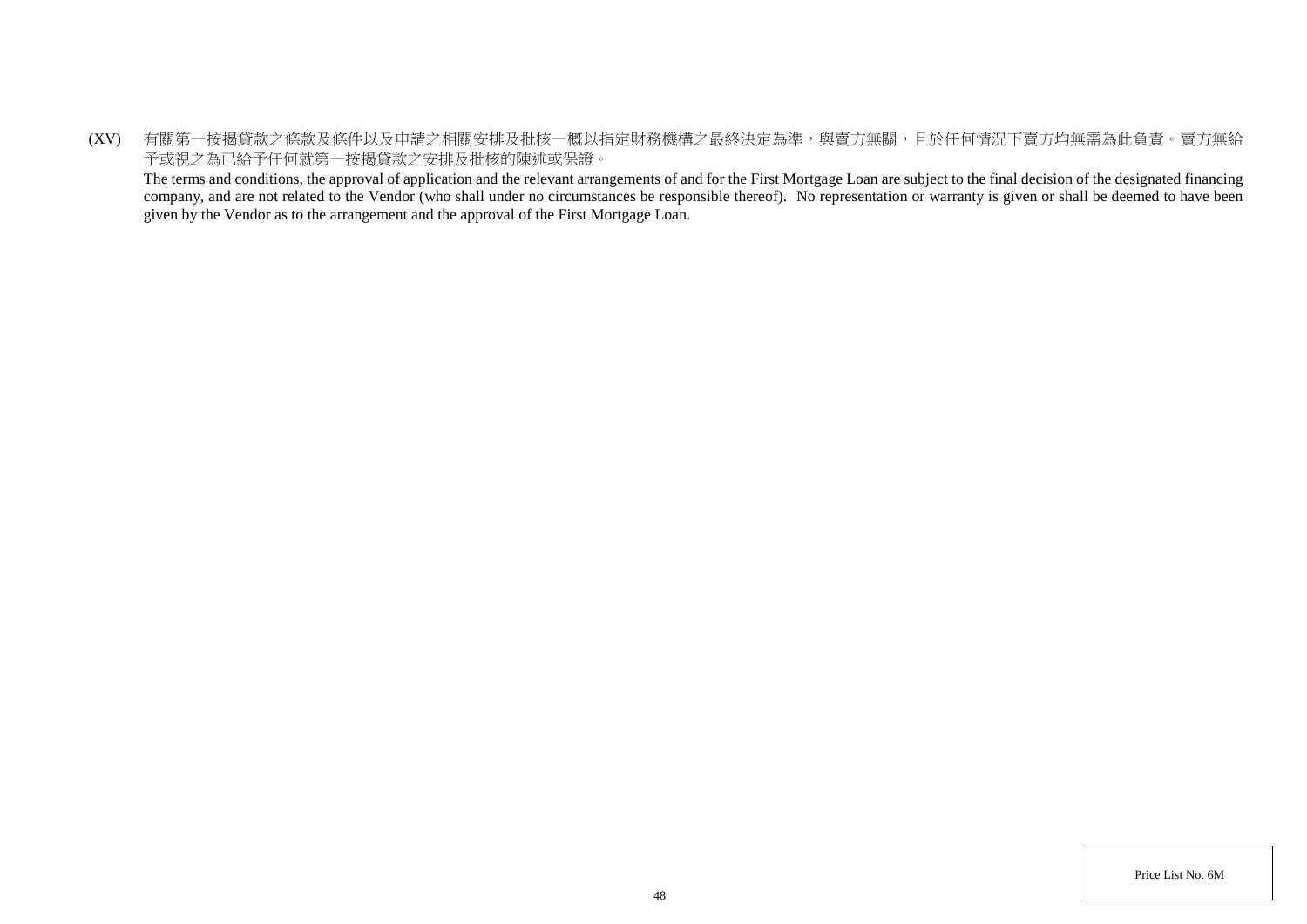- 附錄 5(b) Super 第二按揭貸款(只適用於買方為個人或香港註冊成立的有限公司及其所有股東及董事均為個人)
- Annex 5(b) Super Second Mortgage Loan (only applicable to the Purchaser who is an individual or a limited company incorporated in Hong Kong with all its shareholder(s) and director(s) being individual(s))

# 注意:如買方使用**Super**第二按揭貸款,買方將不會享有特別現金回贈。

**Note: If the Purchaser has utilized the Super Second Mortgage Loan, then the Purchaser shall not be entitled to the Special Cash Rebate.** 

### 賣方的指定財務機構(『指定財務機構』)提供Super第二按揭貸款(『Super第二按揭貸款』)之主要條款如下:

The key terms of a Super Second Mortgage Loan ("Super Second Mortgage Loan") offered by the Vendor's designated financing company ("designated financing company") are as follows:

(I) 買方於付清樓價餘額之日前最少60日以書面向指定財務機構申請Super第二按揭貸款。指定財務機構將不會處理逾期貸款申請。

The Purchaser makes a written application to the designated financing company for a Super Second Mortgage Loan not less than 60 days before the date of settlement of the balance of the purchase price. Late loan applications will not be processed by the designated financing company.

(II) Super第二按揭貸款的最高金額為有關付款計劃所述之淨樓價的25%,惟第一按揭貸款(由第一按揭銀行提供)及Super第二按揭貸款總金額不可超過淨樓價的75%, 或應繳付之樓價餘額,以較低者為準。

The maximum amount of the Super Second Mortgage Loan shall be 25% of the net purchase price as mentioned in the relevant payment plan, provided that the total amount of first mortgage loan (offered by the first mortgagee bank) and the Super Second Mortgage Loan shall not exceed 75% of the net purchase price, or the balance of purchase price payable, whichever is lower.

### (III) **(**第二按揭貸款的金額不超過淨樓價的**20%)**

首60個月之利率為香港上海滙豐銀行有限公司不時報價之港元最優惠利率 (『港元最優惠利率』)減2.75% p.a.,其後之利率為港元最優惠利率減2.5% p.a.,利率浮 動,惟利率不可低於1% p.a.。最終利率以指定財務機構認可而定;或

### **(If the amount of the Second Mortgage Loan does not exceed 20% of the net purchase price)**

Interest rate for the first 60 months shall be Hong Kong Dollar Best Lending Rate quoted from time to time by The Hongkong and Shanghai Banking Corporation Limited ("Hong Kong Dollar Best Lending Rate") minus 2.75% p.a., thereafter at Hong Kong Dollar Best Lending Rate minus 2.5% p.a., subject to fluctuation, provided that interest rate shall not be less than 1% p.a.. The final interest rate will be subject to approval by the designated financing company; or

# **(**如第二按揭貸款的金額超過淨樓價的 **20%**,但不超過淨樓價的 **25%)**

利率為港元最優惠利率減 2.5% p.a., 利率浮動惟利率不可低於 1% p.a., 惟利率不可低於 1% p.a.。最終利率以指定財務機構認可而定。

**(If the amount of the Second Mortgage Loan exceeds 20% of the net purchase price, but does not exceed 25% of the net purchase price)** 

Hong Kong Dollar Best Lending Rate minus 2.5% p.a., subject to fluctuation, provided that interest rate shall not be less than 1% p.a.. The final interest rate will be subject to approval by the designated financing company.

### (IV) Super第二按揭貸款以住宅物業之第二法定按揭作抵押。

The Super Second Mortgage Loan shall be secured by a second legal mortgage over the residential property.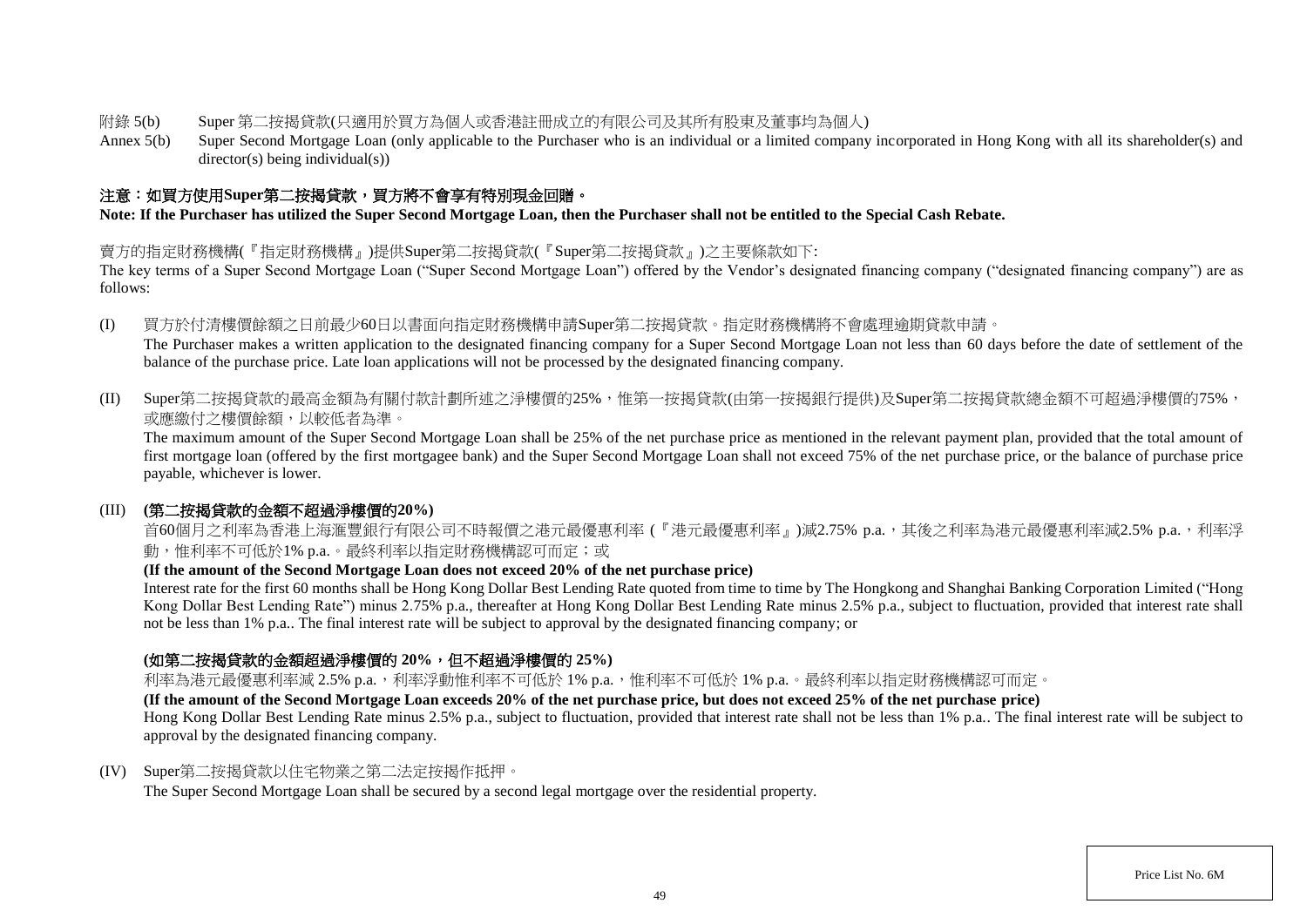(V) 住宅物業只可供買方自住。

The residential property shall only be self-occupied by the Purchaser.

(VI) Super第二按揭貸款年期最長為25年,或第一按揭貸款(由第一按揭銀行提供)之年期,以較短者為準。 The maximum tenor of Super Second Mortgage Loan shall be 25 years or the tenor of first mortgage loan (offered by the first mortgagee bank), whichever is shorter.

(VII) 如買方提前全數償還Super第二按揭貸款餘款,而且準時償還每期供款,買方可獲賣方送出以下列表指明的**提前償還現金回贈**(『提前償還現金回贈』)。如訂明的 期限的最後一日不是工作日(按《一手住宅物業銷售條例》第2(1)條所定義),則該日定為下一個工作日。

If the Purchaser early and fully repays the balance of the Super Second Mortgage Loan and repays each instalment on time, the Purchaser shall be entitled to the **Early Repayment Cash Rebate** ("Early Repayment Cash Rebate") offered by the Vendor according to the table below. If the last day of the period is not a working day (as defined in section 2(1) of the Residential Properties (First-hand Sales) Ordinance), the said day shall fall on the next working day.

| 全數償還 Super 第二按揭貸款餘款日期                                    | 提前償還現金回贈金額                         |
|----------------------------------------------------------|------------------------------------|
| Date of Full Repayment of the Super Second Mortgage Loan | Early Repayment Cash Rebate amount |
| 首年内                                                      | 無                                  |
| Within the first year                                    | <b>Nil</b>                         |
| 第2年至第3年内                                                 | 樓價 3.5%                            |
| Within the second year to the third year                 | 3.5% of the purchase price         |
| 第4年內                                                     | 樓價 3.25%                           |
| Within the fourth year                                   | 3.25% of the purchase price        |
| 第5年内                                                     | 樓價 3%                              |
| Within the fifth year                                    | 3% of the purchase price           |

買方於提前全數償還Super第二按揭貸款日期前最少30日以書面向賣方申請提前償還現金回贈,賣方會於收到申請並證實有關資料無誤後,賣方會將提前償還現金 回贈直接用於償還Super第二按揭貸款餘款。

The Purchaser applies to the Vendor in writing for the Early Repayment Cash Rebate at least 30 days before the date of full repayment of the Super Second Mortgage Loan. After the Vendor has received the application and duly verified the information to be correct, the Vendor will apply the Early Repayment Cash Rebate for settlement of the balance of the Super Second Mortgage Loan directly.

### (VIII) 買方須以按月分期償還Super第二按揭貸款。

The Purchaser shall repay the Super Second Mortgage Loan by monthly instalments.

(IX) 買方及其擔保人(如有)須提供足夠文件證明其還款能力,包括但不限於在指定財務機構要求下提供信貸報告、最近2年的香港稅單、其他收入證明及/或銀行紀錄。 指定財務機構會對買方及其擔保人(如有)進行信貸審查及評估。買方及其擔保人(如有)必須提供指定財務機構所要求的資料及文件,否則貸款申請將不會獲處理。 The Purchaser and his/her/its guarantor (if any) shall provide sufficient documents to prove his/her/its repayment ability, including without limitation the provision of credit report, Hong Kong Tax Demand Note for the last 2 years, other income proof and/or banking record upon request from the designated financing company. The designated financing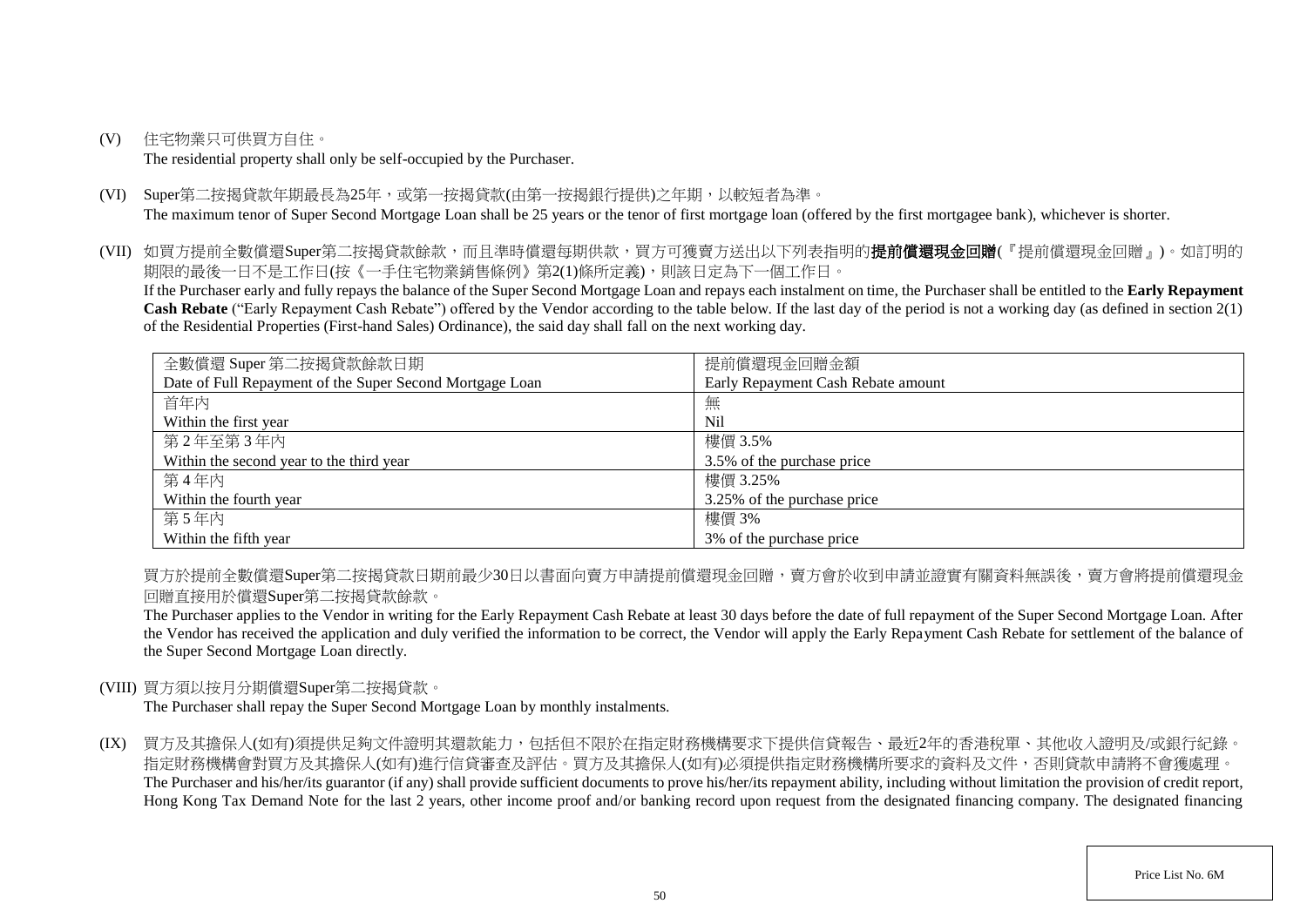company will conduct credit check and assessment on the Purchaser and his/her/its guarantor (if any). The Purchaser and his/her/its guarantor (if any) shall provide information and documents as requested by the designated financing company, otherwise, the loan application will not be processed.

- (X) 第一按揭銀行須為指定財務機構所指定及轉介之銀行,買方並且須首先得到該銀行同意辦理Super第二按揭貸款。 The first mortgagee bank shall be nominated and referred by the designated financing company and the Purchaser shall obtain prior consent from the first mortgagee bank to apply for the Super Second Mortgage Loan.
- (XI) 第一按揭貸款申請(由第一按揭銀行提供)及Super第二按揭貸款申請須由有關承按機構獨立審批。 The first mortgage loan application (offered by the first mortgagee bank) and the Super Second Mortgage Loan application shall be approved by the relevant mortgagees independently.
- (XII) 所有Super第二按揭貸款法律文件須由賣方代表律師辦理,並由買方負責有關律師費用及代墊付費用。買方可選擇另行自聘律師作為買方代表律師,在此情況下, 買方亦須負責其代表律師有關Super第二按揭貸款的律師費用及代墊付費用。

All legal documents of the Super Second Mortgage Loan shall be handled by the Vendor's solicitors and all the costs and disbursements relating thereto shall be borne by the Purchaser. The Purchaser can choose to instruct his/her/its own solicitors to act for him/her/it, and in such event, the Purchaser shall also bear his/her/its own solicitors' costs and disbursements relating to the Super Second Mortgage Loan.

(XIII) 買方須就申請Super第二按揭貸款支付港幣\$5,000不可退還的申請手續費。

The Purchaser shall pay HK\$5,000 being the non-refundable application fee for the Super Second Mortgage Loan.

# (XIV) 指定財務機構會因應買方及其擔保人**(**如有**)**的信貸審查及評估結果,對有關付款計劃所述的貸款條款**(**包括但不限於貸款金額、利率、年期及**/**或其他條件**)**作出調 整。

In accordance with the result of credit check and assessment of the Purchaser and his/her/its guarantor(s) (if any), the designated financing company will adjust the **loan term(s) (including without limitation the loan amount, the interest rate, the tenor and/or the other conditions) as set out in the relevant payment plan.**

(XV) 買方敬請向指定財務機構查詢有關Super第二按揭貸款用途及詳情。Super第二按揭貸款批出與否、批出貸款金額及其條款,指定財務機構有最終決定權。不論審批 結果如何,買方仍須按買賣合約完成住宅物業的交易及繳付住宅物業的樓價全數。

The Purchaser is advised to enquire with the designated financing company about the purpose and the details of the Super Second Mortgage Loan. The approval or disapproval of the loan, the approved loan amount of the Super Second Mortgage Loan and the terms thereof are subject to the final decision of the designated financing company. Irrespective of the assessment result, the Purchaser shall complete the purchase of the residential property and shall pay the full purchase price of the residential property in accordance with the agreement for sale and purchase.

#### (XVI) Super第二按揭貸款受其他條款及細則約束。

The Super Second Mortgage Loan is subject to other terms and conditions.

(XVII)賣方無給予或視之為已給予任何就Super第二按揭貸款之安排及批核的陳述或保證。

No representation or warranty is given or shall be deemed to have been given by the Vendor as to the arrangement and the approval of the Super Second Mortgage Loan.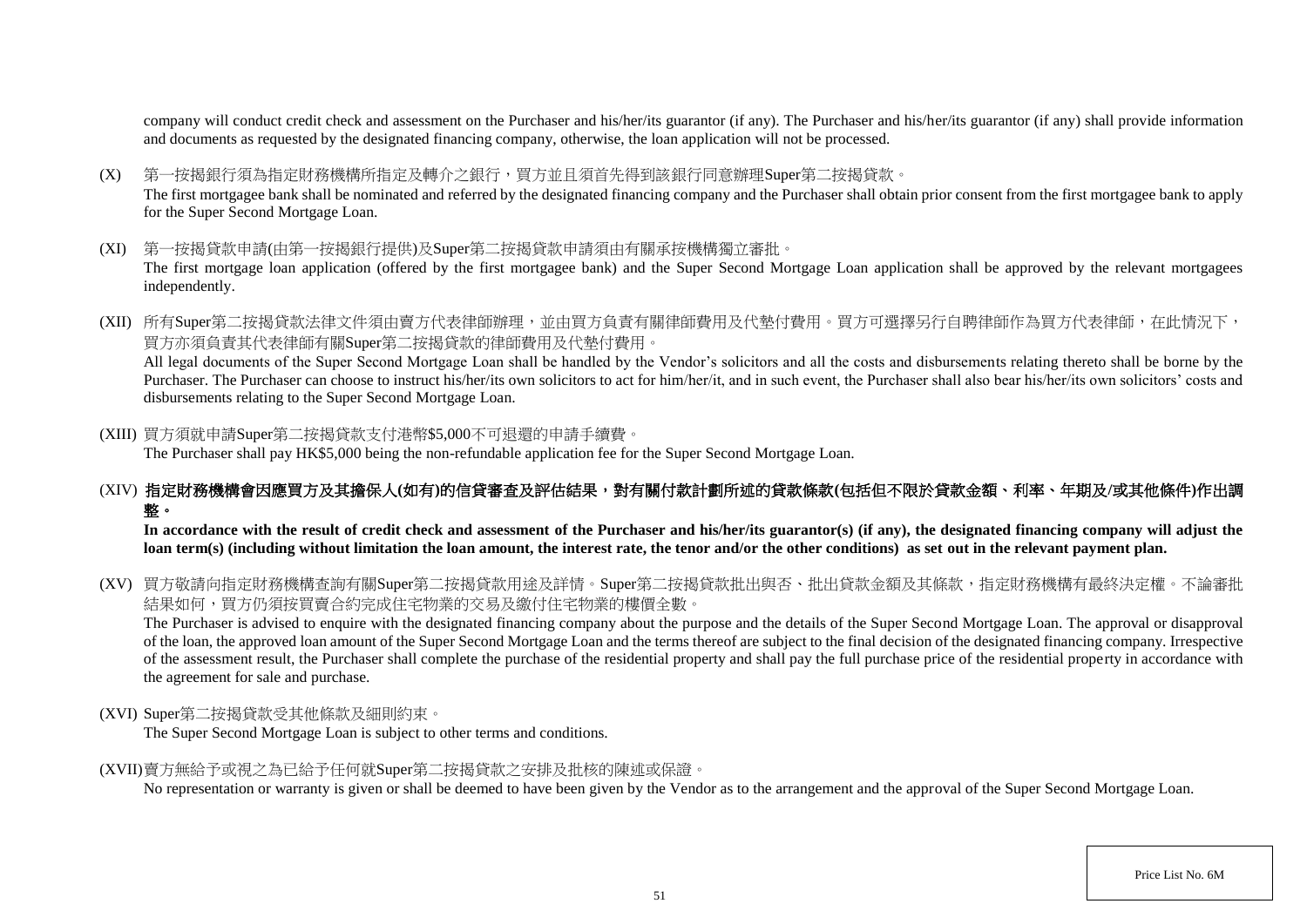# 備註:銀行會根據香港金融管理局的指引,將Super第二按揭貸款的條款納入銀行的按揭審批考慮。詳情請向有關銀行查詢。

Note: The bank will, in the course of approving any mortgage, take into account the terms and conditions of the Super Second Mortgage Loan in accordance with Hong Kong Monetary Authority guidelines. For details, please enquire with the banks.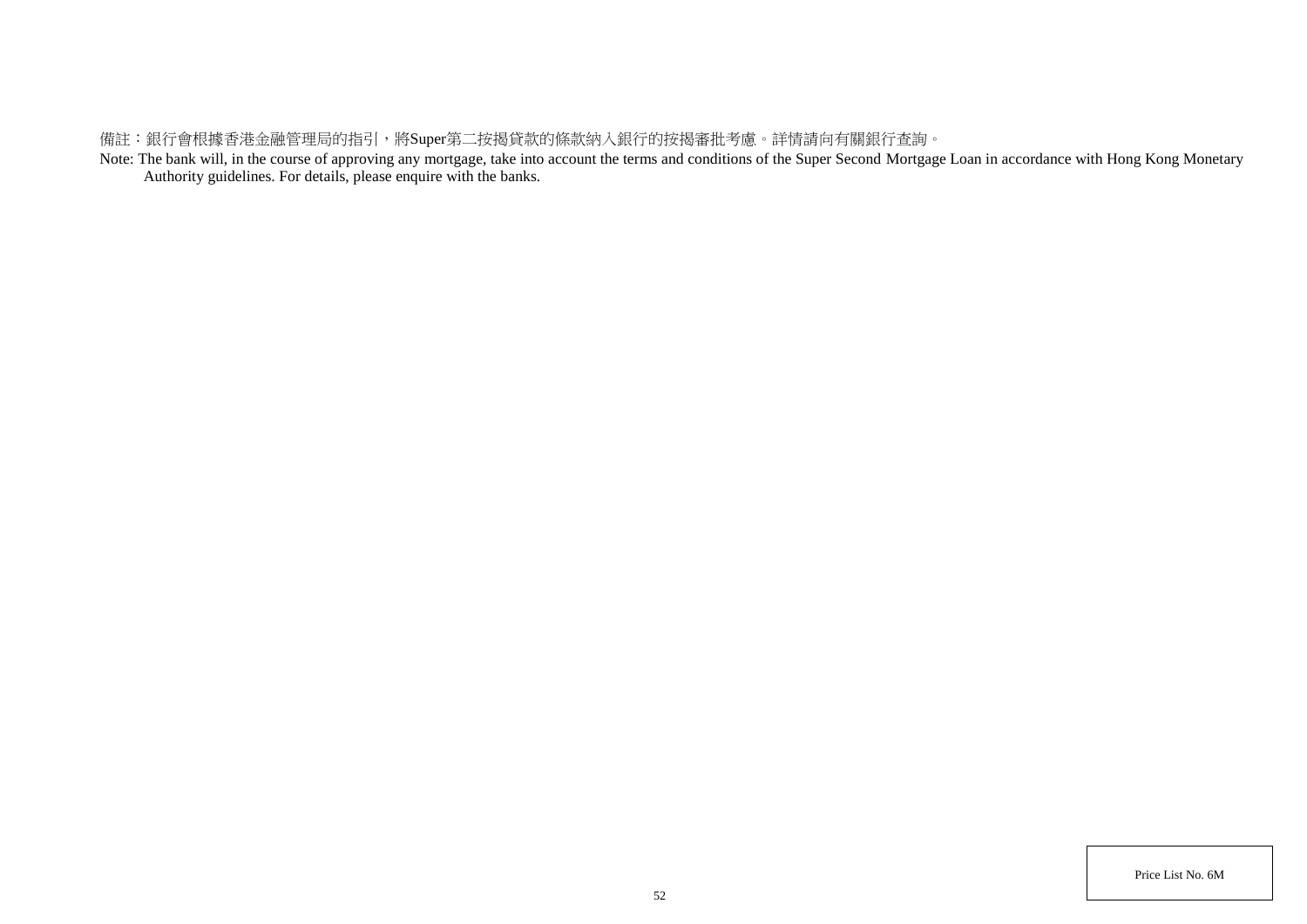附錄 5(c) Regency 120s (只適用於個人名義買方)

Annex 5(c) Regency 120s (only applicable to the Purchaser who is an individual)

### 買方可向賣方的指定財務機構(『指定財務機構』)申請Regency 120s (『樓價貸款』),主要條款如下:

The Purchaser can apply to the Vendor's designated financing company ("designated financing company") for the Regency 120s ("Payment Financing"). Key terms are as follows:

- (I) 買方必須於付清樓價餘額之日前最少60日以書面向指定財務機構申請樓價貸款。指定財務機構將不會處理逾期貸款申請。 The Purchaser shall make a written application to the designated financing company for a Payment Financing not less than 60 days before date of settlement of the balance of the purchase price. Late loan applications will not be processed by the designated financing company.
- (II) 樓價貸款必須以該住宅物業之第一法定按揭及一個香港住宅物業(『現有物業』)之第一法定按揭作為抵押。以下為現有物業的基本要求: The Payment Financing shall be secured by a first legal mortgage over the residential property and a first legal mortgage over a Hong Kong residential property ("Existing Property"). The following are the basic requirements of the Existing Property:
	- 現有物業的註冊業主(或其中一位註冊業主)必須為買方(或買方其中一位)或買方的至親(即配偶、父母(或配偶的父母)、子女、兄弟、姊妹、祖父母、外祖父母、 孫、孫女、外孫或外孫女)或買方其中一位的至親;及

The registered owner of the Existing Property (or any one of the registered owners) must be the Purchaser (or any one of the Purchasers) or a connected family member (i.e. spouse, parents (or spouse's parents), children, brothers, sisters, grandparents or grandchildren) of the Purchaser or a connected family member of any one of the Purchasers; and

- 現有物業的業權良好;及 The title to the Existing Property is good; and
- 現有物業沒有出租;及 The Existing Property is not leased out; and
- 現有物業沒有銀行按揭以外的其他按揭或產權負擔;及 The Existing Property is not subject to any mortgage or incumbrance other than bank mortgage; and
- 現有物業不屬於村屋、1980年前發出入伙紙的單幢式住宅物業、有轉讓限制的物業或非屋苑式的離島物業等;及 The Existing Property is not a village-type house, residential property in a single block with an Occupation Permit issued before 1980, property which is subject to alienation restrictions and non-estate-type property situated on the outlying islands, etc.; and
- 現有物業的價值必須符合以下要求: The value of the Existing Property must satisfy the following requirement: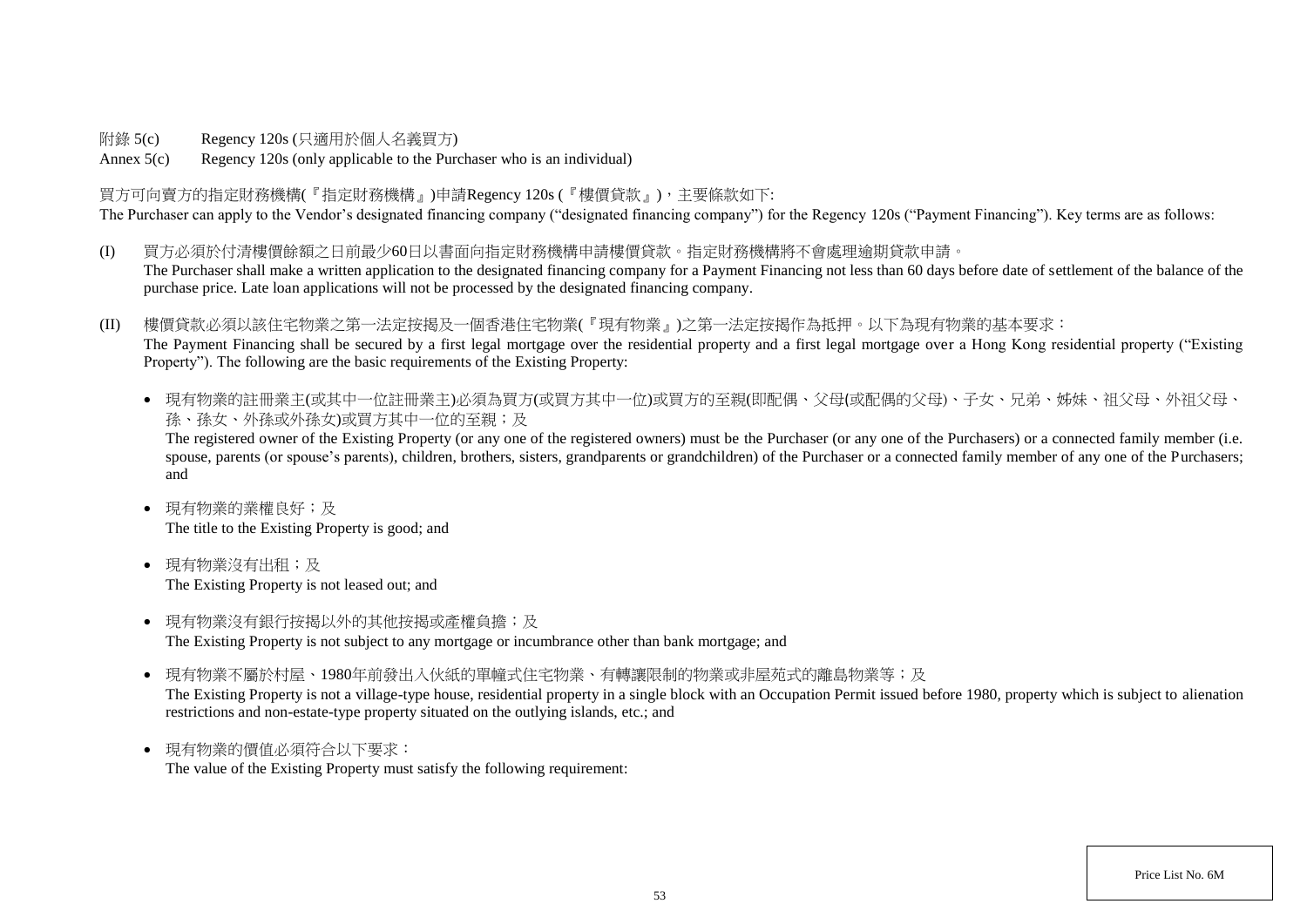| 於申請樓價貸款時,現有物業的按揭情況:                             | 指定財務機構估算現有物業的價值                                                                                                                                                    |
|-------------------------------------------------|--------------------------------------------------------------------------------------------------------------------------------------------------------------------|
| The mortgage status of the Existing Property at | The designated financing company's valuation of the Existing Property                                                                                              |
| the time of application for the Payment         |                                                                                                                                                                    |
| Financing:                                      |                                                                                                                                                                    |
| 沒有任何按揭                                          | 不低於住宅物業之樓價的50%(或總樓價的50%,如購買兩個或以上住宅物業)                                                                                                                              |
| does not have any mortgage                      | not less than 50% of the purchase price (or 50% of the total purchase price, if two or above residential properties are<br>purchased) of the residential property. |
| 有銀行按揭                                           | 不低於住宅物業之樓價的70%(或總樓價的70%,如購買兩個或以上住宅物業)                                                                                                                              |
| mortgaged to a bank                             | not less than 70% of the purchase price (or 70% of the total purchase price, if two or above residential properties are<br>purchased) of the residential property. |

# 儘管符合上述要求,指定財務機構保留權利不接受現有物業作為抵押品。

Notwithstanding meeting the above requirements, the designated financing company reserves the right not to accept the Existing Property as security.

# (III) 樓價貸款的最高金額為:

The maximum amount of Payment Financing shall be:

| 部份                                                    | 樓價貸款的最高金額                                                                                                                                                                                                                                                                            |
|-------------------------------------------------------|--------------------------------------------------------------------------------------------------------------------------------------------------------------------------------------------------------------------------------------------------------------------------------------|
| Tranche                                               | The maximum amount of Payment Financing                                                                                                                                                                                                                                              |
| A部份:用於繳付樓價餘額                                          | 樓價的80%及扣除所有賣方將提供用以支付樓價餘額部份的現金回贈(如有)後的金額(如現有物業的估算                                                                                                                                                                                                                                     |
| Tranche A: for payment of the balance of the purchase | 價值為樓價50%或以上,但少於樓價60%);或                                                                                                                                                                                                                                                              |
| price                                                 | 80% of the purchase price less all cash rebate(s) (if any) that will be offered by the Vendor for part payment of<br>the balance of purchase price (if the valuation of the Existing Property is 50% of the purchase price or above, but<br>less than 60% of the purchase price); or |
|                                                       | 樓價的90%及扣除所有賣方將提供用以支付樓價餘額部份的現金回贈(如有)後的金額(如現有物業的估算<br>價值為樓價60%或以上)                                                                                                                                                                                                                     |
|                                                       | 90% of the purchase price less all cash rebate(s) (if any) that will be offered by the Vendor for part payment of<br>the balance of purchase price (if the valuation of the Existing Property is 60% of the purchase price or above)                                                 |
|                                                       | 惟貸款金額不可超過應繳付之樓價餘額。<br>provided that the loan amount shall not exceed the balance of purchase price payable.                                                                                                                                                                          |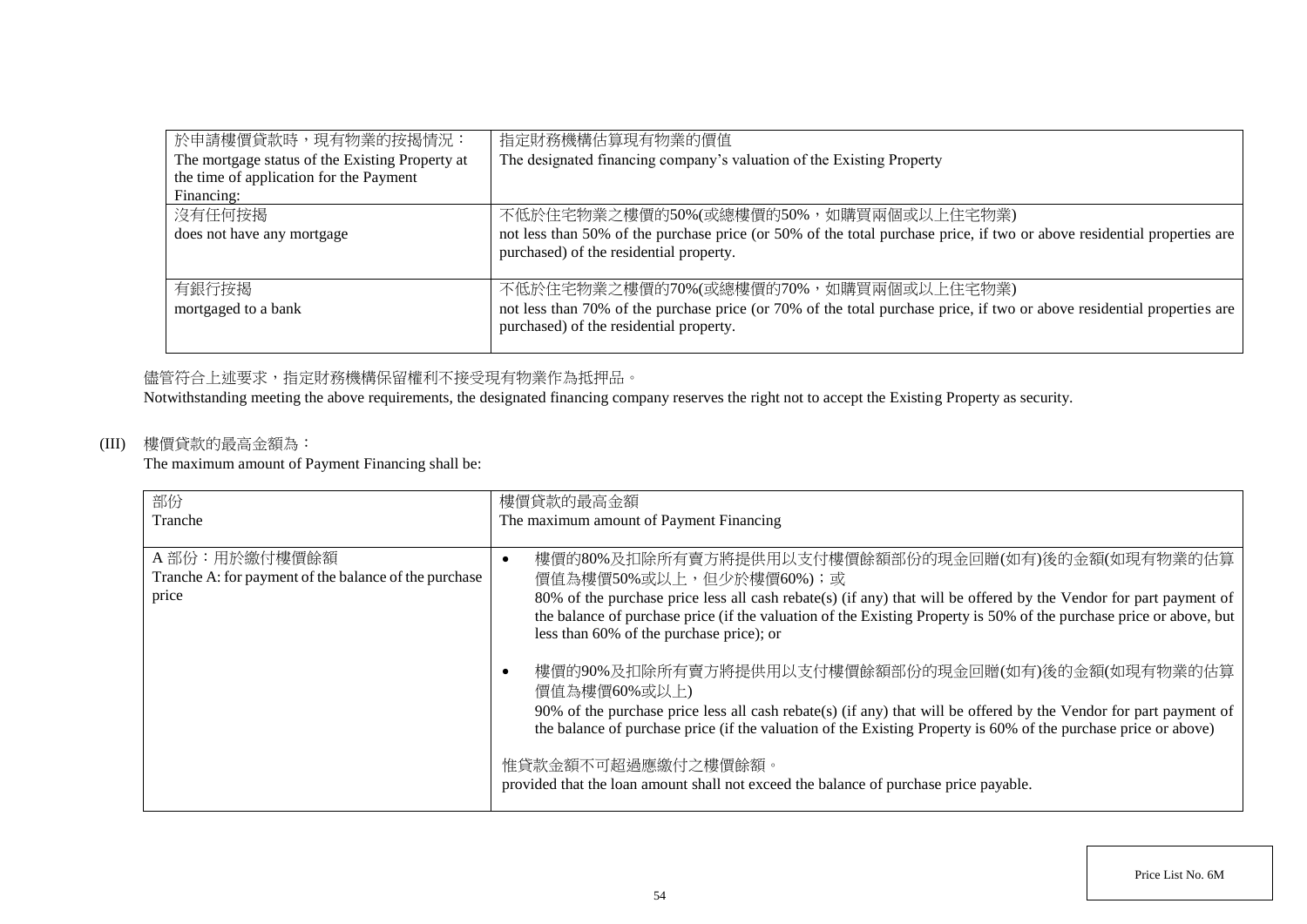| B 部份(如適用):用於償還現有物業的按揭貸款<br>Tranche B (if applicable): for repayment of the<br>mortgage loan of the Existing Property | $\bullet$  | 樓價的10%(如現有物業的估算價值為樓價70%或以上,但少於樓價80%);或<br>10% of the purchase price (if the valuation of the Existing Property is 70% of the purchase price or above, but<br>less than 80% of the purchase price); or |
|----------------------------------------------------------------------------------------------------------------------|------------|-------------------------------------------------------------------------------------------------------------------------------------------------------------------------------------------------------|
|                                                                                                                      |            | 樓價的20%(如現有物業的估算價值為樓價80%或以上,但少於樓價90%);或<br>20% of the purchase price (if the valuation of the Existing Property is 80% of the purchase price or above, but<br>less than 90% of the purchase price); or |
|                                                                                                                      | $\epsilon$ | 樓價的30%(如現有物業的估算價值為樓價90%或以上),<br>30% of the purchase price (if the valuation of the Existing Property is 90% of the purchase price or above),                                                          |
|                                                                                                                      |            | 惟貸款金額不可超過現有物業的按揭貸款餘額。<br>provided that the loan amount shall not exceed the balance of the mortgage loan of the Existing Property.                                                                    |

因應不同付款計劃的支付條款,如買方意欲申請最高貸款金額,可能須提前支付樓價餘額。指定財務機構會因應買方及其擔保人(如有)的信貸評估結果,對貸款金 額作出調整。

Depending on the different terms of payment of the payment plans, the Purchaser intending to apply for the maximum loan amount may have to early settle the balance of purchase price. The designated financing company will adjust the loan amount in accordance with the credit assessment of the Purchaser and his/her guarantor (if any).

(IV) 該住宅物業只可供買方自住。

The residential property shall be self-occupied by the Purchaser only.

(V) 買方須提供指定財務機構所需文件,包括但不限於在指定財務機構要求下提供信貸報告、還款紀錄及/或銀行紀錄。指定財務機構會對買方及其擔保人(如有)進行 信貸審查。買方及其擔保人(如有)必須提供指定財務機構所要求的資料及文件,否則貸款申請將不會獲處理。 The Purchaser is required to provide necessary documents upon request from the designated financing company, including without limitation, credit report, repayment record and/or banking record. The designated financing company will conduct credit check on the Purchaser and his/her guarantor (if any). The Purchaser and his/her guarantor (if any)

shall provide information and documents as requested by the designated financing company, otherwise, the loan application will not be processed.

(VI) 買方須提供足夠文件證明其還款能力(包括每月供款及到期還款)。

The Purchaser is required to provide sufficient documents to prove his/her repayment ability (including monthly installments and the repayment on maturity).

(VII) 樓價貸款申請須由指定財務機構獨立審批。

The Payment Financing shall be approved by the designated financing company independently.

(VIII) 樓價貸款必須一次過全部提取,並只可用於繳付樓價餘額及(如適用)償還現有物業的按揭貸款。如樓價貸款不足以償清現有物業的按揭貸款,現有物業的業主須自 行安排資金以償清現有物業的按揭貸款。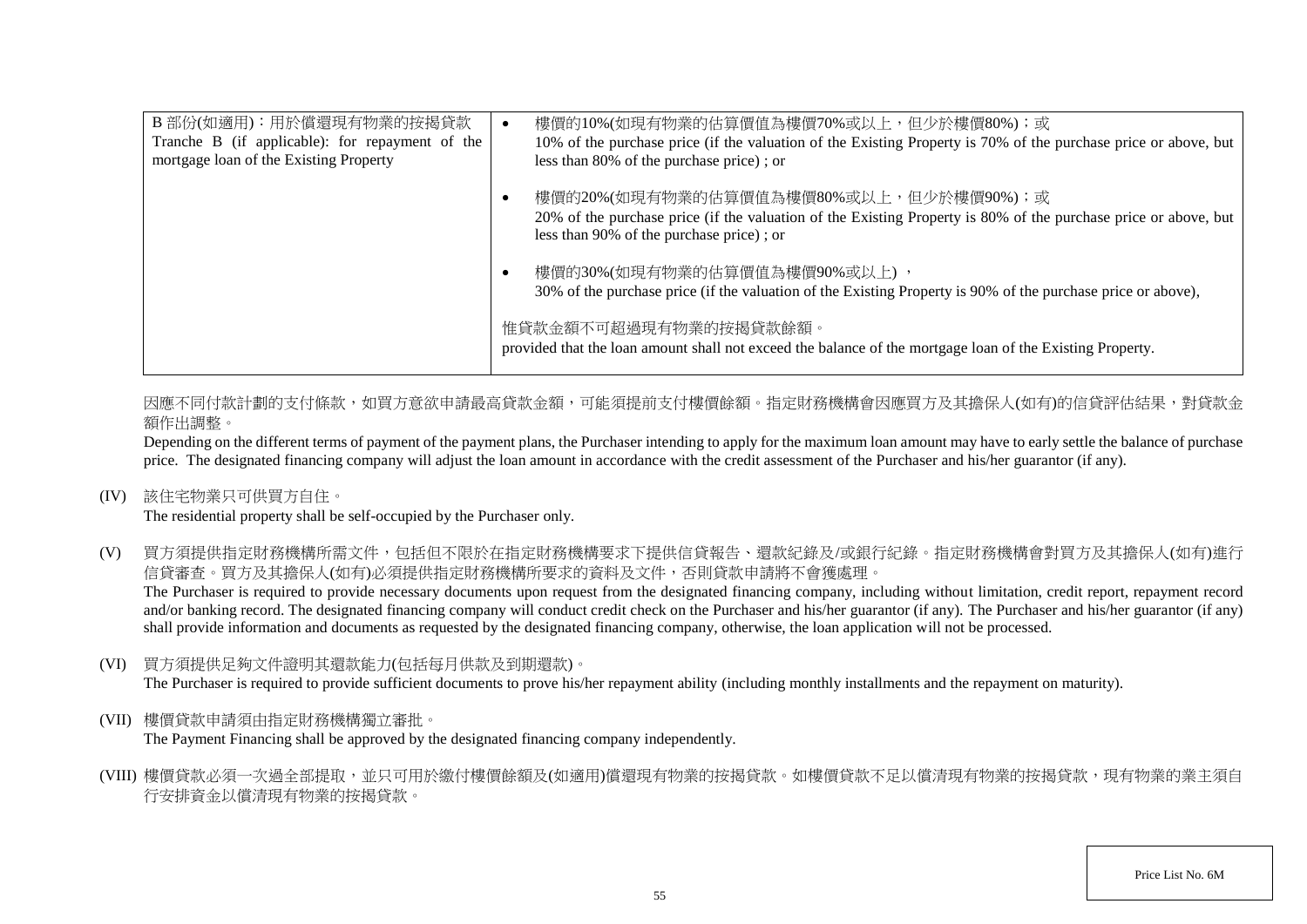The Payment Financing shall be fully drawn in one lump sum and shall only be applied for payment of the balance of purchase price and (if applicable) repayment of the mortgage loan of the Existing Property. If the mortgage loan of the Existing Property cannot be fully repaid by the Payment Financing, the registered owner of the Existing Property shall arrange his/her own funds to fully repay the mortgage loan of the Existing Property.

(IX) 樓價貸款的年期最長為 3 年。

The maximum tenor of the Payment Financing shall be 3 years.

(X) 利率為2.38% p.a.。最終利率以指定財務機構審批結果而定。

Interest rate shall be 2.38% p.a.. The final interest rate will be subject to approval by the designated financing company.

(XI) 買方須以以下方式償還樓價貸款:

The Purchaser shall repay the Payment Financing in the following manner:

(a) 每月供款相當於樓價0.5%,先用於支付利息,餘款用於償還樓價貸款的貸款A部份;及

monthly installment amount equivalent to 0.5% of the purchase price shall be paid for interest firstly, and the balance shall be applied for repayment of the Tranche A of the Payment Financing; and

- (b) 於到期日,全數償還樓價貸款餘款及利息。 fully repay the balance of the Payment Financing and interest on the maturity date.
- (XII) 買方可向指定財務機構申請附錄5(d)所述的延續貸款,於樓價貸款到期日用以償還樓價貸款的貸款A部份。延續貸款的最高金額為:

The Purchaser may apply to the designated financing company for the Extended Loan as set out in Annex 5(d) for repayment of the Tranche A of the Payment Financing upon the maturity date of the Payment Financing. The maximum amount of the Extended Loan shall be:

| 於申請樓價貸款時,現有物業的按揭情況:                                 | 延續貸款的最高金額                                                                                                                                    |
|-----------------------------------------------------|----------------------------------------------------------------------------------------------------------------------------------------------|
| The mortgage status of the Existing Property at the | The maximum amount of the Extended Loan                                                                                                      |
| time of application for the Payment Financing:      |                                                                                                                                              |
|                                                     |                                                                                                                                              |
| 沒有任何按揭                                              | 樓價貸款的到期日須償還的樓價貸款的貸款A部份的餘款減去樓價的10%。                                                                                                           |
| does not have any mortgage                          | the balance of the Tranche A of the Payment Financing repayable on maturity date of the Payment Financing less 10%<br>of the purchase price. |
| 有銀行按揭                                               | 樓價貸款的到期日須償還的樓價貸款的貸款A部份的餘款。                                                                                                                   |
| mortgaged to a bank                                 | the balance of the Tranche A of the Payment Financing repayable on maturity date of the Payment Financing.                                   |

指定財務機構會因應買方及其擔保人(如有)的信貸評估結果,對貸款金額作出調整。詳情請參閱附錄 5(d)。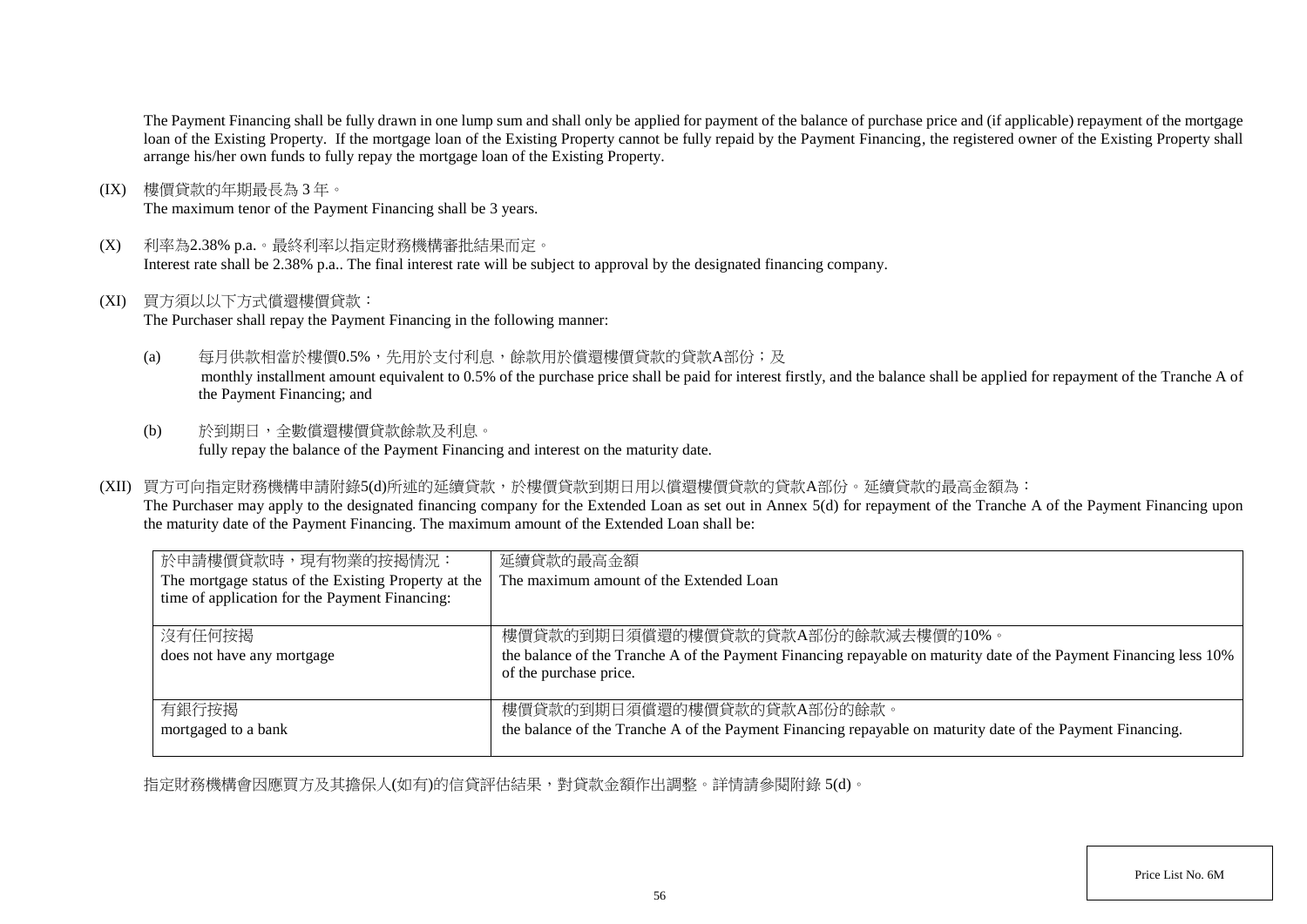The designated financing company will adjust the loan amount in accordance with the credit assessment of the Purchaser and his/her guarantor (if any). Please see Annex 5(d) for details.

(XIII) 所有樓價貸款的法律文件須由賣方代表律師準備,並於賣方代表律師的辦事處簽署。買方無須支付任何申請貸款的手續費或法律費用(惟買方須自行支付為證明其 現有物業良好業權之補契費用(如有))。如買方就樓價貸款另行自聘律師作為其代表律師,買方須負責其代表律師有關費用及代墊付費用。如現有物業有按揭,買 方須自行聘請律師辦理解除按揭手續並支付相關律師費用及代墊付費用。

All legal documents of the Payment Financing shall be prepared by the Vendor's solicitors and signed at the office of the Vendor's solicitors. The Purchaser will not be charged any handling fee or legal fee for processing the loan application (except that the expenses for obtaining any missing title deeds (if any) in order to prove good title of the Existing Property shall be borne by the Purchaser). If the Purchaser shall instruct his/her own solicitors to act for him/her for the Payment Financing, the Purchaser shall bear his/her own solicitors' relevant costs and disbursements. If the Existing Property is mortgaged, the Purchaser shall instruct his/her own solicitors to handle the release of the mortgage and bear his/her own solicitors' relevant costs and disbursements.

# (XIV) 指定財務機構會因應買方及其擔保人(如有)的信貸審查及評估結果,對有關付款計劃所述的貸款條款(包括但不限於貸款金額、利率、年期及/或其他條件)作出調整。

In accordance with the result of credit check and assessment of the Purchaser and his/her guarantor(s) (if any), the designated financing company will adjust the loan **term(s) (including without limitation the loan amount, the interest rate, the tenor and/or the other conditions) as set out in the relevant payment plan.**

(XV) 買方敬請向指定財務機構杳詢有關貸款用途及詳情。貸款批出與否及其條款,指定財務機構有最終決定權。不論貸款獲批與否,買方仍須按買賣合約完成住宅物 業的交易及繳付住宅物業的樓價全數。

The Purchaser is advised to enquire with the designated financing company about the purpose and details of the loan. The approval or disapproval of the loan and the terms thereof are subject to the final decision of the designated financing company. Irrespective of whether the loan is granted or not, the Purchaser shall complete the purchase of the residential property and shall pay the full purchase price of the residential property in accordance with the agreement for sale and purchase.

#### (XVI) 此貸款受其他條款及細則約束。

This loan is subject to other terms and conditions.

### (XVII)賣方無給予或視之為已給予任何就樓價貸款之批核的陳述或保證。

No representation or warranty is given or shall be deemed to have been given by the Vendor as to the approval of the Payment Financing.

Price List No. 6M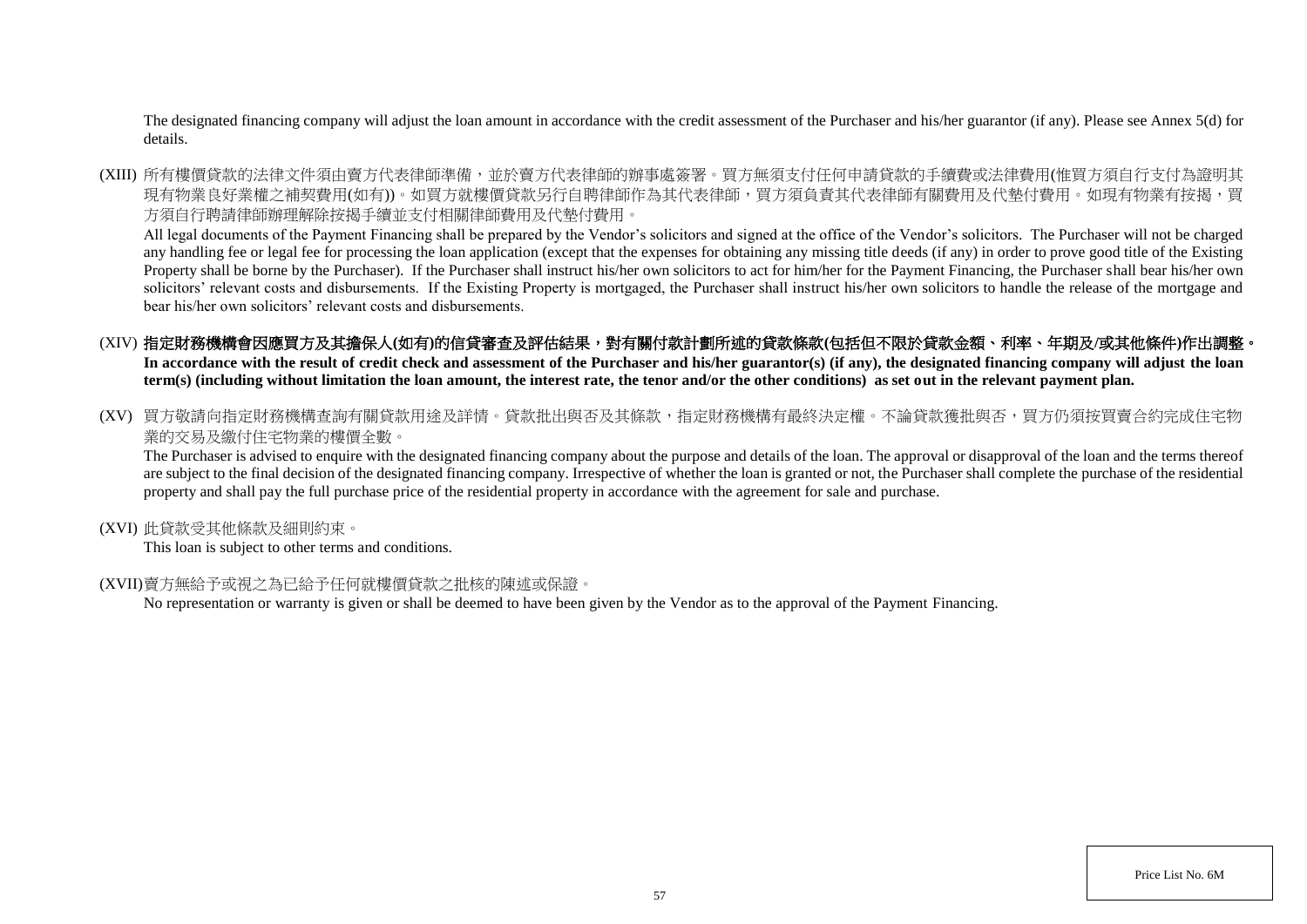- 附錄 5(d) 延續貸款 (只適用於個人名義買方)
- Annex 5(d) Extended Loan (only applicable to the Purchaser who is an individual)
- (I) 買方必須於有關貸款(指附錄 5(c)所述之 Regency 120s)的到期日前最少 60 日以書面方式向指定財務機構申請延續貸款 (『延續貸款』)。指定財務機構將不會處理逾 期貸款申請。

The Purchaser shall make a written application to the designated financing company for the Extended Loan "Extended Loan") not less than 60 days before the maturity date of the relevant loan (refer to Regency 120s as set out in Annex 5(c)). Late loan applications will not be processed by the designated financing company.

- (II) 延續貸款的最高金額請參閱附錄 5(c)。 The maximum amount of the Extended Loan shall be as mentioned in Annex 5(c).
- (III) 延續貸款必須以有關貸款申請時所要求的第一法定按揭作為抵押。 The Extended Loan shall be secured by the first legal mortgage(s) as per the requirement at the time of application for the relevant loan.
- (IV) 該住宅物業只可供買方自住。 The residential property shall only be self-occupied by the Purchaser.
- (V) 買方及其擔保人(如有)須提供足夠文件證明其還款能力,包括但不限於在指定財務機構要求下提供信貸報告、最近 2 年的香港稅單、其他收入證明及/或銀行紀錄。 指定財務機構會對買方及其擔保人(如有)進行信貸審查及評估。買方及其擔保人(如有)必須提供指定財務機構所要求的資料及文件,否則貸款申請將不會獲處理。 The Purchaser and his/her guarantor (if any) shall provide sufficient documents to prove his/her repayment ability, including without limitation the provision of credit report, Hong Kong Tax Demand Notes of latest 2 years, other income proof and/or banking record upon request from the designated financing company. The designated financing company will conduct credit check and assessment on the Purchaser and his/her guarantor (if any). The Purchaser and his/her guarantor (if any) shall provide information and documents as requested by the designated financing company, otherwise, the loan application will not be processed.
- (VI) 延續貸款申請須由指定財務機構獨立審批。

The Extended Loan shall be approved by the designated financing company independently.

(VII) 延續貸款必須一次過全部提取,並只可用於償還有關貸款餘款。

The Extended Loan shall be fully drawn in one lump sum and shall only be applied for repayment of the balance of the relevant loan.

(VIII) 延續貸款年期最長為 20 年。

The maximum tenor of the Extended Loan shall be 20 years.

(IX) 利率為香港上海滙豐銀行有限公司不時報價之港元最優惠利率加1% p.a., 利率浮動。最終利率以指定財務機構審批結果而定。

Interest rate shall be Hong Kong Dollar Best Lending Rate quoted from time to time by The Hongkong and Shanghai Banking Corporation Limited plus 1% p.a., subject to fluctuation. The final interest rate will be subject to approval by the designated financing company.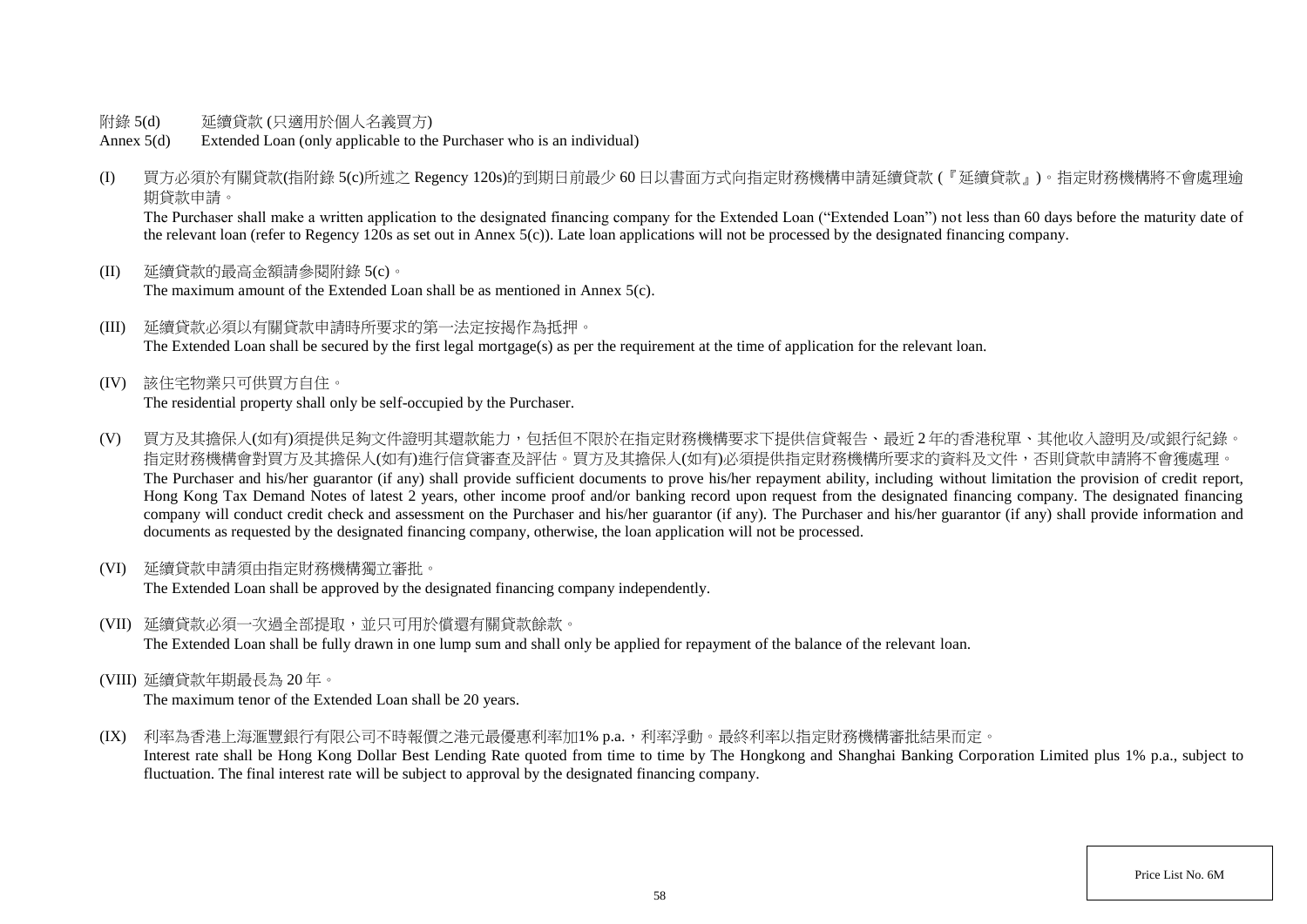(X) 買方須以按月分期償還延續貸款。

The Purchaser shall repay the Extended Loan by monthly instalments.

(XI) 所有延續貸款的法律文件須由賣方代表律師辦理,並由買方負責有關律師費用及代墊付費用。買方可選擇另行自聘律師作為買方代表律師,在此情況下,買方亦 須負責其代表律師有關延續貸款的律師費用及代墊付費用。

All legal documents of the Extended Loan shall be handled by the Vendor's solicitors and all the costs and disbursements relating thereto shall be borne by the Purchaser. The Purchaser can choose to instruct his/her own solicitors to act for him/her, and in such event, the Purchaser shall also bear his/her own solicitors' costs and disbursements relating to the Extended Loan.

- (XII) 買方須就申請延續貸款支付港幣\$5,000不可退還的申請手續費。 The Purchaser shall pay HK\$5,000 being the non-refundable application fee for the Extended Loan.
- (XIII)指定財務機構會因應買方及其擔保人(如有)的信貸審查及評估結果,對有關付款計劃所述的貸款條款(包括但不限於貸款金額、利率、年期及/或其他條件)作出調整。

In accordance with the result of credit check and assessment of the Purchaser and his/her guarantor (if any), the designated financing company will adjust the loan **term(s) (including without limitation the loan amount, the interest rate, the tenor and/or the other conditions) as set out in the relevant payment plan.** 

#### (XIV) 買方敬請向指定財務機構查詢有關延續貸款用途及詳情。延續貸款批出與否、批出貸款金額及其條款,指定財務機構有最終決定權。

The Purchaser is advised to enquire with the designated financing company about the purpose and the details of the Extended Loan. The approval, disapproval or the approved loan amount of the Extended Loan and the terms thereof are subject to the final decision of the designated financing company.

(XV) 延續貸款受其他條款及細則約束。

The Extended Loan is subject to other terms and conditions.

(XVI) 賣方無給予或視之為已給予任何就延續貸款之安排及批核的陳述或保證。

No representation or warranty is given or shall be deemed to have been given by the Vendor as to the arrangement and the approval of the Extended Loan.